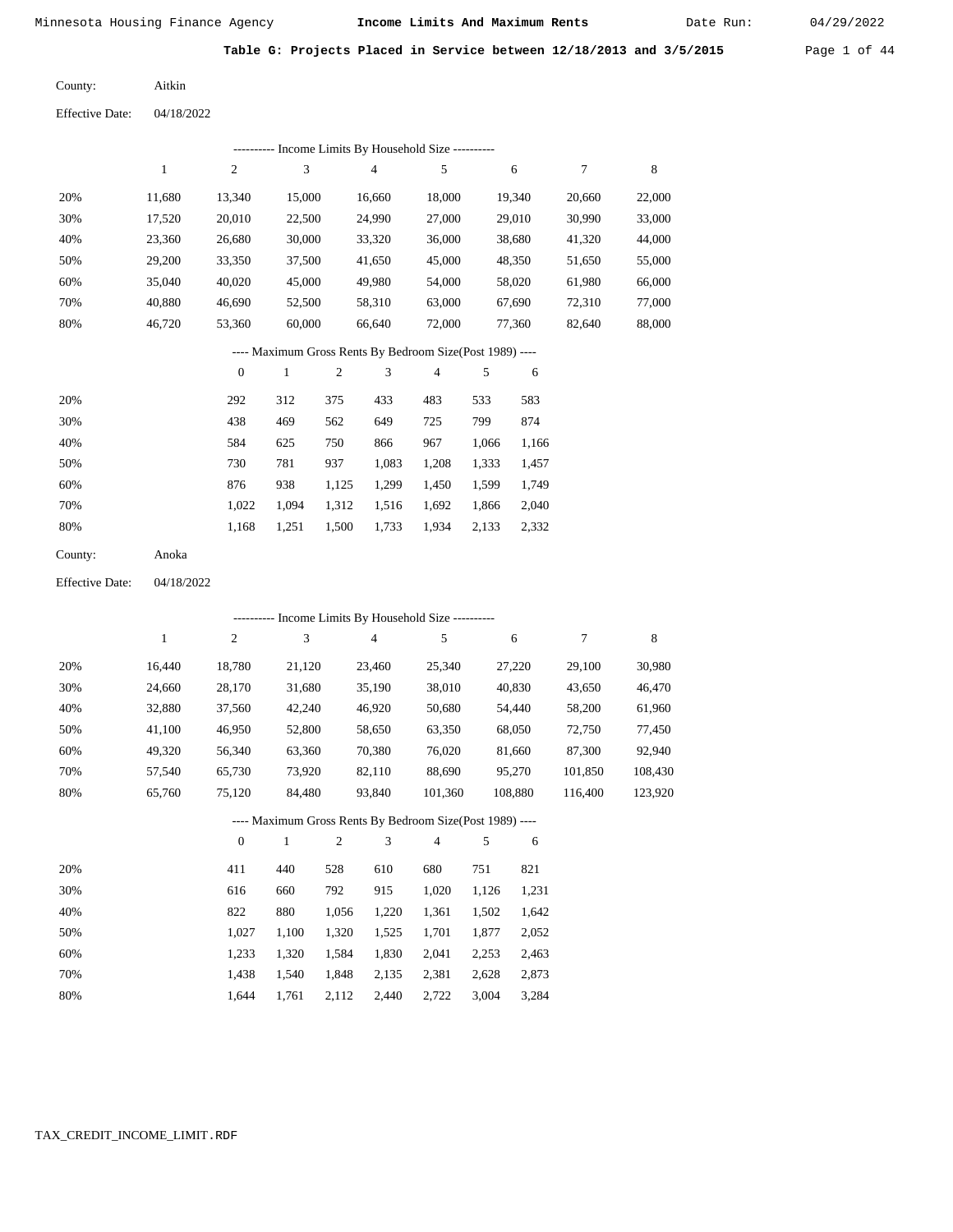Date Run:

**Table G: Projects Placed in Service between 12/18/2013 and 3/5/2015** Page 2 of 44

Becker County:

04/18/2022 Effective Date:

| 8                |
|------------------|
| 22,000<br>20,660 |
| 33,000<br>30,990 |
| 41,320<br>44,000 |
| 55,000<br>51,650 |
| 66,000<br>61.980 |
| 72,310<br>77,000 |
| 88,000<br>82,640 |
|                  |

#### ---- Maximum Gross Rents By Bedroom Size(Post 1989) ----

|     | $\mathbf{0}$ |       | 2     | 3     | 4     | 5     | 6     |
|-----|--------------|-------|-------|-------|-------|-------|-------|
| 20% | 292          | 312   | 375   | 433   | 483   | 533   | 583   |
| 30% | 438          | 469   | 562   | 649   | 725   | 799   | 874   |
| 40% | 584          | 625   | 750   | 866   | 967   | 1,066 | 1,166 |
| 50% | 730          | 781   | 937   | 1,083 | 1,208 | 1,333 | 1,457 |
| 60% | 876          | 938   | 1,125 | 1,299 | 1,450 | 1,599 | 1,749 |
| 70% | 1.022        | 1.094 | 1,312 | 1,516 | 1,692 | 1,866 | 2,040 |
| 80% | 1,168        | 1,251 | 1,500 | 1,733 | 1,934 | 2,133 | 2,332 |
|     |              |       |       |       |       |       |       |

| <b>Beltrami</b><br>County: |  |
|----------------------------|--|
|----------------------------|--|

04/18/2022 Effective Date:

|     | --------- Income Limits By Household Size ---------- |                |              |                |                                                          |                |       |        |        |        |  |  |
|-----|------------------------------------------------------|----------------|--------------|----------------|----------------------------------------------------------|----------------|-------|--------|--------|--------|--|--|
|     | 1                                                    | 2              | 3            |                | $\overline{4}$                                           | 5              |       | 6      | 7      | 8      |  |  |
| 20% | 11,680                                               | 13,340         | 15,000       |                | 16,660                                                   | 18,000         |       | 19,340 | 20,660 | 22,000 |  |  |
| 30% | 17,520                                               | 20,010         | 22,500       |                | 24,990                                                   | 27,000         |       | 29,010 | 30,990 | 33,000 |  |  |
| 40% | 23,360                                               | 26,680         | 30,000       |                | 33,320                                                   | 36,000         |       | 38,680 | 41,320 | 44,000 |  |  |
| 50% | 29,200                                               | 33,350         | 37,500       |                | 41,650                                                   | 45,000         |       | 48,350 | 51,650 | 55,000 |  |  |
| 60% | 35,040                                               | 40,020         | 45,000       |                | 49,980                                                   | 54,000         |       | 58,020 | 61,980 | 66,000 |  |  |
| 70% | 40,880                                               | 46,690         | 52,500       |                | 58,310                                                   | 63,000         |       | 67,690 | 72,310 | 77,000 |  |  |
| 80% | 46,720                                               | 53,360         | 60,000       |                | 66,640                                                   | 72,000         |       | 77,360 | 82,640 | 88,000 |  |  |
|     |                                                      |                |              |                | ---- Maximum Gross Rents By Bedroom Size(Post 1989) ---- |                |       |        |        |        |  |  |
|     |                                                      | $\overline{0}$ | $\mathbf{1}$ | $\overline{2}$ | 3                                                        | $\overline{4}$ | 5     | 6      |        |        |  |  |
| 20% |                                                      | 292            | 312          | 375            | 433                                                      | 483            | 533   | 583    |        |        |  |  |
| 30% |                                                      | 438            | 469          | 562            | 649                                                      | 725            | 799   | 874    |        |        |  |  |
| 40% |                                                      | 584            | 625          | 750            | 866                                                      | 967            | 1,066 | 1,166  |        |        |  |  |
| 50% |                                                      | 730            | 781          | 937            | 1,083                                                    | 1,208          | 1,333 | 1,457  |        |        |  |  |
| 60% |                                                      | 876            | 938          | 1,125          | 1,299                                                    | 1,450          | 1,599 | 1,749  |        |        |  |  |
| 70% |                                                      | 1,022          | 1,094        | 1,312          | 1,516                                                    | 1,692          | 1,866 | 2,040  |        |        |  |  |

1,500 1,733

1,934 2,133

2,332

1,168

1,251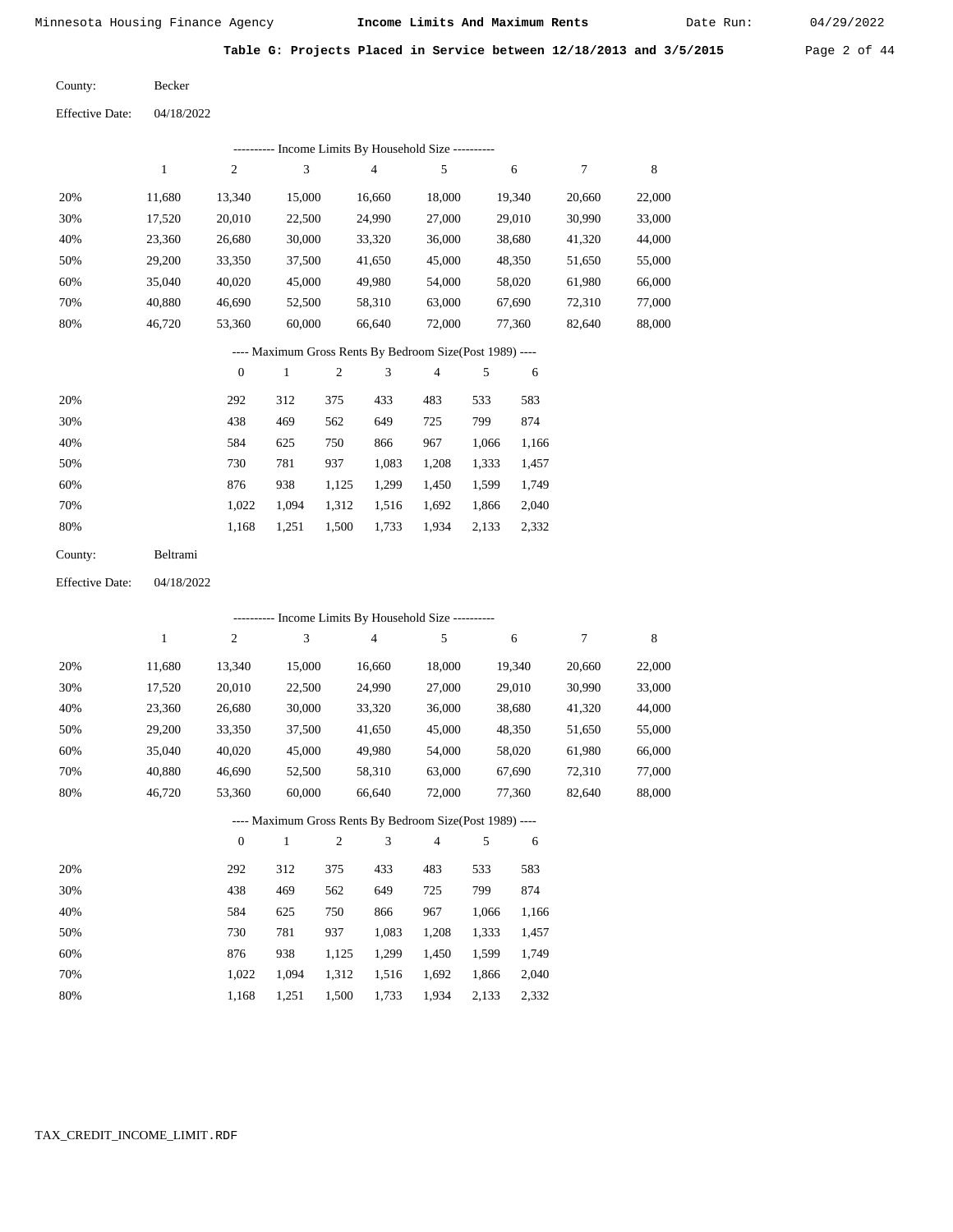Date Run:

**Table G: Projects Placed in Service between 12/18/2013 and 3/5/2015** Page 3 of 44

Benton County:

04/18/2022 Effective Date:

|     | --------- Income Limits By Household Size ---------- |                |        |                                                          |                |        |        |        |  |  |  |  |  |
|-----|------------------------------------------------------|----------------|--------|----------------------------------------------------------|----------------|--------|--------|--------|--|--|--|--|--|
|     | 1                                                    | $\overline{c}$ | 3      | $\overline{4}$                                           | 5              | 6      | 7      | 8      |  |  |  |  |  |
| 20% | 12,380                                               | 14,140         | 15.900 | 17.660                                                   | 19.080         | 20,500 | 21,900 | 23,320 |  |  |  |  |  |
| 30% | 18,570                                               | 21,210         | 23,850 | 26,490                                                   | 28,620         | 30,750 | 32,850 | 34,980 |  |  |  |  |  |
| 40% | 24,760                                               | 28,280         | 31,800 | 35,320                                                   | 38,160         | 41,000 | 43,800 | 46,640 |  |  |  |  |  |
| 50% | 30,950                                               | 35,350         | 39,750 | 44,150                                                   | 47,700         | 51,250 | 54,750 | 58,300 |  |  |  |  |  |
| 60% | 37,140                                               | 42,420         | 47,700 | 52,980                                                   | 57,240         | 61,500 | 65,700 | 69,960 |  |  |  |  |  |
| 70% | 43,330                                               | 49,490         | 55,650 | 61,810                                                   | 66,780         | 71,750 | 76,650 | 81,620 |  |  |  |  |  |
| 80% | 49.520                                               | 56,560         | 63,600 | 70.640                                                   | 76,320         | 82,000 | 87,600 | 93,280 |  |  |  |  |  |
|     |                                                      |                |        | ---- Maximum Gross Rents By Bedroom Size(Post 1989) ---- |                |        |        |        |  |  |  |  |  |
|     |                                                      | $\mathbf{0}$   | 1      | 3<br>2                                                   | $\overline{4}$ | 5<br>6 |        |        |  |  |  |  |  |

| 20% | 309   | 331   | 397   | 459   | 512   | 565   | 618   |
|-----|-------|-------|-------|-------|-------|-------|-------|
| 30% | 464   | 497   | 596   | 688   | 768   | 847   | 927   |
| 40% | 619   | 663   | 795   | 918   | 1.025 | 1.130 | 1,236 |
| 50% | 773   | 828   | 993   | 1.148 | 1,281 | 1.413 | 1,545 |
| 60% | 928   | 994   | 1,192 | 1,377 | 1,537 | 1,695 | 1,854 |
| 70% | 1.083 | 1.160 | 1,391 | 1,607 | 1,793 | 1,978 | 2,163 |
| 80% | 1,238 | 1,326 | 1,590 | 1,837 | 2,050 | 2,261 | 2,472 |
|     |       |       |       |       |       |       |       |

| County: | Big Stone |
|---------|-----------|
|         |           |

04/18/2022 Effective Date:

|     | ---------- Income Limits By Household Size ---------- |                  |        |                |                |                                                          |       |        |        |        |  |  |
|-----|-------------------------------------------------------|------------------|--------|----------------|----------------|----------------------------------------------------------|-------|--------|--------|--------|--|--|
|     | 1                                                     | $\overline{c}$   | 3      |                | $\overline{4}$ | 5                                                        |       | 6      | 7      | 8      |  |  |
| 20% | 11,680                                                | 13,340           | 15,000 |                | 16,660         | 18,000                                                   |       | 19,340 | 20,660 | 22,000 |  |  |
| 30% | 17,520                                                | 20,010           | 22,500 |                | 24,990         | 27,000                                                   |       | 29,010 | 30,990 | 33,000 |  |  |
| 40% | 23,360                                                | 26,680           | 30,000 |                | 33,320         | 36,000                                                   |       | 38,680 | 41,320 | 44,000 |  |  |
| 50% | 29,200                                                | 33,350           | 37,500 |                | 41,650         | 45,000                                                   |       | 48,350 | 51,650 | 55,000 |  |  |
| 60% | 35,040                                                | 40,020           | 45,000 |                | 49,980         | 54,000                                                   |       | 58,020 | 61,980 | 66,000 |  |  |
| 70% | 40,880                                                | 46,690           | 52,500 |                | 58,310         | 63,000                                                   |       | 67,690 | 72,310 | 77,000 |  |  |
| 80% | 46,720                                                | 53,360           | 60,000 |                | 66,640         | 72,000                                                   |       | 77,360 | 82,640 | 88,000 |  |  |
|     |                                                       |                  |        |                |                | ---- Maximum Gross Rents By Bedroom Size(Post 1989) ---- |       |        |        |        |  |  |
|     |                                                       | $\boldsymbol{0}$ | 1      | $\overline{2}$ | 3              | 4                                                        | 5     | 6      |        |        |  |  |
| 20% |                                                       | 292              | 312    | 375            | 433            | 483                                                      | 533   | 583    |        |        |  |  |
| 30% |                                                       | 438              | 469    | 562            | 649            | 725                                                      | 799   | 874    |        |        |  |  |
| 40% |                                                       | 584              | 625    | 750            | 866            | 967                                                      | 1,066 | 1,166  |        |        |  |  |
| 50% |                                                       | 730              | 781    | 937            | 1,083          | 1,208                                                    | 1,333 | 1,457  |        |        |  |  |
| 60% |                                                       | 876              | 938    | 1,125          | 1,299          | 1,450                                                    | 1,599 | 1,749  |        |        |  |  |
| 70% |                                                       | 1,022            | 1,094  | 1,312          | 1,516          | 1,692                                                    | 1,866 | 2,040  |        |        |  |  |

1,500 1,733

1,934 2,133 2,332

 1,022 1,094 1,168 1,251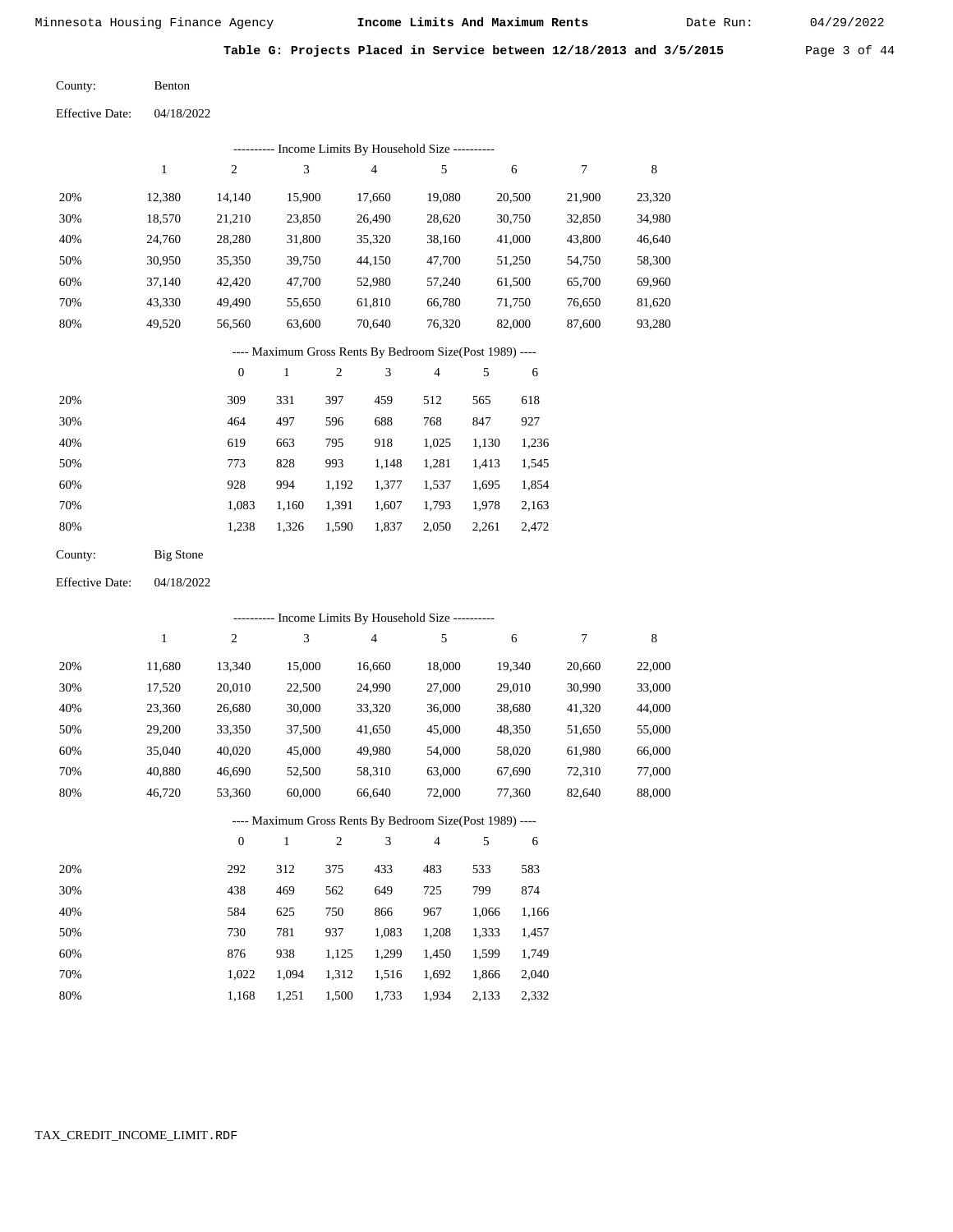Date Run:

 23,760 35,640 47,520 59,400 71,280 83,160 95,040

8

**Table G: Projects Placed in Service between 12/18/2013 and 3/5/2015** Page 4 of 44

Blue Earth County:

| <b>Effective Date:</b> | 04/18/2022 |                |        |                                              |        |        |        |
|------------------------|------------|----------------|--------|----------------------------------------------|--------|--------|--------|
|                        |            |                |        | - Income Limits By Household Size ---------- |        |        |        |
|                        | 1          | $\overline{2}$ | 3      | $\overline{4}$                               | 5      | 6      | 7      |
| 20%                    | 12.600     | 14.400         | 16.200 | 18.000                                       | 19.440 | 20,880 | 22,320 |
| 30%                    | 18,900     | 21,600         | 24,300 | 27,000                                       | 29,160 | 31,320 | 33,480 |
| 40%                    | 25,200     | 28,800         | 32,400 | 36,000                                       | 38,880 | 41,760 | 44,640 |
| 50%                    | 31,500     | 36,000         | 40,500 | 45,000                                       | 48,600 | 52,200 | 55,800 |
| 60%                    | 37,800     | 43,200         | 48,600 | 54,000                                       | 58,320 | 62,640 | 66,960 |
| 70%                    | 44,100     | 50.400         | 56,700 | 63,000                                       | 68,040 | 73,080 | 78,120 |
| 80%                    | 50,400     | 57,600         | 64,800 | 72,000                                       | 77,760 | 83,520 | 89,280 |
|                        |            |                |        |                                              |        |        |        |

#### ---- Maximum Gross Rents By Bedroom Size(Post 1989) ----

|     | $\mathbf{0}$ |       | 2     | 3     | 4     | 5     | 6     |
|-----|--------------|-------|-------|-------|-------|-------|-------|
| 20% | 315          | 337   | 405   | 468   | 522   | 576   | 630   |
| 30% | 472          | 506   | 607   | 702   | 783   | 864   | 945   |
| 40% | 630          | 675   | 810   | 936   | 1,044 | 1,152 | 1,260 |
| 50% | 787          | 843   | 1,012 | 1,170 | 1,305 | 1,440 | 1,575 |
| 60% | 945          | 1,012 | 1,215 | 1,404 | 1,566 | 1,728 | 1,890 |
| 70% | 1.102        | 1,181 | 1,417 | 1,638 | 1,827 | 2,016 | 2,205 |
| 80% | 1,260        | 1,350 | 1,620 | 1,872 | 2,088 | 2,304 | 2,520 |
|     |              |       |       |       |       |       |       |

| County:<br>Brown |  |
|------------------|--|
|------------------|--|

04/18/2022 Effective Date:

| ---------- Income Limits By Household Size ---------- |              |                |        |                |                                                          |                |       |        |        |        |
|-------------------------------------------------------|--------------|----------------|--------|----------------|----------------------------------------------------------|----------------|-------|--------|--------|--------|
|                                                       | $\mathbf{1}$ | $\overline{c}$ | 3      |                | $\overline{4}$                                           | 5              |       | 6      | 7      | 8      |
| 20%                                                   | 12,240       | 13,980         | 15,720 |                | 17,460                                                   | 18,860         |       | 20,260 | 21,660 | 23,060 |
| 30%                                                   | 18,360       | 20,970         | 23,580 |                | 26,190                                                   | 28,290         |       | 30,390 | 32,490 | 34,590 |
| 40%                                                   | 24,480       | 27,960         | 31,440 |                | 34,920                                                   | 37,720         |       | 40,520 | 43,320 | 46,120 |
| 50%                                                   | 30,600       | 34,950         | 39,300 |                | 43,650                                                   | 47,150         |       | 50,650 | 54,150 | 57,650 |
| 60%                                                   | 36,720       | 41,940         | 47,160 |                | 52,380                                                   | 56,580         |       | 60,780 | 64,980 | 69,180 |
| 70%                                                   | 42,840       | 48,930         | 55,020 |                | 61,110                                                   | 66,010         |       | 70,910 | 75,810 | 80,710 |
| 80%                                                   | 48,960       | 55,920         | 62,880 |                | 69,840                                                   | 75,440         |       | 81,040 | 86,640 | 92,240 |
|                                                       |              |                |        |                | ---- Maximum Gross Rents By Bedroom Size(Post 1989) ---- |                |       |        |        |        |
|                                                       |              | $\mathbf{0}$   | 1      | $\overline{2}$ | 3                                                        | $\overline{4}$ | 5     | 6      |        |        |
| 20%                                                   |              | 306            | 327    | 393            | 454                                                      | 506            | 559   | 611    |        |        |
| 30%                                                   |              | 459            | 491    | 589            | 681                                                      | 759            | 838   | 916    |        |        |
| 40%                                                   |              | 612            | 655    | 786            | 908                                                      | 1,013          | 1,118 | 1,222  |        |        |
| 50%                                                   |              | 765            | 819    | 982            | 1,135                                                    | 1,266          | 1,397 | 1,527  |        |        |
| 60%                                                   |              | 918            | 983    | 1,179          | 1,362                                                    | 1,519          | 1,677 | 1,833  |        |        |

 1,071 1,224

 1,147 1,311  1,375 1,572

 1,589 1,816  1,772 2,026  1,956 2,236  2,138 2,444

 70% 80%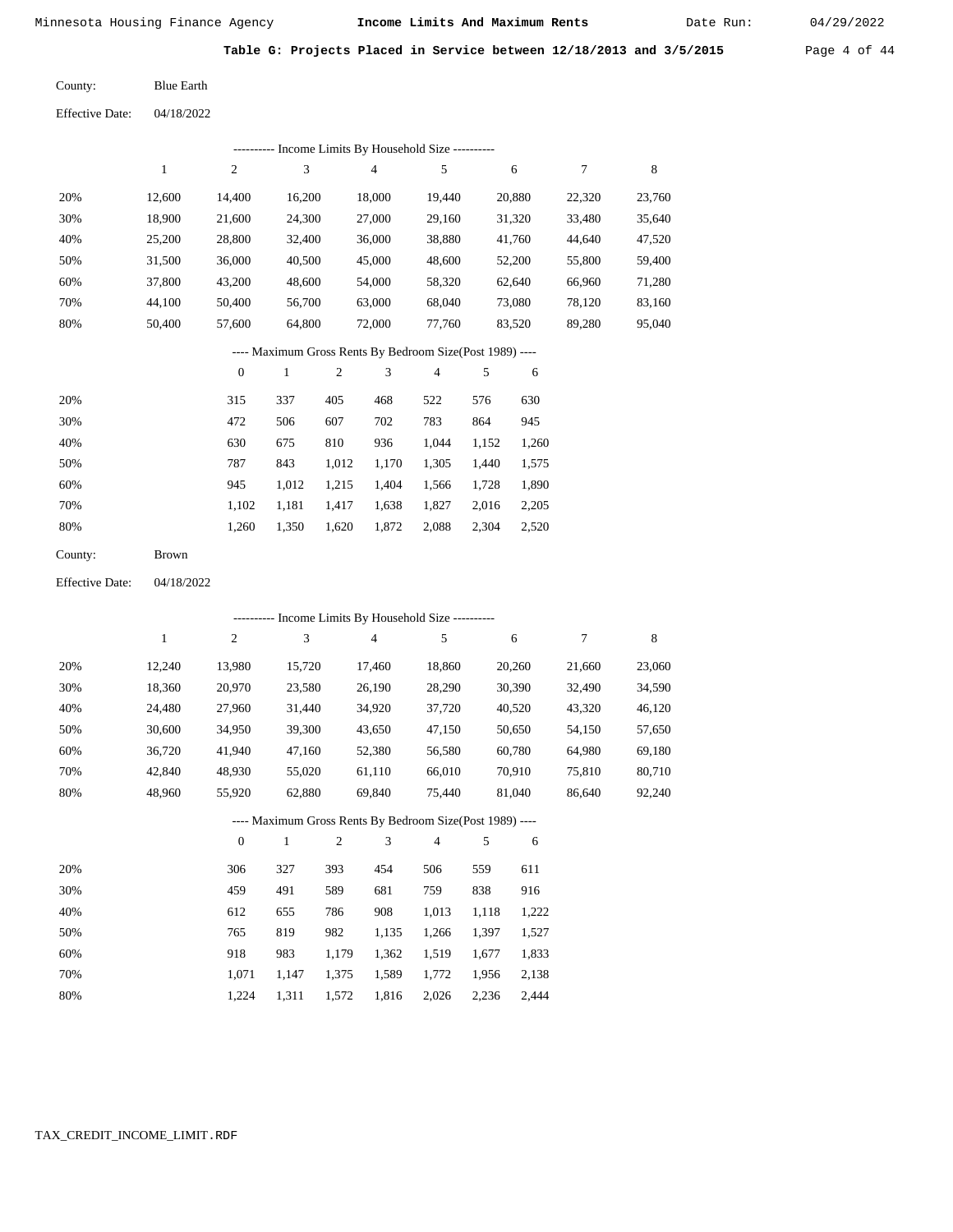Date Run:

**Table G: Projects Placed in Service between 12/18/2013 and 3/5/2015** Page 5 of 44

Carlton County:

| <b>Effective Date:</b> | 04/18/2022 |
|------------------------|------------|
|                        |            |

|     | Income Limits By Household Size ---------- |        |        |                |        |        |        |        |  |  |  |
|-----|--------------------------------------------|--------|--------|----------------|--------|--------|--------|--------|--|--|--|
|     |                                            | 2      | 3      | $\overline{4}$ | 5      | 6      |        | 8      |  |  |  |
| 20% | 11.960                                     | 13.660 | 15.360 | 17.060         | 18.440 | 19.800 | 21,160 | 22,520 |  |  |  |
| 30% | 17.940                                     | 20,490 | 23,040 | 25,590         | 27,660 | 29,700 | 31,740 | 33,780 |  |  |  |
| 40% | 23,920                                     | 27,320 | 30,720 | 34,120         | 36,880 | 39,600 | 42,320 | 45,040 |  |  |  |
| 50% | 29,900                                     | 34,150 | 38,400 | 42,650         | 46,100 | 49,500 | 52,900 | 56,300 |  |  |  |
| 60% | 35,880                                     | 40,980 | 46,080 | 51,180         | 55,320 | 59,400 | 63,480 | 67,560 |  |  |  |
| 70% | 41,860                                     | 47,810 | 53,760 | 59,710         | 64,540 | 69,300 | 74,060 | 78,820 |  |  |  |
| 80% | 47,840                                     | 54,640 | 61,440 | 68,240         | 73,760 | 79,200 | 84,640 | 90,080 |  |  |  |

# ---- Maximum Gross Rents By Bedroom Size(Post 1989) ----

|     | $\mathbf{0}$ |       | $\overline{2}$ | 3     | 4     | 5     | 6     |
|-----|--------------|-------|----------------|-------|-------|-------|-------|
| 20% | 299          | 320   | 384            | 443   | 495   | 546   | 597   |
| 30% | 448          | 480   | 576            | 665   | 742   | 819   | 895   |
| 40% | 598          | 640   | 768            | 887   | 990   | 1,092 | 1,194 |
| 50% | 747          | 800   | 960            | 1,109 | 1,237 | 1,365 | 1,492 |
| 60% | 897          | 960   | 1,152          | 1,331 | 1,485 | 1,638 | 1,791 |
| 70% | 1.046        | 1,120 | 1,344          | 1,553 | 1,732 | 1,911 | 2,089 |
| 80% | 1,196        | 1,281 | 1,536          | 1,775 | 1,980 | 2,184 | 2,388 |
|     |              |       |                |       |       |       |       |

| County: | Carver |
|---------|--------|
|---------|--------|

Effective Date: 04/18/2022

| ---------- Income Limits By Household Size ----------    |        |                |              |     |                |                |     |         |         |         |  |
|----------------------------------------------------------|--------|----------------|--------------|-----|----------------|----------------|-----|---------|---------|---------|--|
|                                                          | 1      | $\overline{c}$ | 3            |     | $\overline{4}$ | 5              |     | 6       | 7       | 8       |  |
| 20%                                                      | 16,440 | 18,780         | 21,120       |     | 23,460         | 25,340         |     | 27,220  | 29,100  | 30,980  |  |
| 30%                                                      | 24,660 | 28,170         | 31,680       |     | 35,190         | 38,010         |     | 40,830  | 43,650  | 46,470  |  |
| 40%                                                      | 32,880 | 37,560         | 42,240       |     | 46,920         | 50,680         |     | 54,440  | 58,200  | 61,960  |  |
| 50%                                                      | 41,100 | 46,950         | 52,800       |     | 58,650         | 63,350         |     | 68,050  | 72,750  | 77,450  |  |
| 60%                                                      | 49,320 | 56,340         | 63,360       |     | 70,380         | 76,020         |     | 81,660  | 87,300  | 92,940  |  |
| 70%                                                      | 57,540 | 65,730         | 73,920       |     | 82,110         | 88,690         |     | 95,270  | 101,850 | 108,430 |  |
| 80%                                                      | 65,760 | 75,120         | 84,480       |     | 93,840         | 101,360        |     | 108,880 | 116,400 | 123,920 |  |
| ---- Maximum Gross Rents By Bedroom Size(Post 1989) ---- |        |                |              |     |                |                |     |         |         |         |  |
|                                                          |        | $\theta$       | $\mathbf{1}$ | 2   | 3              | $\overline{4}$ | 5   | 6       |         |         |  |
| 20%                                                      |        | 411            | 440          | 528 | 610            | 680            | 751 | 821     |         |         |  |

| $\angle 0\%$ | 411   | 44V   | ہ∠ر   | <u>viv</u> | vov   | 721   | 0/4   |
|--------------|-------|-------|-------|------------|-------|-------|-------|
| 30%          | 616   | 660   | 792   | 915        | 1.020 | 1.126 | 1,231 |
| 40%          | 822   | 880   | 1.056 | 1.220      | 1.361 | 1.502 | 1,642 |
| 50%          | 1.027 | 1.100 | 1.320 | 1.525      | 1,701 | 1.877 | 2,052 |
| 60%          | 1.233 | 1.320 | 1.584 | 1.830      | 2,041 | 2.253 | 2,463 |
| 70%          | 1.438 | 1.540 | 1.848 | 2.135      | 2,381 | 2.628 | 2,873 |
| 80%          | 1.644 | 1.761 | 2,112 | 2,440      | 2,722 | 3,004 | 3,284 |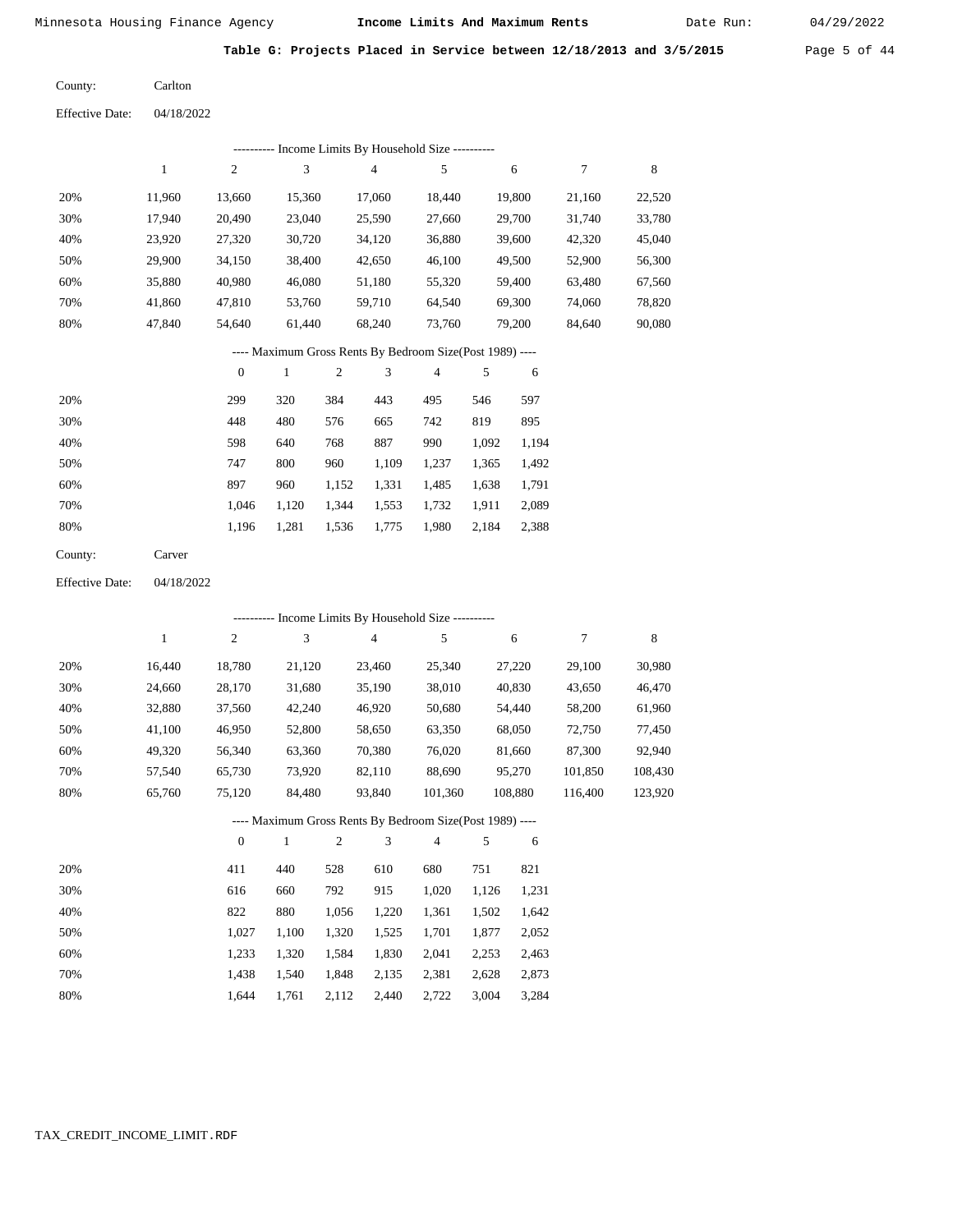Date Run:

**Table G: Projects Placed in Service between 12/18/2013 and 3/5/2015** Page 6 of 44

| County: | Cass |
|---------|------|
|---------|------|

Effective Date: 04/18/2022

|                                                          |              |                  |              |            | ---------- Income Limits By Household Size ----------    |                |       |        |        |         |
|----------------------------------------------------------|--------------|------------------|--------------|------------|----------------------------------------------------------|----------------|-------|--------|--------|---------|
|                                                          | $\mathbf{1}$ | $\sqrt{2}$       | 3            |            | $\overline{4}$                                           | 5              |       | 6      | 7      | $\,8\,$ |
| 20%                                                      | 11,680       | 13,340           | 15,000       |            | 16,660                                                   | 18,000         |       | 19,340 | 20,660 | 22,000  |
| 30%                                                      | 17,520       | 20,010           | 22,500       |            | 24,990                                                   | 27,000         |       | 29,010 | 30,990 | 33,000  |
| 40%                                                      | 23,360       | 26,680           | 30,000       |            | 33,320                                                   | 36,000         |       | 38,680 | 41,320 | 44,000  |
| 50%                                                      | 29,200       | 33,350           | 37,500       |            | 41,650                                                   | 45,000         |       | 48,350 | 51,650 | 55,000  |
| 60%                                                      | 35,040       | 40,020           | 45,000       |            | 49,980                                                   | 54,000         |       | 58,020 | 61,980 | 66,000  |
| 70%                                                      | 40,880       | 46,690           | 52,500       |            | 58,310                                                   | 63,000         |       | 67,690 | 72,310 | 77,000  |
| $80\%$                                                   | 46,720       | 53,360           | 60,000       |            | 66,640                                                   | 72,000         |       | 77,360 | 82,640 | 88,000  |
| ---- Maximum Gross Rents By Bedroom Size(Post 1989) ---- |              |                  |              |            |                                                          |                |       |        |        |         |
|                                                          |              | $\boldsymbol{0}$ | $\mathbf{1}$ | 2          | $\mathfrak{Z}$                                           | $\overline{4}$ | 5     | 6      |        |         |
| 20%                                                      |              | 292              | 312          | 375        | 433                                                      | 483            | 533   | 583    |        |         |
| 30%                                                      |              | 438              | 469          | 562        | 649                                                      | 725            | 799   | 874    |        |         |
| 40%                                                      |              | 584              | 625          | 750        | 866                                                      | 967            | 1,066 | 1,166  |        |         |
| 50%                                                      |              | 730              | 781          | 937        | 1,083                                                    | 1,208          | 1,333 | 1,457  |        |         |
| 60%                                                      |              | 876              | 938          | 1,125      | 1,299                                                    | 1,450          | 1,599 | 1,749  |        |         |
| 70%                                                      |              | 1,022            | 1,094        | 1,312      | 1,516                                                    | 1,692          | 1,866 | 2,040  |        |         |
| 80%                                                      |              | 1,168            | 1,251        | 1,500      | 1,733                                                    | 1,934          | 2,133 | 2,332  |        |         |
| County:                                                  | Chippewa     |                  |              |            |                                                          |                |       |        |        |         |
| <b>Effective Date:</b>                                   | 04/18/2022   |                  |              |            |                                                          |                |       |        |        |         |
|                                                          |              |                  |              |            | ---------- Income Limits By Household Size ----------    |                |       |        |        |         |
|                                                          | $\mathbf{1}$ | $\sqrt{2}$       | 3            |            | $\overline{4}$                                           | 5              |       | 6      | 7      | $\,8\,$ |
| 20%                                                      | 11,680       | 13,340           | 15,000       |            | 16,660                                                   | 18,000         |       | 19,340 | 20,660 | 22,000  |
| 30%                                                      | 17,520       | 20,010           | 22,500       |            | 24,990                                                   | 27,000         |       | 29,010 | 30,990 | 33,000  |
| 40%                                                      | 23,360       | 26,680           | 30,000       |            | 33,320                                                   | 36,000         |       | 38,680 | 41,320 | 44,000  |
| 50%                                                      | 29,200       | 33,350           | 37,500       |            | 41,650                                                   | 45,000         |       | 48,350 | 51,650 | 55,000  |
| 60%                                                      | 35,040       | 40,020           | 45,000       |            | 49,980                                                   | 54,000         |       | 58,020 | 61,980 | 66,000  |
| 70%                                                      | 40,880       | 46,690           | 52,500       |            | 58,310                                                   | 63,000         |       | 67,690 | 72,310 | 77,000  |
| 80%                                                      | 46,720       | 53,360           | 60,000       |            | 66,640                                                   | 72,000         |       | 77,360 | 82,640 | 88,000  |
|                                                          |              |                  |              |            | ---- Maximum Gross Rents By Bedroom Size(Post 1989) ---- |                |       |        |        |         |
|                                                          |              | $\boldsymbol{0}$ | $\mathbf{1}$ | $\sqrt{2}$ | 3                                                        | 4              | 5     | 6      |        |         |
| 20%                                                      |              | 292              | 312          | 375        | 433                                                      | 483            | 533   | 583    |        |         |
| 30%                                                      |              | 438              | 469          | 562        | 649                                                      | 725            | 799   | 874    |        |         |
| 40%                                                      |              | 584              | 625          | 750        | 866                                                      | 967            | 1,066 | 1,166  |        |         |
| 50%                                                      |              | 730              | 781          | 937        | 1,083                                                    | 1,208          | 1,333 | 1,457  |        |         |
| 60%                                                      |              | 876              | 938          | 1,125      | 1,299                                                    | 1,450          | 1,599 | 1,749  |        |         |
| 70%                                                      |              | 1,022            | 1,094        | 1,312      | 1,516                                                    | 1,692          | 1,866 | 2,040  |        |         |

1,168 1,251 1,500 1,733 1,934 2,133 2,332

TAX\_CREDIT\_INCOME\_LIMIT.RDF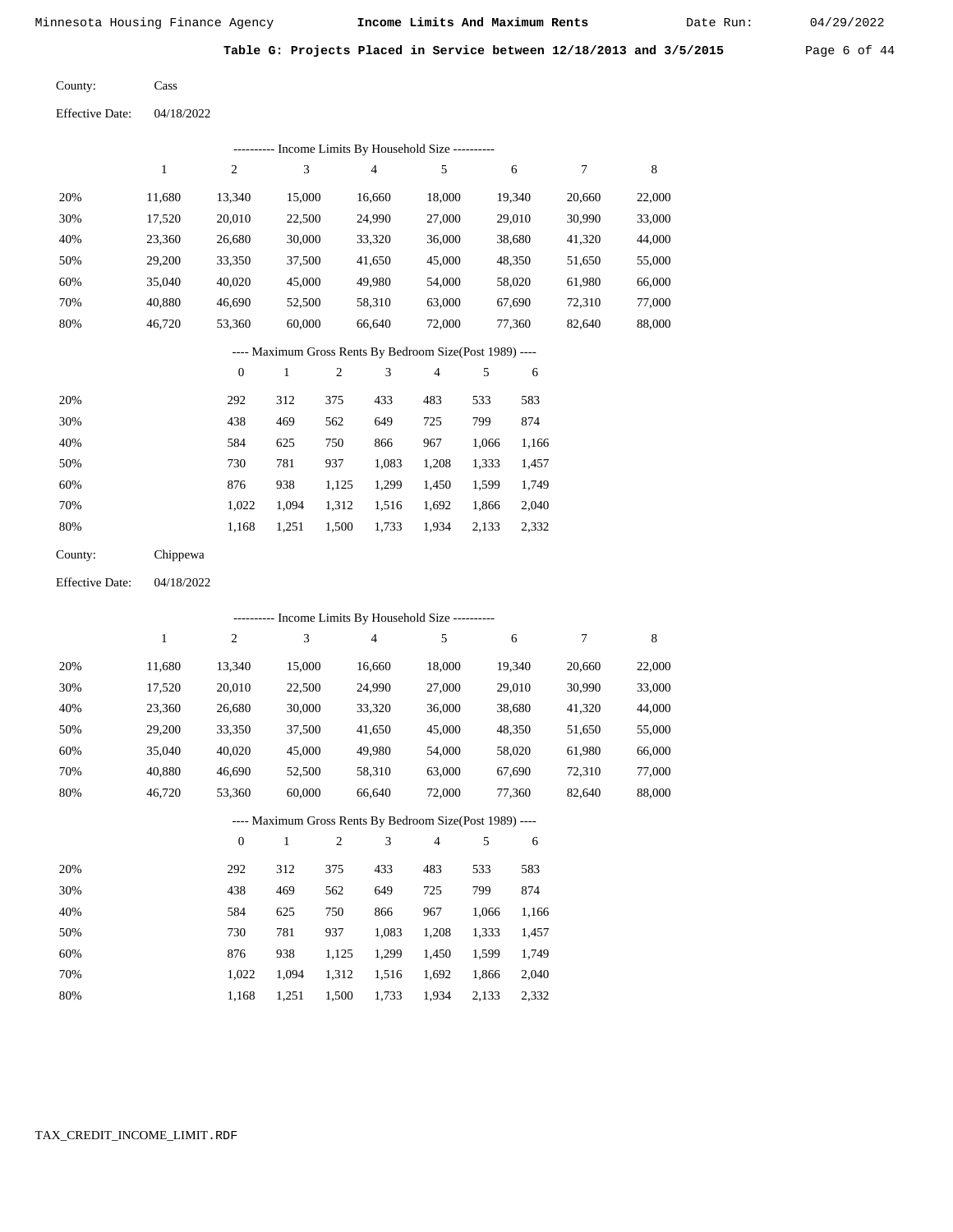Date Run:

**Table G: Projects Placed in Service between 12/18/2013 and 3/5/2015** Page 7 of 44

| County: | Chisago |
|---------|---------|
|         |         |

| <b>Effective Date:</b> | 04/18/2022 |
|------------------------|------------|
|------------------------|------------|

|     | ---------- Income Limits By Household Size ---------- |        |        |        |         |         |         |         |  |  |  |  |  |
|-----|-------------------------------------------------------|--------|--------|--------|---------|---------|---------|---------|--|--|--|--|--|
|     |                                                       | 2      | 3      | 4      | 5       | 6       |         | 8       |  |  |  |  |  |
| 20% | 16.440                                                | 18,780 | 21,120 | 23,460 | 25,340  | 27,220  | 29,100  | 30,980  |  |  |  |  |  |
| 30% | 24,660                                                | 28,170 | 31,680 | 35,190 | 38,010  | 40,830  | 43,650  | 46,470  |  |  |  |  |  |
| 40% | 32,880                                                | 37,560 | 42,240 | 46,920 | 50,680  | 54,440  | 58,200  | 61,960  |  |  |  |  |  |
| 50% | 41.100                                                | 46,950 | 52,800 | 58,650 | 63,350  | 68,050  | 72,750  | 77,450  |  |  |  |  |  |
| 60% | 49,320                                                | 56,340 | 63,360 | 70,380 | 76,020  | 81,660  | 87,300  | 92,940  |  |  |  |  |  |
| 70% | 57.540                                                | 65,730 | 73,920 | 82,110 | 88,690  | 95,270  | 101,850 | 108,430 |  |  |  |  |  |
| 80% | 65,760                                                | 75,120 | 84,480 | 93,840 | 101,360 | 108,880 | 116,400 | 123,920 |  |  |  |  |  |

# ---- Maximum Gross Rents By Bedroom Size(Post 1989) ----

|     | $\mathbf{0}$ |       | 2     | 3     | 4     | 5     | 6     |
|-----|--------------|-------|-------|-------|-------|-------|-------|
| 20% | 411          | 440   | 528   | 610   | 680   | 751   | 821   |
| 30% | 616          | 660   | 792   | 915   | 1,020 | 1,126 | 1,231 |
| 40% | 822          | 880   | 1,056 | 1,220 | 1,361 | 1,502 | 1,642 |
| 50% | 1,027        | 1,100 | 1,320 | 1,525 | 1,701 | 1,877 | 2,052 |
| 60% | 1,233        | 1,320 | 1,584 | 1,830 | 2,041 | 2,253 | 2,463 |
| 70% | 1,438        | 1.540 | 1,848 | 2,135 | 2,381 | 2,628 | 2,873 |
| 80% | 1.644        | 1,761 | 2,112 | 2,440 | 2,722 | 3,004 | 3,284 |
|     |              |       |       |       |       |       |       |

| County: | Clay |
|---------|------|
|---------|------|

04/18/2022 Effective Date:

|     |        |              | --------- Income Limits By Household Size ----------     |                |                |        |       |        |        |         |
|-----|--------|--------------|----------------------------------------------------------|----------------|----------------|--------|-------|--------|--------|---------|
|     | 1      | 2            | 3                                                        |                | $\overline{4}$ | 5      |       | 6      | 7      | 8       |
| 20% | 14,080 | 16,080       | 18,100                                                   |                | 20,100         | 21,720 |       | 23,320 | 24,940 | 26,540  |
| 30% | 21,120 | 24,120       | 27,150                                                   |                | 30,150         | 32,580 |       | 34,980 | 37,410 | 39,810  |
| 40% | 28,160 | 32,160       | 36,200                                                   |                | 40,200         | 43,440 |       | 46,640 | 49,880 | 53,080  |
| 50% | 35,200 | 40,200       | 45,250                                                   |                | 50,250         | 54,300 |       | 58,300 | 62,350 | 66,350  |
| 60% | 42,240 | 48,240       | 54,300                                                   |                | 60,300         | 65,160 |       | 69,960 | 74,820 | 79,620  |
| 70% | 49,280 | 56,280       | 63,350                                                   |                | 70,350         | 76,020 |       | 81,620 | 87,290 | 92,890  |
| 80% | 56,320 | 64,320       | 72,400                                                   |                | 80,400         | 86,880 |       | 93,280 | 99.760 | 106,160 |
|     |        |              | ---- Maximum Gross Rents By Bedroom Size(Post 1989) ---- |                |                |        |       |        |        |         |
|     |        | $\mathbf{0}$ | 1                                                        | $\overline{2}$ | 3              | 4      | 5     | 6      |        |         |
| 20% |        | 352          | 377                                                      | 452            | 522            | 583    | 643   | 703    |        |         |
| 30% |        | 528          | 565                                                      | 678            | 784            | 874    | 965   | 1,055  |        |         |
| 40% |        | 704          | 754                                                      | 905            | 1,045          | 1,166  | 1,287 | 1,407  |        |         |

| 50% | 880   |                                           |  | 942 1,131 1,306 1,457 1,608 1,758 |  |
|-----|-------|-------------------------------------------|--|-----------------------------------|--|
| 60% |       | 1,056 1,131 1,357 1,568 1,749 1,930 2,110 |  |                                   |  |
| 70% |       | 1,232 1,319 1,583 1,829 2,040 2,252 2,462 |  |                                   |  |
| 80% | 1.408 | 1,508 1,810 2,091 2,332 2,574 2,814       |  |                                   |  |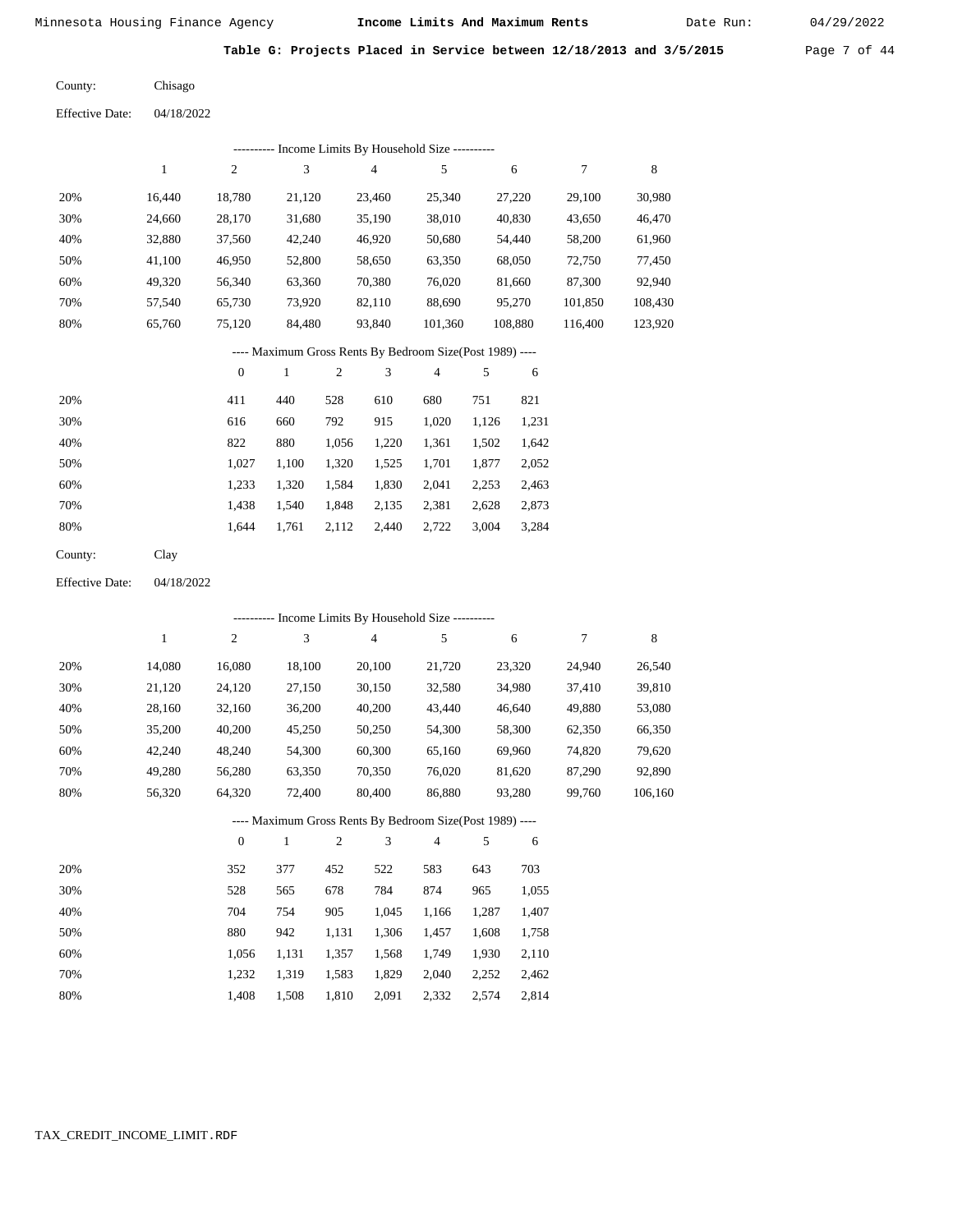Date Run:

**Table G: Projects Placed in Service between 12/18/2013 and 3/5/2015** Page 8 of 44

Effective Date: 04/18/2022 Clearwater County:

|                        |              |                  |              |            |                | --------- Income Limits By Household Size ---------      |            |        |        |             |
|------------------------|--------------|------------------|--------------|------------|----------------|----------------------------------------------------------|------------|--------|--------|-------------|
|                        | $\mathbf{1}$ | $\mathfrak{2}$   | 3            |            | 4              | 5                                                        |            | 6      | 7      | 8           |
| 20%                    | 11,680       | 13,340           | 15,000       |            | 16,660         | 18,000                                                   |            | 19,340 | 20,660 | 22,000      |
| 30%                    | 17,520       | 20,010           | 22,500       |            | 24,990         | 27,000                                                   |            | 29,010 | 30,990 | 33,000      |
| 40%                    | 23,360       | 26,680           | 30,000       |            | 33,320         | 36,000                                                   |            | 38,680 | 41,320 | 44,000      |
| 50%                    | 29,200       | 33,350           | 37,500       |            | 41,650         | 45,000                                                   |            | 48,350 | 51,650 | 55,000      |
| 60%                    | 35,040       | 40,020           | 45,000       |            | 49,980         | 54,000                                                   |            | 58,020 | 61,980 | 66,000      |
| 70%                    | 40,880       | 46,690           | 52,500       |            | 58,310         | 63,000                                                   |            | 67,690 | 72,310 | 77,000      |
| 80%                    | 46,720       | 53,360           | 60,000       |            | 66,640         | 72,000                                                   |            | 77,360 | 82,640 | 88,000      |
|                        |              |                  |              |            |                | ---- Maximum Gross Rents By Bedroom Size(Post 1989) ---- |            |        |        |             |
|                        |              | $\boldsymbol{0}$ | 1            | $\sqrt{2}$ | 3              | $\overline{4}$                                           | 5          | 6      |        |             |
| 20%                    |              | 292              | 312          | 375        | 433            | 483                                                      | 533        | 583    |        |             |
| 30%                    |              | 438              | 469          | 562        | 649            | 725                                                      | 799        | 874    |        |             |
| 40%                    |              | 584              | 625          | 750        | 866            | 967                                                      | 1,066      | 1,166  |        |             |
| 50%                    |              | 730              | 781          | 937        | 1,083          | 1,208                                                    | 1,333      | 1,457  |        |             |
| 60%                    |              | 876              | 938          | 1,125      | 1,299          | 1,450                                                    | 1,599      | 1,749  |        |             |
| 70%                    |              | 1,022            | 1,094        | 1,312      | 1,516          | 1,692                                                    | 1,866      | 2,040  |        |             |
| 80%                    |              | 1,168            | 1,251        | 1,500      | 1,733          | 1,934                                                    | 2,133      | 2,332  |        |             |
| County:                | Cook         |                  |              |            |                |                                                          |            |        |        |             |
| <b>Effective Date:</b> | 04/18/2022   |                  |              |            |                |                                                          |            |        |        |             |
|                        |              |                  |              |            |                | ---------- Income Limits By Household Size ----------    |            |        |        |             |
|                        | $\mathbf{1}$ | $\sqrt{2}$       | $\sqrt{3}$   |            | $\overline{4}$ | 5                                                        |            | 6      | 7      | $\,$ 8 $\,$ |
| 20%                    | 11,680       | 13,340           | 15,000       |            | 16,660         | 18,000                                                   |            | 19,340 | 20,660 | 22,000      |
| 30%                    | 17,520       | 20,010           | 22,500       |            | 24,990         | 27,000                                                   |            | 29,010 | 30,990 | 33,000      |
| 40%                    | 23,360       | 26,680           | 30,000       |            | 33,320         | 36,000                                                   |            | 38,680 | 41,320 | 44,000      |
| 50%                    | 29,200       | 33,350           | 37,500       |            | 41,650         | 45,000                                                   |            | 48,350 | 51,650 | 55,000      |
| 60%                    | 35,040       | 40,020           | 45,000       |            | 49,980         | 54,000                                                   |            | 58,020 | 61,980 | 66,000      |
| 70%                    | 40,880       | 46,690           | 52,500       |            | 58,310         | 63,000                                                   |            | 67,690 | 72,310 | 77,000      |
| 80%                    | 46,720       | 53,360           | 60,000       |            | 66,640         | 72,000                                                   |            | 77,360 | 82,640 | 88,000      |
|                        |              |                  |              |            |                | ---- Maximum Gross Rents By Bedroom Size(Post 1989) ---- |            |        |        |             |
|                        |              | $\boldsymbol{0}$ | $\mathbf{1}$ | $\sqrt{2}$ | 3              | $\overline{4}$                                           | $\sqrt{5}$ | 6      |        |             |
| 20%                    |              | 292              | 312          | 375        | 433            | 483                                                      | 533        | 583    |        |             |
| 30%                    |              | 438              | 469          | 562        | 649            | 725                                                      | 799        | 874    |        |             |
| 40%                    |              | 584              | 625          | 750        | 866            | 967                                                      | 1,066      | 1,166  |        |             |
| 50%                    |              | 730              | 781          | 937        | 1,083          | 1,208                                                    | 1,333      | 1,457  |        |             |
| 60%                    |              | 876              | 938          | 1,125      | 1,299          | 1,450                                                    | 1,599      | 1,749  |        |             |
| 70%                    |              | 1,022            | 1,094        | 1,312      | 1,516          | 1,692                                                    | 1,866      | 2,040  |        |             |
| 80%                    |              | 1,168            | 1,251        | 1,500      | 1,733          | 1,934                                                    | 2,133      | 2,332  |        |             |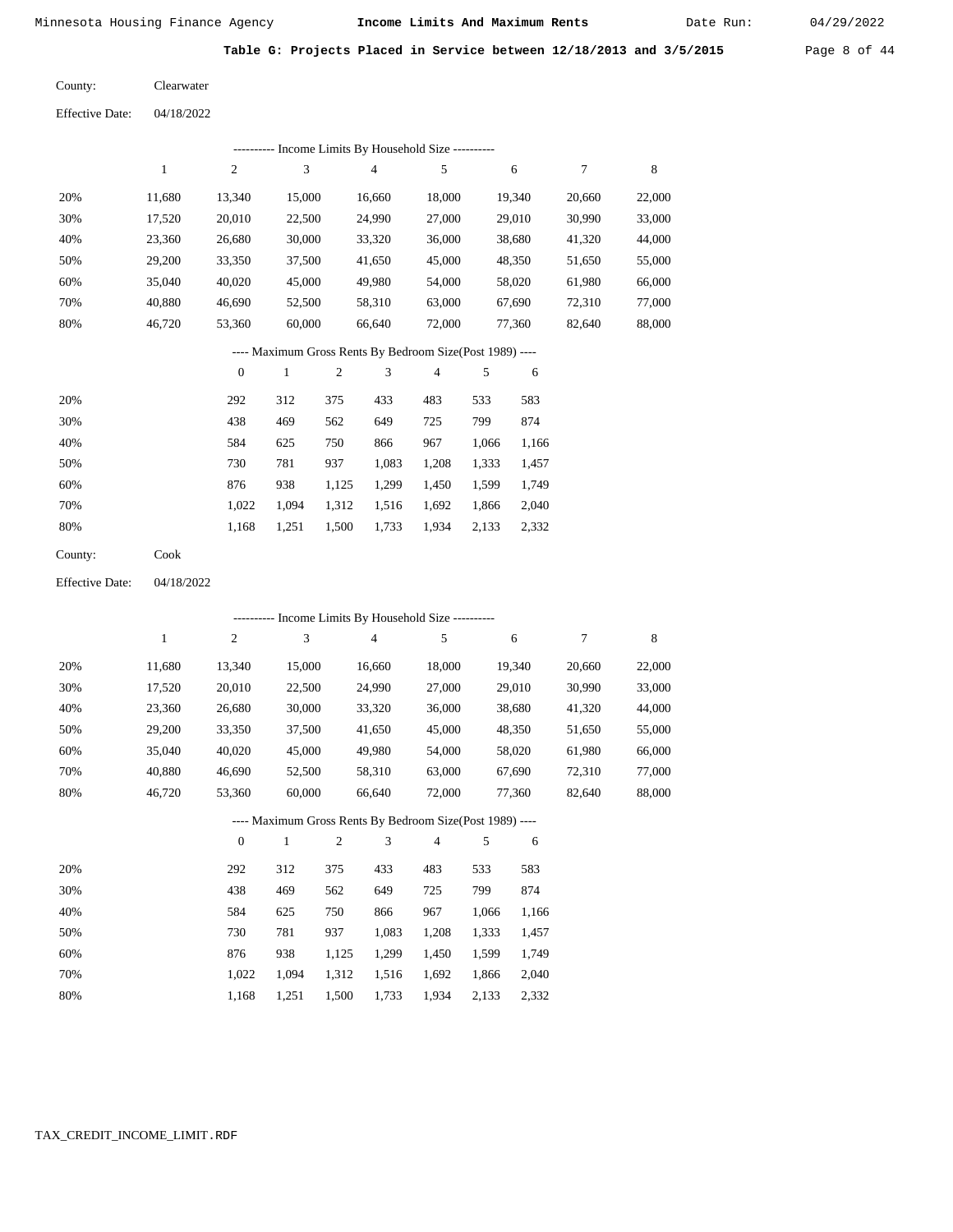Date Run:

|  |  | Table G: Projects Placed in Service between 12/18/2013 and 3/5/2015 |  | Page 9 of 44 |  |  |
|--|--|---------------------------------------------------------------------|--|--------------|--|--|
|  |  |                                                                     |  |              |  |  |

**Cottonwood** County:

| <b>Effective Date:</b> | 04/18/2022 |
|------------------------|------------|
|                        |            |

|     | Income Limits By Household Size ---------- |        |        |        |        |        |        |        |  |  |  |
|-----|--------------------------------------------|--------|--------|--------|--------|--------|--------|--------|--|--|--|
|     |                                            | 2      | 3      | 4      | 5      | 6      | 7      | 8      |  |  |  |
| 20% | 11.680                                     | 13,340 | 15,000 | 16.660 | 18,000 | 19,340 | 20,660 | 22,000 |  |  |  |
| 30% | 17,520                                     | 20,010 | 22,500 | 24,990 | 27,000 | 29,010 | 30,990 | 33,000 |  |  |  |
| 40% | 23,360                                     | 26,680 | 30,000 | 33,320 | 36,000 | 38,680 | 41,320 | 44,000 |  |  |  |
| 50% | 29,200                                     | 33,350 | 37,500 | 41,650 | 45,000 | 48,350 | 51,650 | 55,000 |  |  |  |
| 60% | 35,040                                     | 40,020 | 45,000 | 49,980 | 54,000 | 58,020 | 61,980 | 66,000 |  |  |  |
| 70% | 40,880                                     | 46,690 | 52,500 | 58,310 | 63,000 | 67,690 | 72,310 | 77,000 |  |  |  |
| 80% | 46,720                                     | 53,360 | 60,000 | 66,640 | 72,000 | 77,360 | 82,640 | 88,000 |  |  |  |

# ---- Maximum Gross Rents By Bedroom Size(Post 1989) ----

|     | $\mathbf{0}$ |       | $\overline{2}$ | 3     | 4     | 5     | 6     |
|-----|--------------|-------|----------------|-------|-------|-------|-------|
| 20% | 292          | 312   | 375            | 433   | 483   | 533   | 583   |
| 30% | 438          | 469   | 562            | 649   | 725   | 799   | 874   |
| 40% | 584          | 625   | 750            | 866   | 967   | 1,066 | 1,166 |
| 50% | 730          | 781   | 937            | 1,083 | 1,208 | 1,333 | 1,457 |
| 60% | 876          | 938   | 1,125          | 1,299 | 1,450 | 1,599 | 1,749 |
| 70% | 1.022        | 1.094 | 1,312          | 1,516 | 1,692 | 1,866 | 2,040 |
| 80% | 1,168        | 1,251 | 1,500          | 1,733 | 1,934 | 2,133 | 2,332 |

| County: |  | Crow Wing |
|---------|--|-----------|
|---------|--|-----------|

04/18/2022 Effective Date:

|     | ---------- Income Limits By Household Size ---------- |              |        |                |                                                          |                |       |        |        |        |  |
|-----|-------------------------------------------------------|--------------|--------|----------------|----------------------------------------------------------|----------------|-------|--------|--------|--------|--|
|     | $\mathbf{1}$                                          | $\mathbf{2}$ | 3      |                | $\overline{4}$                                           | 5              |       | 6      | 7      | 8      |  |
| 20% | 11,680                                                | 13,340       | 15,000 |                | 16,660                                                   | 18,000         |       | 19,340 | 20,660 | 22,000 |  |
| 30% | 17,520                                                | 20,010       | 22,500 |                | 24,990                                                   | 27,000         |       | 29,010 | 30,990 | 33,000 |  |
| 40% | 23,360                                                | 26,680       | 30,000 |                | 33,320                                                   | 36,000         |       | 38,680 | 41,320 | 44,000 |  |
| 50% | 29,200                                                | 33,350       | 37,500 |                | 41,650                                                   | 45,000         |       | 48,350 | 51,650 | 55,000 |  |
| 60% | 35,040                                                | 40,020       | 45,000 |                | 49,980                                                   | 54,000         |       | 58,020 | 61,980 | 66,000 |  |
| 70% | 40,880                                                | 46,690       | 52,500 |                | 58,310                                                   | 63,000         |       | 67,690 | 72,310 | 77,000 |  |
| 80% | 46,720                                                | 53,360       | 60,000 |                | 66,640                                                   | 72,000         |       | 77,360 | 82,640 | 88,000 |  |
|     |                                                       |              |        |                | ---- Maximum Gross Rents By Bedroom Size(Post 1989) ---- |                |       |        |        |        |  |
|     |                                                       | $\theta$     | 1      | $\overline{2}$ | 3                                                        | $\overline{4}$ | 5     | 6      |        |        |  |
| 20% |                                                       | 292          | 312    | 375            | 433                                                      | 483            | 533   | 583    |        |        |  |
| 30% |                                                       | 438          | 469    | 562            | 649                                                      | 725            | 799   | 874    |        |        |  |
| 40% |                                                       | 584          | 625    | 750            | 866                                                      | 967            | 1,066 | 1,166  |        |        |  |
| 50% |                                                       | 730          | 781    | 937            | 1,083                                                    | 1,208          | 1,333 | 1,457  |        |        |  |
| 60% |                                                       | 876          | 938    | 1,125          | 1,299                                                    | 1,450          | 1,599 | 1,749  |        |        |  |

 1,022 1,168

 1,094 1,251  1,312 1,500  1,516 1,733

 1,692 1,934  1,866 2,133  2,040 2,332

 70% 80%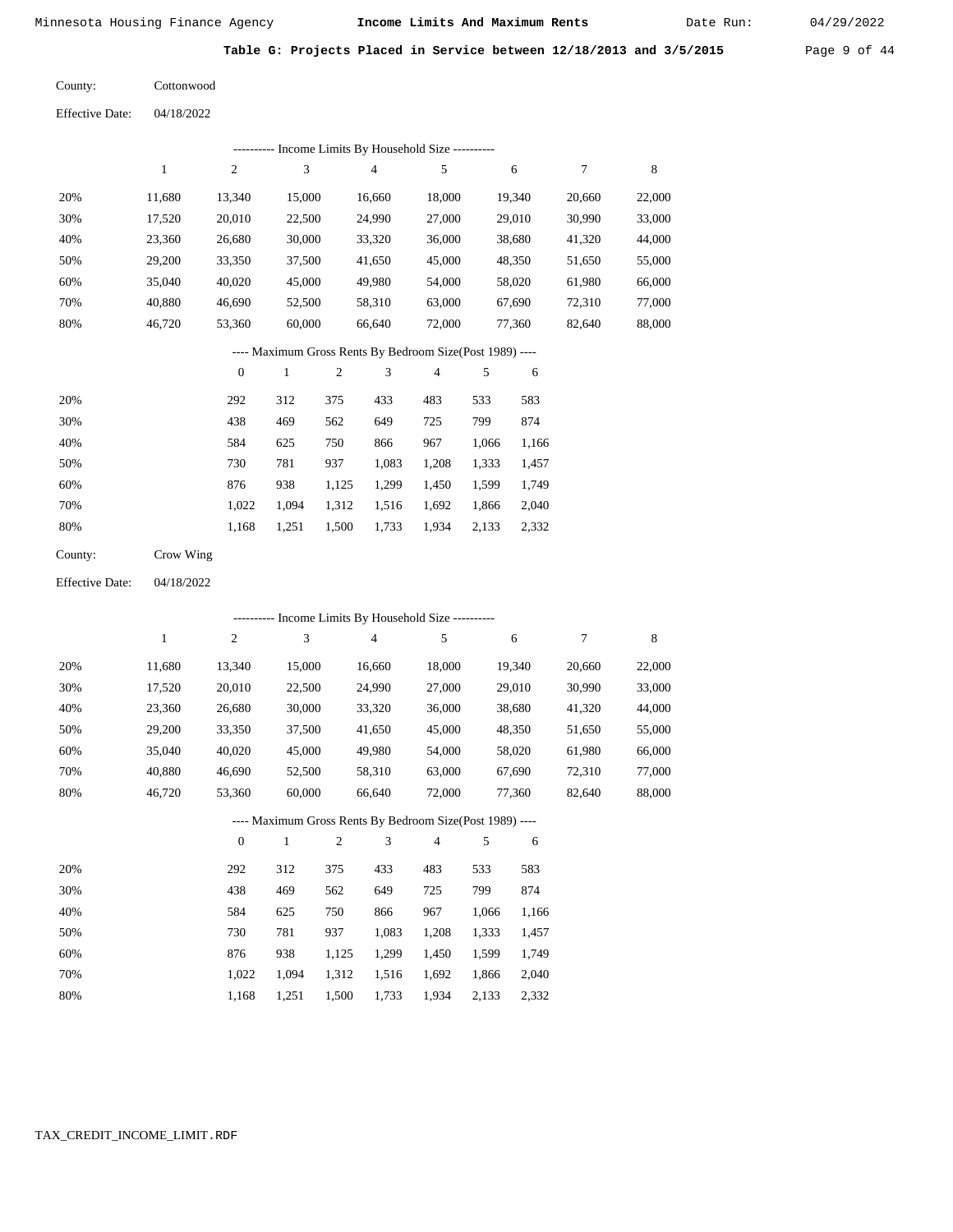Date Run:

**Table G: Projects Placed in Service between 12/18/2013 and 3/5/2015** Page 10 of 44

Dakota County:

04/18/2022 Effective Date:

| Income Limits By Household Size ---------- |        |                |        |        |         |         |         |         |  |  |  |
|--------------------------------------------|--------|----------------|--------|--------|---------|---------|---------|---------|--|--|--|
|                                            |        | $\overline{c}$ | 3      | 4      | 5       | 6       | 7       | 8       |  |  |  |
| 20%                                        | 16.440 | 18,780         | 21,120 | 23,460 | 25,340  | 27,220  | 29,100  | 30,980  |  |  |  |
| 30%                                        | 24,660 | 28,170         | 31,680 | 35,190 | 38,010  | 40,830  | 43,650  | 46,470  |  |  |  |
| 40%                                        | 32,880 | 37,560         | 42,240 | 46,920 | 50,680  | 54,440  | 58,200  | 61,960  |  |  |  |
| 50%                                        | 41,100 | 46,950         | 52,800 | 58,650 | 63,350  | 68,050  | 72,750  | 77,450  |  |  |  |
| 60%                                        | 49,320 | 56,340         | 63,360 | 70,380 | 76,020  | 81,660  | 87,300  | 92,940  |  |  |  |
| 70%                                        | 57,540 | 65,730         | 73,920 | 82,110 | 88,690  | 95,270  | 101,850 | 108,430 |  |  |  |
| 80%                                        | 65,760 | 75,120         | 84,480 | 93,840 | 101,360 | 108,880 | 116,400 | 123,920 |  |  |  |
|                                            |        |                |        |        |         |         |         |         |  |  |  |

---- Maximum Gross Rents By Bedroom Size(Post 1989) ----

|     | $\Omega$ |       | $\overline{2}$ | 3     | 4     | 5     | 6     |
|-----|----------|-------|----------------|-------|-------|-------|-------|
| 20% | 411      | 440   | 528            | 610   | 680   | 751   | 821   |
| 30% | 616      | 660   | 792            | 915   | 1,020 | 1,126 | 1,231 |
| 40% | 822      | 880   | 1,056          | 1,220 | 1,361 | 1,502 | 1,642 |
| 50% | 1.027    | 1.100 | 1,320          | 1,525 | 1,701 | 1,877 | 2,052 |
| 60% | 1,233    | 1,320 | 1,584          | 1,830 | 2,041 | 2,253 | 2,463 |
| 70% | 1,438    | 1,540 | 1,848          | 2,135 | 2,381 | 2,628 | 2,873 |
| 80% | 1.644    | 1,761 | 2,112          | 2,440 | 2,722 | 3,004 | 3,284 |
|     |          |       |                |       |       |       |       |

| County: | Dodge |
|---------|-------|
|---------|-------|

04/18/2022 Effective Date:

|     | --------- Income Limits By Household Size ---------- |              |                                                          |                |                |        |       |         |         |         |  |
|-----|------------------------------------------------------|--------------|----------------------------------------------------------|----------------|----------------|--------|-------|---------|---------|---------|--|
|     | 1                                                    | $\mathbf{2}$ | 3                                                        |                | $\overline{4}$ | 5      |       | 6       | 7       | 8       |  |
| 20% | 15,620                                               | 17,840       | 20,080                                                   |                | 22,300         | 24,100 |       | 25,880  | 27,660  | 29,440  |  |
| 30% | 23,430                                               | 26,760       | 30,120                                                   |                | 33,450         | 36,150 |       | 38,820  | 41,490  | 44,160  |  |
| 40% | 31,240                                               | 35,680       | 40,160                                                   |                | 44,600         | 48,200 |       | 51,760  | 55,320  | 58,880  |  |
| 50% | 39,050                                               | 44,600       | 50,200                                                   |                | 55,750         | 60,250 |       | 64,700  | 69,150  | 73,600  |  |
| 60% | 46,860                                               | 53,520       | 60,240                                                   |                | 66,900         | 72,300 |       | 77,640  | 82,980  | 88,320  |  |
| 70% | 54,670                                               | 62,440       | 70,280                                                   |                | 78,050         | 84,350 |       | 90,580  | 96,810  | 103,040 |  |
| 80% | 62,480                                               | 71,360       | 80,320                                                   |                | 89,200         | 96,400 |       | 103,520 | 110,640 | 117,760 |  |
|     |                                                      |              | ---- Maximum Gross Rents By Bedroom Size(Post 1989) ---- |                |                |        |       |         |         |         |  |
|     |                                                      | $\mathbf{0}$ | 1                                                        | $\overline{2}$ | 3              | 4      | 5     | 6       |         |         |  |
| 20% |                                                      | 390          | 418                                                      | 502            | 580            | 647    | 713   | 780     |         |         |  |
| 30% |                                                      | 585          | 627                                                      | 753            | 870            | 970    | 1,070 | 1,170   |         |         |  |
| 40% |                                                      | 781          | 836                                                      | 1,004          | 1,160          | 1,294  | 1,427 | 1,561   |         |         |  |
| 50% |                                                      | 976          | 1,045                                                    | 1,255          | 1,450          | 1,617  | 1,784 | 1,951   |         |         |  |

| 70%  |  |  | 1,366 1,463 1,757 2,030 2,264 2,498 2,731 |  |
|------|--|--|-------------------------------------------|--|
| -80% |  |  | 1,562 1,673 2,008 2,320 2,588 2,855 3,122 |  |

1,506

1,740

1,941

2,141

2,341

1,254

1,171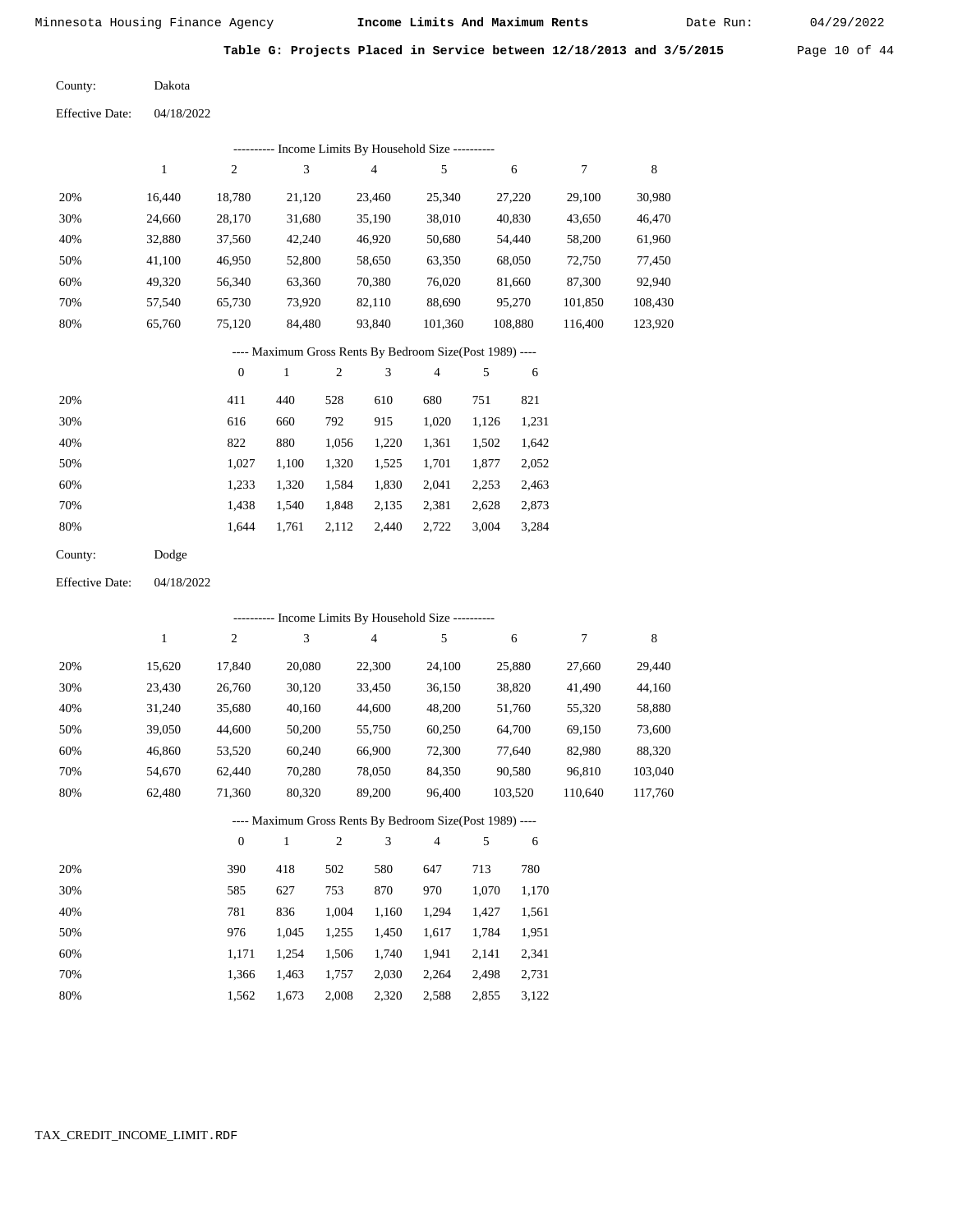Date Run:

**Table G: Projects Placed in Service between 12/18/2013 and 3/5/2015** Page 11 of 44

Douglas

04/18/2022 Effective Date:

County:

| Income Limits By Household Size ---------- |        |        |        |        |        |        |        |        |  |  |  |
|--------------------------------------------|--------|--------|--------|--------|--------|--------|--------|--------|--|--|--|
|                                            |        | 2      | 3      | 4      | 5      | 6      | 7      | 8      |  |  |  |
| 20%                                        | 12.420 | 14.200 | 15.980 | 17.740 | 19.160 | 20,580 | 22,000 | 23,420 |  |  |  |
| 30%                                        | 18,630 | 21,300 | 23.970 | 26,610 | 28,740 | 30,870 | 33,000 | 35,130 |  |  |  |
| 40%                                        | 24,840 | 28,400 | 31,960 | 35,480 | 38,320 | 41,160 | 44,000 | 46,840 |  |  |  |
| 50%                                        | 31,050 | 35,500 | 39,950 | 44,350 | 47,900 | 51,450 | 55,000 | 58,550 |  |  |  |
| 60%                                        | 37,260 | 42,600 | 47.940 | 53,220 | 57.480 | 61,740 | 66,000 | 70,260 |  |  |  |
| 70%                                        | 43,470 | 49,700 | 55,930 | 62,090 | 67,060 | 72,030 | 77,000 | 81,970 |  |  |  |
| 80%                                        | 49.680 | 56,800 | 63,920 | 70,960 | 76.640 | 82,320 | 88,000 | 93,680 |  |  |  |
|                                            |        |        |        |        |        |        |        |        |  |  |  |

### ---- Maximum Gross Rents By Bedroom Size(Post 1989) ----

|     | $\mathbf{0}$ |       | $\overline{c}$ | 3     | 4     | 5     | 6     |
|-----|--------------|-------|----------------|-------|-------|-------|-------|
| 20% | 310          | 332   | 399            | 461   | 514   | 567   | 620   |
| 30% | 465          | 499   | 599            | 691   | 771   | 851   | 931   |
| 40% | 621          | 665   | 799            | 922   | 1,029 | 1,135 | 1,241 |
| 50% | 776          | 831   | 998            | 1,153 | 1,286 | 1,419 | 1,552 |
| 60% | 931          | 998   | 1,198          | 1,383 | 1,543 | 1,703 | 1,862 |
| 70% | 1.086        | 1,164 | 1,398          | 1,614 | 1,800 | 1,987 | 2,173 |
| 80% | 1,242        | 1,331 | 1,598          | 1,845 | 2,058 | 2,271 | 2,483 |
|     |              |       |                |       |       |       |       |

| County: | Faribault |
|---------|-----------|
|---------|-----------|

04/18/2022 Effective Date:

|     |        |                |              |                |                | ---------- Income Limits By Household Size ----------    |       |        |        |        |
|-----|--------|----------------|--------------|----------------|----------------|----------------------------------------------------------|-------|--------|--------|--------|
|     | 1      | 2              | 3            |                | $\overline{4}$ | 5                                                        |       | 6      | $\tau$ | 8      |
| 20% | 11,680 | 13,340         | 15,000       |                | 16,660         | 18,000                                                   |       | 19,340 | 20,660 | 22,000 |
| 30% | 17,520 | 20,010         | 22,500       |                | 24,990         | 27,000                                                   |       | 29,010 | 30,990 | 33,000 |
| 40% | 23,360 | 26,680         | 30,000       |                | 33,320         | 36,000                                                   |       | 38,680 | 41,320 | 44,000 |
| 50% | 29,200 | 33,350         | 37,500       |                | 41,650         | 45,000                                                   |       | 48,350 | 51,650 | 55,000 |
| 60% | 35,040 | 40,020         | 45,000       |                | 49,980         | 54,000                                                   |       | 58,020 | 61,980 | 66,000 |
| 70% | 40,880 | 46,690         | 52,500       |                | 58,310         | 63,000                                                   |       | 67,690 | 72,310 | 77,000 |
| 80% | 46,720 | 53,360         | 60,000       |                | 66,640         | 72,000                                                   |       | 77,360 | 82,640 | 88,000 |
|     |        |                |              |                |                | ---- Maximum Gross Rents By Bedroom Size(Post 1989) ---- |       |        |        |        |
|     |        | $\overline{0}$ | $\mathbf{1}$ | $\mathfrak{2}$ | 3              | 4                                                        | 5     | 6      |        |        |
| 20% |        | 292            | 312          | 375            | 433            | 483                                                      | 533   | 583    |        |        |
| 30% |        | 438            | 469          | 562            | 649            | 725                                                      | 799   | 874    |        |        |
| 40% |        | 584            | 625          | 750            | 866            | 967                                                      | 1,066 | 1,166  |        |        |
| 50% |        | 730            | 781          | 937            | 1,083          | 1,208                                                    | 1,333 | 1,457  |        |        |
| 60% |        | 876            | 938          | 1,125          | 1,299          | 1,450                                                    | 1,599 | 1,749  |        |        |
| 70% |        | 1,022          | 1,094        | 1,312          | 1,516          | 1,692                                                    | 1,866 | 2,040  |        |        |
| 80% |        | 1,168          | 1,251        | 1,500          | 1,733          | 1,934                                                    | 2,133 | 2,332  |        |        |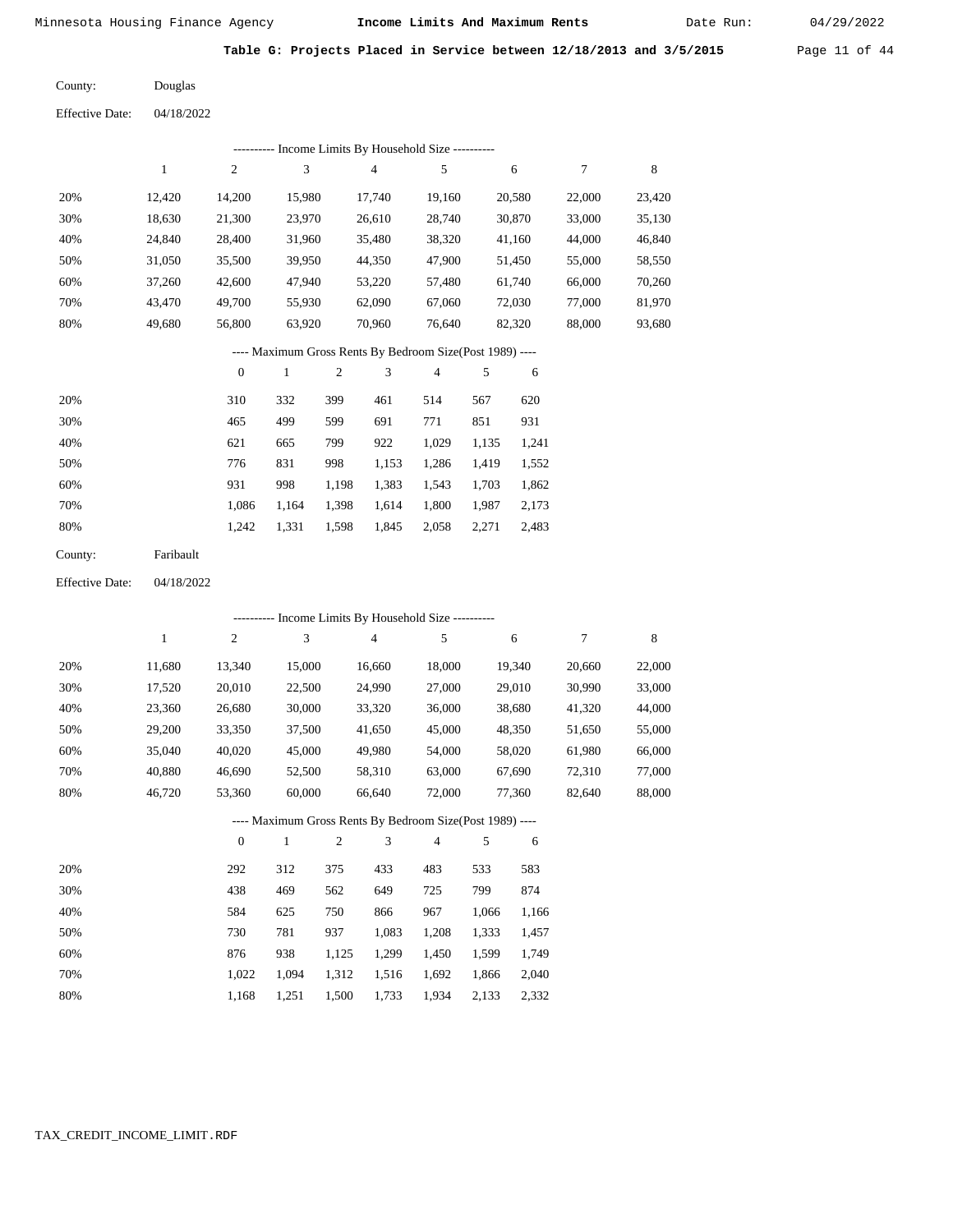Date Run:

**Table G: Projects Placed in Service between 12/18/2013 and 3/5/2015** Page 12 of 44

| County: | Fillmore |
|---------|----------|
|         |          |

Effective Date: 04/18/2022

| ---------- Income Limits By Household Size ----------    |        |                |        |        |        |        |        |        |  |  |  |
|----------------------------------------------------------|--------|----------------|--------|--------|--------|--------|--------|--------|--|--|--|
|                                                          | 1      | $\overline{2}$ | 3      | 4      | 5      | 6      | 7      | 8      |  |  |  |
| 20%                                                      | 12.160 | 13.900         | 15.640 | 17.360 | 18.760 | 20.140 | 21,540 | 22,920 |  |  |  |
| 30%                                                      | 18.240 | 20,850         | 23.460 | 26,040 | 28.140 | 30,210 | 32,310 | 34,380 |  |  |  |
| 40%                                                      | 24.320 | 27,800         | 31,280 | 34.720 | 37,520 | 40.280 | 43,080 | 45,840 |  |  |  |
| 50%                                                      | 30,400 | 34,750         | 39.100 | 43.400 | 46.900 | 50.350 | 53,850 | 57,300 |  |  |  |
| 60%                                                      | 36.480 | 41.700         | 46.920 | 52,080 | 56,280 | 60.420 | 64.620 | 68,760 |  |  |  |
| 70%                                                      | 42,560 | 48,650         | 54,740 | 60,760 | 65,660 | 70,490 | 75,390 | 80,220 |  |  |  |
| 80%                                                      | 48.640 | 55,600         | 62,560 | 69.440 | 75,040 | 80.560 | 86,160 | 91,680 |  |  |  |
| ---- Maximum Gross Rents By Bedroom Size(Post 1989) ---- |        |                |        |        |        |        |        |        |  |  |  |

|     | $\theta$ |       | 2     | 3     | 4     | 5     | 6     |
|-----|----------|-------|-------|-------|-------|-------|-------|
| 20% | 304      | 325   | 391   | 451   | 503   | 555   | 607   |
| 30% | 456      | 488   | 586   | 677   | 755   | 833   | 911   |
| 40% | 608      | 651   | 782   | 903   | 1,007 | 1,111 | 1,215 |
| 50% | 760      | 814   | 977   | 1,128 | 1,258 | 1,389 | 1,519 |
| 60% | 912      | 977   | 1,173 | 1,354 | 1,510 | 1,667 | 1,822 |
| 70% | 1.064    | 1.140 | 1,368 | 1,580 | 1,762 | 1,945 | 2,126 |
| 80% | 1,216    | 1,303 | 1,564 | 1,806 | 2,014 | 2,223 | 2,430 |
|     |          |       |       |       |       |       |       |

| County: | Freeborn |
|---------|----------|
|---------|----------|

Effective Date: 04/18/2022

| ---------- Income Limits By Household Size ---------- |        |                |              |                |                |                                                          |       |        |        |             |
|-------------------------------------------------------|--------|----------------|--------------|----------------|----------------|----------------------------------------------------------|-------|--------|--------|-------------|
|                                                       | 1      | $\overline{c}$ | 3            |                | $\overline{4}$ | 5                                                        |       | 6      | 7      | $\,$ 8 $\,$ |
| 20%                                                   | 11,680 | 13,340         | 15,000       |                | 16,660         | 18,000                                                   |       | 19,340 | 20,660 | 22,000      |
| 30%                                                   | 17,520 | 20,010         | 22,500       |                | 24,990         | 27,000                                                   |       | 29,010 | 30,990 | 33,000      |
| 40%                                                   | 23,360 | 26,680         | 30,000       |                | 33,320         | 36,000                                                   |       | 38,680 | 41,320 | 44,000      |
| 50%                                                   | 29,200 | 33,350         | 37,500       |                | 41,650         | 45,000                                                   |       | 48,350 | 51,650 | 55,000      |
| 60%                                                   | 35,040 | 40,020         | 45,000       |                | 49,980         | 54,000                                                   |       | 58,020 | 61,980 | 66,000      |
| 70%                                                   | 40,880 | 46,690         | 52,500       |                | 58,310         | 63,000                                                   |       | 67,690 | 72,310 | 77,000      |
| 80%                                                   | 46,720 | 53,360         | 60,000       |                | 66,640         | 72,000                                                   |       | 77,360 | 82,640 | 88,000      |
|                                                       |        |                |              |                |                | ---- Maximum Gross Rents By Bedroom Size(Post 1989) ---- |       |        |        |             |
|                                                       |        | $\overline{0}$ | $\mathbf{1}$ | $\overline{2}$ | 3              | $\overline{4}$                                           | 5     | 6      |        |             |
| 20%                                                   |        | 292            | 312          | 375            | 433            | 483                                                      | 533   | 583    |        |             |
| 30%                                                   |        | 438            | 469          | 562            | 649            | 725                                                      | 799   | 874    |        |             |
| 40%                                                   |        | 584            | 625          | 750            | 866            | 967                                                      | 1,066 | 1,166  |        |             |
| 50%                                                   |        | 730            | 781          | 937            | 1,083          | 1,208                                                    | 1,333 | 1,457  |        |             |
| 60%                                                   |        | 876            | 938          | 1,125          | 1,299          | 1,450                                                    | 1,599 | 1,749  |        |             |
| 70%                                                   |        | 1,022          | 1,094        | 1,312          | 1,516          | 1,692                                                    | 1,866 | 2,040  |        |             |

1,168 1,251 1,500 1,733 1,934 2,133 2,332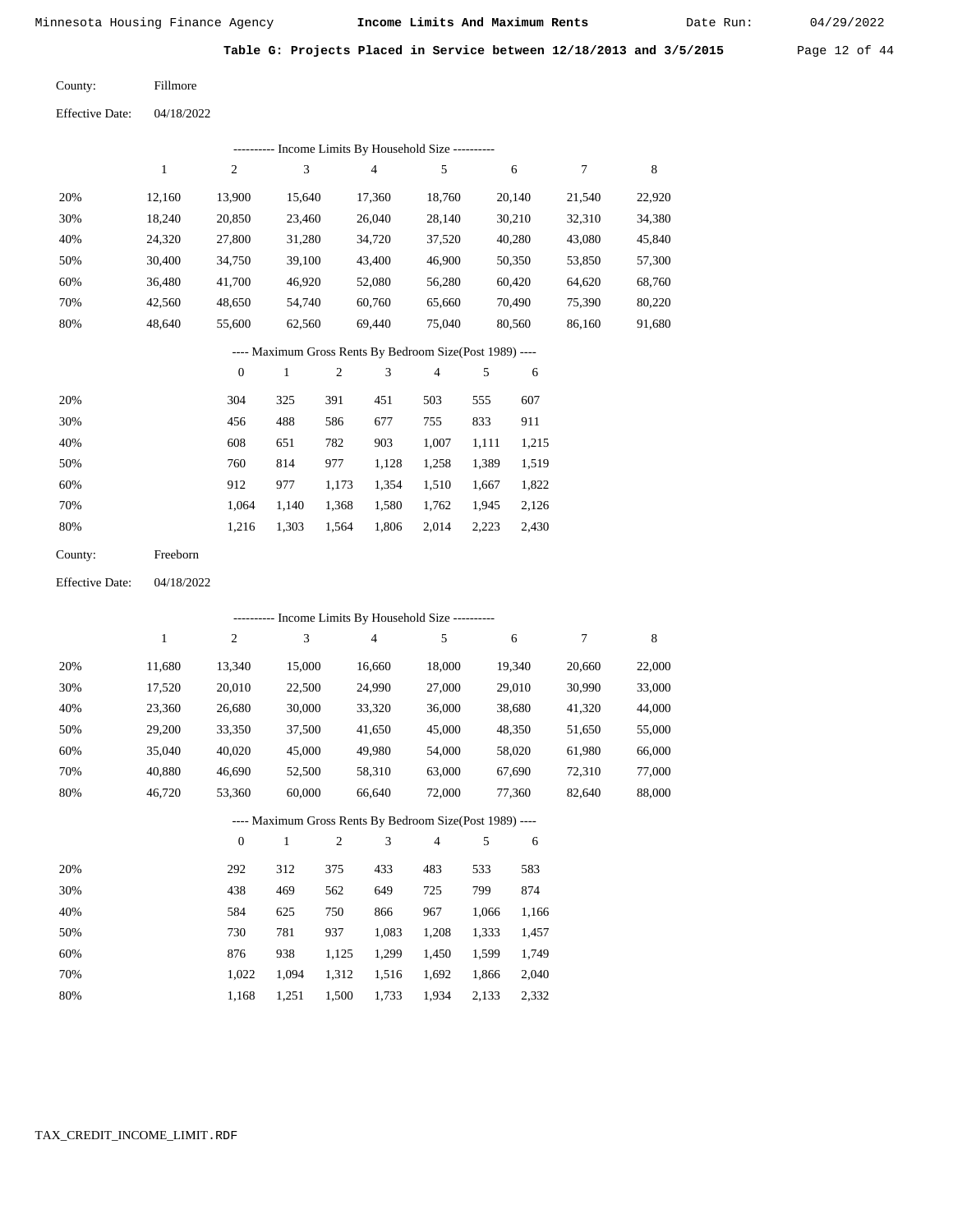Date Run:

**Table G: Projects Placed in Service between 12/18/2013 and 3/5/2015** Page 13 of 44

| County: | Goodhue |
|---------|---------|
|         |         |

| <b>Effective Date:</b> | 04/18/2022 |
|------------------------|------------|
|------------------------|------------|

| ---------- Income Limits By Household Size ---------- |        |        |        |        |        |        |        |         |
|-------------------------------------------------------|--------|--------|--------|--------|--------|--------|--------|---------|
|                                                       |        | 2      | 3      | 4      | 5      | 6      | 7      | 8       |
| 20%                                                   | 13.560 | 15.500 | 17.440 | 19.360 | 20.920 | 22,460 | 24,020 | 25,560  |
| 30%                                                   | 20,340 | 23,250 | 26,160 | 29,040 | 31,380 | 33,690 | 36,030 | 38,340  |
| 40%                                                   | 27,120 | 31,000 | 34,880 | 38,720 | 41,840 | 44,920 | 48,040 | 51,120  |
| 50%                                                   | 33,900 | 38,750 | 43,600 | 48,400 | 52,300 | 56,150 | 60,050 | 63,900  |
| 60%                                                   | 40,680 | 46,500 | 52,320 | 58,080 | 62,760 | 67,380 | 72,060 | 76,680  |
| 70%                                                   | 47.460 | 54,250 | 61,040 | 67,760 | 73,220 | 78.610 | 84,070 | 89,460  |
| 80%                                                   | 54,240 | 62,000 | 69,760 | 77,440 | 83,680 | 89,840 | 96,080 | 102,240 |
|                                                       |        |        |        |        |        |        |        |         |

# ---- Maximum Gross Rents By Bedroom Size(Post 1989) ----

|     | 0     |       | 2     | 3     | 4     | 5     | 6     |
|-----|-------|-------|-------|-------|-------|-------|-------|
| 20% | 339   | 363   | 436   | 503   | 561   | 619   | 677   |
| 30% | 508   | 544   | 654   | 755   | 842   | 929   | 1,016 |
| 40% | 678   | 726   | 872   | 1,007 | 1,123 | 1,239 | 1,355 |
| 50% | 847   | 908   | 1,090 | 1,258 | 1,403 | 1,549 | 1,694 |
| 60% | 1.017 | 1,089 | 1,308 | 1,510 | 1,684 | 1,859 | 2,032 |
| 70% | 1.186 | 1,271 | 1,526 | 1,762 | 1,965 | 2,169 | 2,371 |
| 80% | 1,356 | 1,453 | 1,744 | 2,014 | 2,246 | 2,479 | 2,710 |
|     |       |       |       |       |       |       |       |

| County: | Grant |
|---------|-------|
|---------|-------|

04/18/2022 Effective Date:

|     |              |                |        |       |                | ---------- Income Limits By Household Size ----------    |       |        |        |        |
|-----|--------------|----------------|--------|-------|----------------|----------------------------------------------------------|-------|--------|--------|--------|
|     | $\mathbf{1}$ | $\overline{c}$ | 3      |       | $\overline{4}$ | 5                                                        |       | 6      | 7      | 8      |
| 20% | 11,680       | 13,340         | 15,000 |       | 16,660         | 18,000                                                   |       | 19,340 | 20,660 | 22,000 |
| 30% | 17,520       | 20,010         | 22,500 |       | 24,990         | 27,000                                                   |       | 29,010 | 30,990 | 33,000 |
| 40% | 23,360       | 26,680         | 30,000 |       | 33,320         | 36,000                                                   |       | 38,680 | 41,320 | 44,000 |
| 50% | 29,200       | 33,350         | 37,500 |       | 41,650         | 45,000                                                   |       | 48,350 | 51,650 | 55,000 |
| 60% | 35,040       | 40,020         | 45,000 |       | 49,980         | 54,000                                                   |       | 58,020 | 61,980 | 66,000 |
| 70% | 40,880       | 46,690         | 52,500 |       | 58,310         | 63,000                                                   |       | 67,690 | 72,310 | 77,000 |
| 80% | 46,720       | 53,360         | 60,000 |       | 66,640         | 72,000                                                   |       | 77,360 | 82,640 | 88,000 |
|     |              |                |        |       |                | ---- Maximum Gross Rents By Bedroom Size(Post 1989) ---- |       |        |        |        |
|     |              | $\overline{0}$ | 1      | 2     | 3              | 4                                                        | 5     | 6      |        |        |
| 20% |              | 292            | 312    | 375   | 433            | 483                                                      | 533   | 583    |        |        |
| 30% |              | 438            | 469    | 562   | 649            | 725                                                      | 799   | 874    |        |        |
| 40% |              | 584            | 625    | 750   | 866            | 967                                                      | 1,066 | 1,166  |        |        |
| 50% |              | 730            | 781    | 937   | 1,083          | 1,208                                                    | 1,333 | 1,457  |        |        |
| 60% |              | 876            | 938    | 1,125 | 1,299          | 1,450                                                    | 1,599 | 1,749  |        |        |
| 70% |              | 1,022          | 1,094  | 1,312 | 1,516          | 1,692                                                    | 1,866 | 2,040  |        |        |

1,168 1,251 1,500 1,733 1,934 2,133 2,332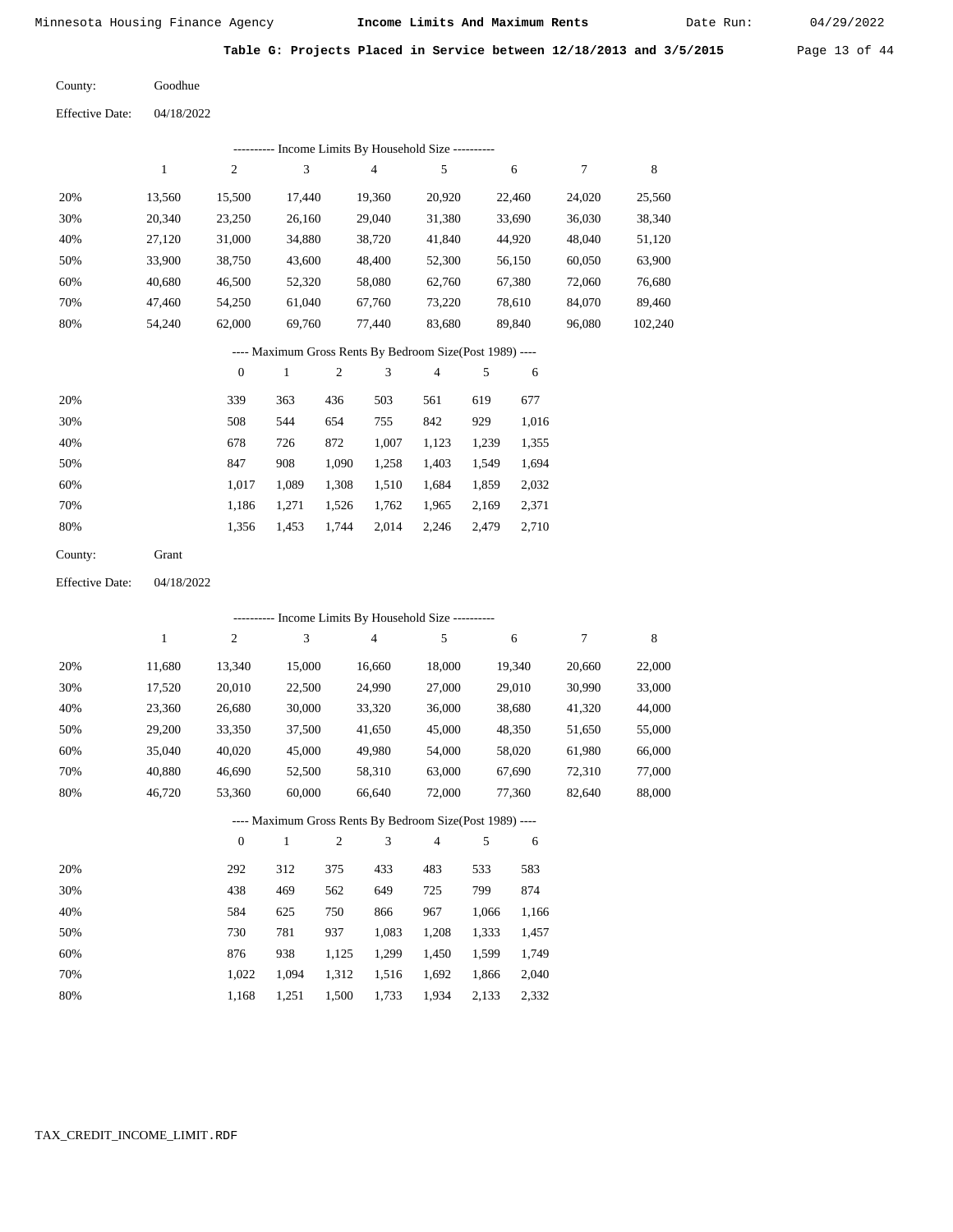Date Run:

**Table G: Projects Placed in Service between 12/18/2013 and 3/5/2015** Page 14 of 44

| County: | Hennepin |
|---------|----------|
|         |          |

Effective Date: 04/18/2022

| ---------- Income Limits By Household Size ---------- |        |        |        |        |         |         |         |         |
|-------------------------------------------------------|--------|--------|--------|--------|---------|---------|---------|---------|
|                                                       |        | 2      | 3      | 4      | 5       | 6       | 7       | 8       |
| 20%                                                   | 16.440 | 18,780 | 21,120 | 23.460 | 25,340  | 27,220  | 29.100  | 30,980  |
| 30%                                                   | 24,660 | 28,170 | 31,680 | 35,190 | 38,010  | 40,830  | 43,650  | 46,470  |
| 40%                                                   | 32,880 | 37,560 | 42,240 | 46,920 | 50,680  | 54,440  | 58,200  | 61,960  |
| 50%                                                   | 41,100 | 46,950 | 52,800 | 58,650 | 63,350  | 68,050  | 72,750  | 77,450  |
| 60%                                                   | 49.320 | 56,340 | 63,360 | 70,380 | 76,020  | 81,660  | 87,300  | 92,940  |
| 70%                                                   | 57,540 | 65,730 | 73.920 | 82,110 | 88,690  | 95,270  | 101,850 | 108,430 |
| 80%                                                   | 65,760 | 75,120 | 84,480 | 93,840 | 101,360 | 108,880 | 116,400 | 123,920 |

### ---- Maximum Gross Rents By Bedroom Size(Post 1989) ----

|     | $\mathbf{0}$ |       | 2     | 3     | 4     | 5     | 6     |
|-----|--------------|-------|-------|-------|-------|-------|-------|
| 20% | 411          | 440   | 528   | 610   | 680   | 751   | 821   |
| 30% | 616          | 660   | 792   | 915   | 1,020 | 1,126 | 1,231 |
| 40% | 822          | 880   | 1,056 | 1,220 | 1,361 | 1,502 | 1,642 |
| 50% | 1.027        | 1,100 | 1,320 | 1,525 | 1,701 | 1,877 | 2,052 |
| 60% | 1,233        | 1,320 | 1,584 | 1,830 | 2,041 | 2,253 | 2,463 |
| 70% | 1,438        | 1,540 | 1,848 | 2,135 | 2,381 | 2,628 | 2,873 |
| 80% | 1,644        | 1,761 | 2,112 | 2,440 | 2,722 | 3,004 | 3,284 |
|     |              |       |       |       |       |       |       |

| County: | Houston |
|---------|---------|
|---------|---------|

04/18/2022 Effective Date:

|     |        |                |              |                | --------- Income Limits By Household Size ----------     |                |       |        |        |        |
|-----|--------|----------------|--------------|----------------|----------------------------------------------------------|----------------|-------|--------|--------|--------|
|     | 1      | 2              | 3            |                | $\overline{4}$                                           | 5              |       | 6      | 7      | 8      |
| 20% | 12,620 | 14,420         | 16,220       |                | 18,020                                                   | 19,480         |       | 20,920 | 22,360 | 23,800 |
| 30% | 18,930 | 21,630         | 24,330       |                | 27,030                                                   | 29,220         |       | 31,380 | 33,540 | 35,700 |
| 40% | 25,240 | 28,840         | 32,440       |                | 36,040                                                   | 38,960         |       | 41,840 | 44,720 | 47,600 |
| 50% | 31,550 | 36,050         | 40,550       |                | 45,050                                                   | 48,700         |       | 52,300 | 55,900 | 59,500 |
| 60% | 37,860 | 43,260         | 48,660       |                | 54,060                                                   | 58,440         |       | 62,760 | 67,080 | 71,400 |
| 70% | 44,170 | 50,470         | 56,770       |                | 63,070                                                   | 68,180         |       | 73,220 | 78,260 | 83,300 |
| 80% | 50,480 | 57,680         | 64,880       |                | 72,080                                                   | 77,920         |       | 83,680 | 89,440 | 95,200 |
|     |        |                |              |                | ---- Maximum Gross Rents By Bedroom Size(Post 1989) ---- |                |       |        |        |        |
|     |        | $\overline{0}$ | $\mathbf{1}$ | $\overline{2}$ | 3                                                        | $\overline{4}$ | 5     | 6      |        |        |
| 20% |        | 315            | 338          | 405            | 468                                                      | 523            | 577   | 630    |        |        |
| 30% |        | 473            | 507          | 608            | 703                                                      | 784            | 865   | 946    |        |        |
| 40% |        | 631            | 676          | 811            | 937                                                      | 1,046          | 1,154 | 1,261  |        |        |
| 50% |        | 788            | 845          | 1,013          | 1,171                                                    | 1,307          | 1,442 | 1,576  |        |        |
| 60% |        | 946            | 1,014        | 1,216          | 1,406                                                    | 1,569          | 1,731 | 1,892  |        |        |
| 70% |        | 1,104          | 1,183        | 1,419          | 1,640                                                    | 1,830          | 2,019 | 2,207  |        |        |

1,352 1,622 1,875 2,092 2,308

2,522

1,262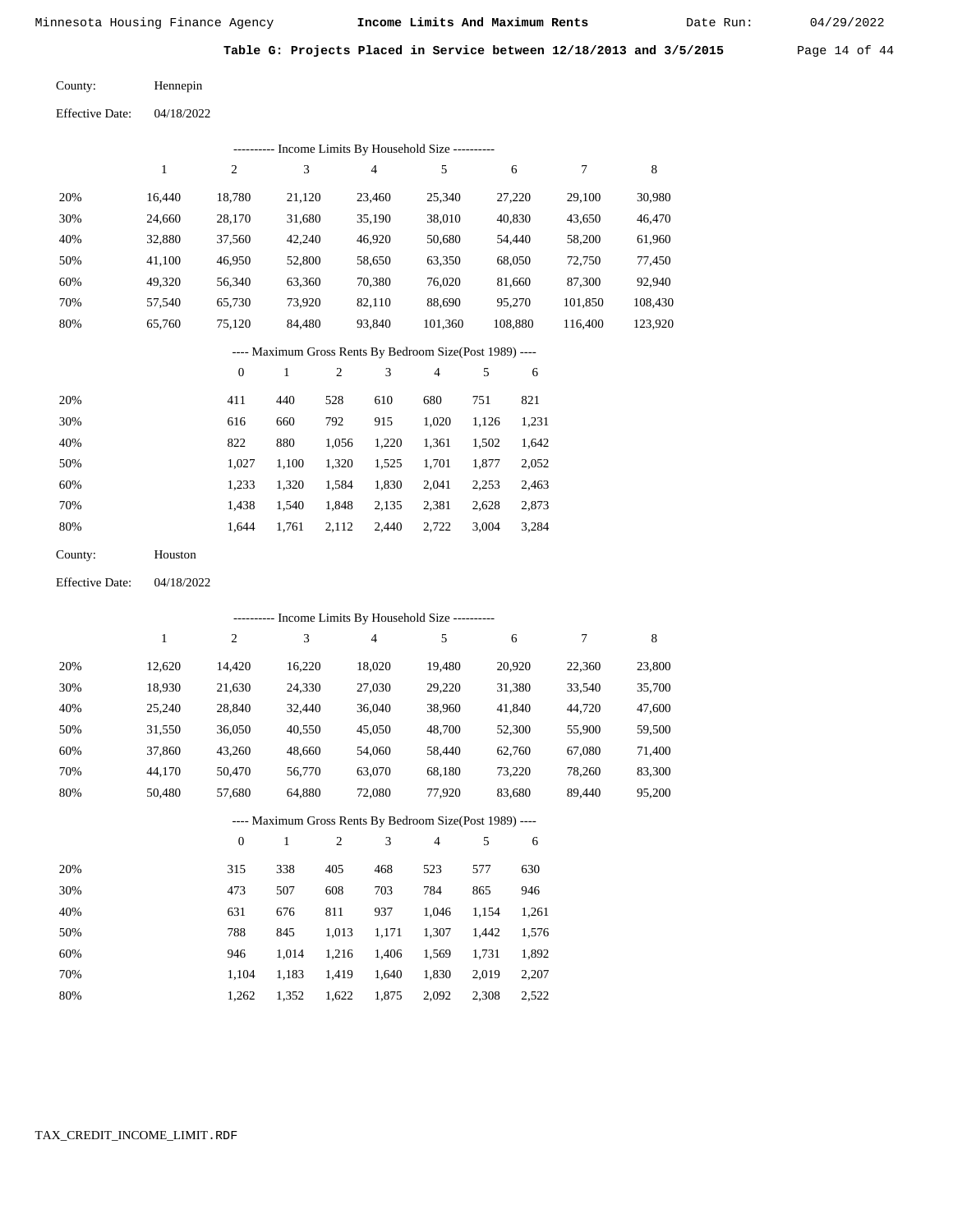Date Run:

**Table G: Projects Placed in Service between 12/18/2013 and 3/5/2015** Page 15 of 44

| County: | Hubbard |
|---------|---------|
|         |         |

| <b>Effective Date:</b> | 04/18/2022 |
|------------------------|------------|
|                        |            |

|     |        |        | ---------- Income Limits By Household Size ---------- |        |        |        |        |        |
|-----|--------|--------|-------------------------------------------------------|--------|--------|--------|--------|--------|
|     |        | 2      | 3                                                     | 4      | 5      | 6      | 7      | 8      |
| 20% | 11.680 | 13,340 | 15,000                                                | 16,660 | 18,000 | 19.340 | 20,660 | 22,000 |
| 30% | 17,520 | 20,010 | 22,500                                                | 24,990 | 27,000 | 29,010 | 30,990 | 33,000 |
| 40% | 23,360 | 26,680 | 30,000                                                | 33,320 | 36,000 | 38,680 | 41,320 | 44,000 |
| 50% | 29,200 | 33,350 | 37,500                                                | 41,650 | 45,000 | 48,350 | 51,650 | 55,000 |
| 60% | 35,040 | 40,020 | 45,000                                                | 49,980 | 54,000 | 58,020 | 61,980 | 66,000 |
| 70% | 40,880 | 46,690 | 52,500                                                | 58,310 | 63,000 | 67,690 | 72,310 | 77,000 |
| 80% | 46,720 | 53,360 | 60,000                                                | 66,640 | 72,000 | 77,360 | 82,640 | 88,000 |
|     |        |        |                                                       |        |        |        |        |        |

# ---- Maximum Gross Rents By Bedroom Size(Post 1989) ----

|     | $\mathbf{0}$ |       | 2     | 3     | 4     | 5     | 6     |
|-----|--------------|-------|-------|-------|-------|-------|-------|
| 20% | 292          | 312   | 375   | 433   | 483   | 533   | 583   |
| 30% | 438          | 469   | 562   | 649   | 725   | 799   | 874   |
| 40% | 584          | 625   | 750   | 866   | 967   | 1,066 | 1,166 |
| 50% | 730          | 781   | 937   | 1,083 | 1,208 | 1,333 | 1,457 |
| 60% | 876          | 938   | 1,125 | 1.299 | 1,450 | 1,599 | 1,749 |
| 70% | 1.022        | 1.094 | 1,312 | 1,516 | 1,692 | 1,866 | 2,040 |
| 80% | 1,168        | 1,251 | 1,500 | 1,733 | 1,934 | 2,133 | 2,332 |
|     |              |       |       |       |       |       |       |

| County: | Isanti |
|---------|--------|
|---------|--------|

Effective Date: 04/18/2022

|                                                          |        |              |        |     |                | ---------- Income Limits By Household Size ---------- |     |         |         |         |
|----------------------------------------------------------|--------|--------------|--------|-----|----------------|-------------------------------------------------------|-----|---------|---------|---------|
|                                                          | 1      | $\mathbf{2}$ | 3      |     | $\overline{4}$ | 5                                                     |     | 6       | 7       | 8       |
| 20%                                                      | 16,440 | 18,780       | 21,120 |     | 23,460         | 25,340                                                |     | 27,220  | 29,100  | 30,980  |
| 30%                                                      | 24,660 | 28,170       | 31,680 |     | 35,190         | 38,010                                                |     | 40,830  | 43,650  | 46,470  |
| 40%                                                      | 32,880 | 37,560       | 42,240 |     | 46,920         | 50,680                                                |     | 54,440  | 58,200  | 61,960  |
| 50%                                                      | 41,100 | 46,950       | 52,800 |     | 58,650         | 63,350                                                |     | 68,050  | 72,750  | 77,450  |
| 60%                                                      | 49,320 | 56,340       | 63,360 |     | 70,380         | 76,020                                                |     | 81,660  | 87,300  | 92,940  |
| 70%                                                      | 57,540 | 65,730       | 73.920 |     | 82,110         | 88,690                                                |     | 95,270  | 101,850 | 108,430 |
| 80%                                                      | 65,760 | 75,120       | 84,480 |     | 93,840         | 101,360                                               |     | 108,880 | 116.400 | 123,920 |
| ---- Maximum Gross Rents By Bedroom Size(Post 1989) ---- |        |              |        |     |                |                                                       |     |         |         |         |
|                                                          |        | $\mathbf{0}$ | 1      | 2   | 3              | $\overline{4}$                                        | 5   | 6       |         |         |
| 20%                                                      |        | 411          | 440    | 528 | 610            | 680                                                   | 751 | 821     |         |         |

| 30% | 616   | 660   | 792   | 915   | 1.020 | 1.126 | 1.231 |
|-----|-------|-------|-------|-------|-------|-------|-------|
| 40% | 822   | 880   | 1.056 | 1.220 | 1.361 | 1.502 | 1,642 |
| 50% | 1.027 | 1.100 | 1.320 | 1.525 | 1.701 | 1.877 | 2,052 |
| 60% | 1.233 | 1.320 | 1.584 | 1.830 | 2,041 | 2.253 | 2,463 |
| 70% | 1.438 | 1.540 | 1.848 | 2.135 | 2.381 | 2.628 | 2,873 |
| 80% | 1.644 | 1.761 | 2.112 | 2.440 | 2.722 | 3.004 | 3,284 |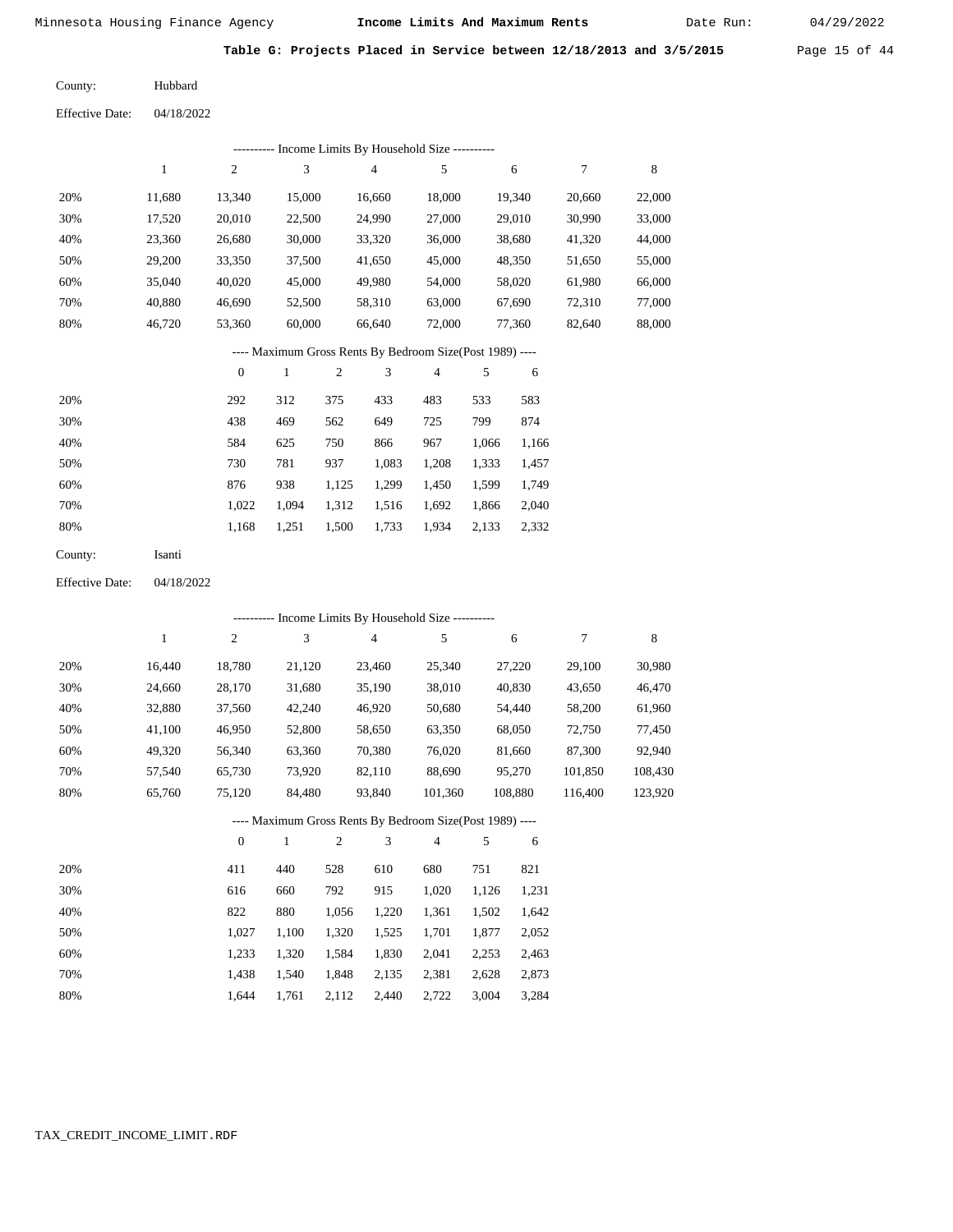Itasca

Minnesota Housing Finance Agency **Income Limits And Maximum Rents** 04/29/2022

Date Run:

**Table G: Projects Placed in Service between 12/18/2013 and 3/5/2015** Page 16 of 44

Effective Date: 04/18/2022

|                        |              |                  |              |                | --------- Income Limits By Household Size ----------     |                |                |                |        |             |
|------------------------|--------------|------------------|--------------|----------------|----------------------------------------------------------|----------------|----------------|----------------|--------|-------------|
|                        | $\mathbf{1}$ | $\sqrt{2}$       | 3            |                | 4                                                        | 5              |                | $\sqrt{6}$     | 7      | $\,$ 8 $\,$ |
| 20%                    | 11,680       | 13,340           | 15,000       |                | 16,660                                                   | 18,000         |                | 19,340         | 20,660 | 22,000      |
| 30%                    | 17,520       | 20,010           | 22,500       |                | 24,990                                                   | 27,000         |                | 29,010         | 30,990 | 33,000      |
| 40%                    | 23,360       | 26,680           | 30,000       |                | 33,320                                                   | 36,000         |                | 38,680         | 41,320 | 44,000      |
| 50%                    | 29,200       | 33,350           | 37,500       |                | 41,650                                                   | 45,000         |                | 48,350         | 51,650 | 55,000      |
| 60%                    | 35,040       | 40,020           | 45,000       |                | 49,980                                                   | 54,000         |                | 58,020         | 61,980 | 66,000      |
| 70%                    | 40,880       | 46,690           | 52,500       |                | 58,310                                                   | 63,000         |                | 67,690         | 72,310 | 77,000      |
| 80%                    | 46,720       | 53,360           | 60,000       |                | 66,640                                                   | 72,000         |                | 77,360         | 82,640 | 88,000      |
|                        |              |                  |              |                | ---- Maximum Gross Rents By Bedroom Size(Post 1989) ---- |                |                |                |        |             |
|                        |              | $\boldsymbol{0}$ | $\mathbf{1}$ | $\mathfrak{2}$ | 3                                                        | $\overline{4}$ | 5              | 6              |        |             |
| 20%                    |              | 292              | 312          | 375            | 433                                                      | 483            | 533            | 583            |        |             |
| 30%                    |              | 438              | 469          | 562            | 649                                                      | 725            | 799            | 874            |        |             |
| 40%                    |              | 584              | 625          | 750            | 866                                                      | 967            | 1,066          | 1,166          |        |             |
| 50%                    |              | 730              | 781          | 937            | 1,083                                                    | 1,208          | 1,333          | 1,457          |        |             |
| 60%                    |              | 876              | 938          | 1,125          | 1,299                                                    | 1,450          | 1,599          | 1,749          |        |             |
| 70%                    |              | 1,022            | 1,094        | 1,312          | 1,516                                                    | 1,692          | 1,866          | 2,040          |        |             |
| 80%                    |              | 1,168            | 1,251        | 1,500          | 1,733                                                    | 1,934          | 2,133          | 2,332          |        |             |
| County:                | Jackson      |                  |              |                |                                                          |                |                |                |        |             |
| <b>Effective Date:</b> | 04/18/2022   |                  |              |                |                                                          |                |                |                |        |             |
|                        |              |                  |              |                | ---------- Income Limits By Household Size ----------    |                |                |                |        |             |
|                        | $\mathbf{1}$ | $\overline{c}$   | 3            |                | 4                                                        | 5              |                | 6              | 7      | $\,$ 8 $\,$ |
| 20%                    | 11,720       | 13,380           | 15,060       |                | 16,720                                                   | 18,060         |                | 19,400         | 20,740 | 22,080      |
| 30%                    | 17,580       | 20,070           | 22,590       |                | 25,080                                                   | 27,090         |                | 29,100         | 31,110 | 33,120      |
| 40%                    | 23,440       | 26,760           | 30,120       |                | 33,440                                                   | 36,120         |                | 38,800         | 41,480 | 44,160      |
| 50%                    | 29,300       | 33,450           | 37,650       |                | 41,800                                                   | 45,150         |                | 48,500         | 51,850 | 55,200      |
| 60%                    | 35,160       | 40,140           | 45,180       |                | 50,160                                                   | 54,180         |                | 58,200         | 62,220 | 66,240      |
| 70%                    | 41,020       | 46,830           | 52,710       |                | 58,520                                                   | 63,210         |                | 67,900         | 72,590 | 77,280      |
| 80%                    | 46,880       | 53,520           | 60,240       |                | 66,880                                                   | 72,240         |                | 77,600         | 82,960 | 88,320      |
|                        |              |                  |              |                | ---- Maximum Gross Rents By Bedroom Size(Post 1989) ---- |                |                |                |        |             |
|                        |              | $\boldsymbol{0}$ | $\mathbf{1}$ | $\sqrt{2}$     | 3                                                        | 4              | 5              | 6              |        |             |
|                        |              |                  |              |                |                                                          |                |                |                |        |             |
| 20%                    |              | 293              | 313          | 376            | 434                                                      | 485            | 535            | 585            |        |             |
| 30%                    |              |                  |              |                |                                                          |                | 802            | 877            |        |             |
|                        |              | 439              | 470          | 564            | 652                                                      | 727            |                |                |        |             |
| 40%                    |              | 586              | 627          | 753            | 869                                                      | 970            | 1,070          | 1,170          |        |             |
| 50%<br>60%             |              | 732<br>879       | 784<br>941   | 941<br>1,129   | 1,086<br>1,304                                           | 1,212<br>1,455 | 1,338<br>1,605 | 1,463<br>1,755 |        |             |

1,025 1,098 1,317 1,521 1,697 1,873 2,048

1,940 2,141 2,340

1,172 1,255 1,506 1,739

 70% 80%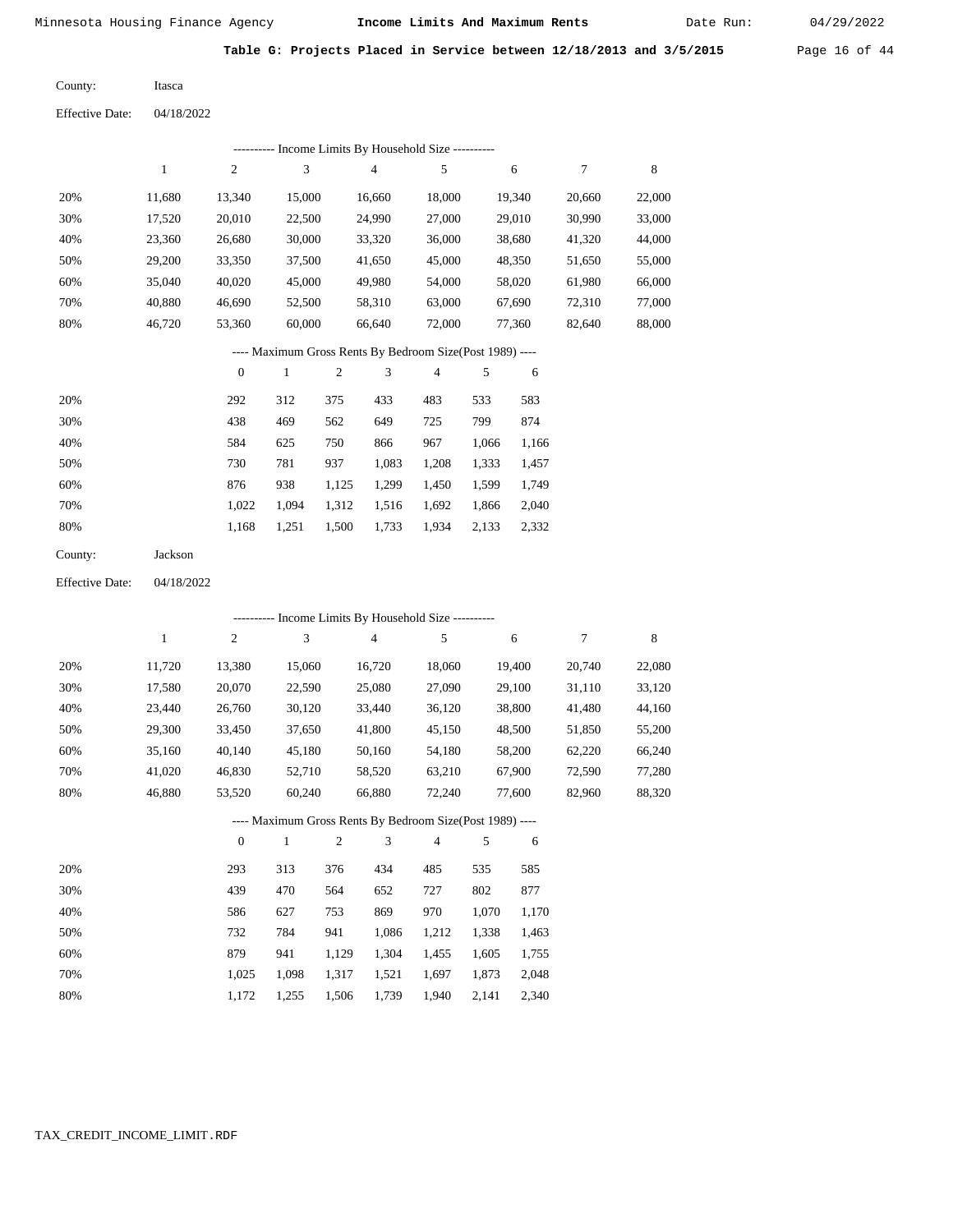Date Run:

**Table G: Projects Placed in Service between 12/18/2013 and 3/5/2015** Page 17 of 44

| County: | Kanabec |
|---------|---------|
|         |         |

| <b>Effective Date:</b> | 04/18/2022 |
|------------------------|------------|
|------------------------|------------|

|     | ---------- Income Limits By Household Size ---------- |        |        |        |        |        |        |        |  |  |  |  |
|-----|-------------------------------------------------------|--------|--------|--------|--------|--------|--------|--------|--|--|--|--|
|     |                                                       | 2      | 3      | 4      | 5      | 6      |        | 8      |  |  |  |  |
| 20% | 11.680                                                | 13,340 | 15,000 | 16,660 | 18,000 | 19,340 | 20,660 | 22,000 |  |  |  |  |
| 30% | 17,520                                                | 20,010 | 22,500 | 24,990 | 27,000 | 29,010 | 30,990 | 33,000 |  |  |  |  |
| 40% | 23,360                                                | 26,680 | 30,000 | 33,320 | 36,000 | 38,680 | 41,320 | 44,000 |  |  |  |  |
| 50% | 29,200                                                | 33,350 | 37,500 | 41,650 | 45,000 | 48,350 | 51,650 | 55,000 |  |  |  |  |
| 60% | 35,040                                                | 40,020 | 45,000 | 49,980 | 54,000 | 58,020 | 61,980 | 66,000 |  |  |  |  |
| 70% | 40.880                                                | 46.690 | 52,500 | 58,310 | 63,000 | 67,690 | 72,310 | 77,000 |  |  |  |  |
| 80% | 46.720                                                | 53,360 | 60,000 | 66,640 | 72,000 | 77,360 | 82,640 | 88,000 |  |  |  |  |

### ---- Maximum Gross Rents By Bedroom Size(Post 1989) ----

|     | $\mathbf{0}$ |       | 2     | 3     | 4     | 5     | 6     |
|-----|--------------|-------|-------|-------|-------|-------|-------|
| 20% | 292          | 312   | 375   | 433   | 483   | 533   | 583   |
| 30% | 438          | 469   | 562   | 649   | 725   | 799   | 874   |
| 40% | 584          | 625   | 750   | 866   | 967   | 1,066 | 1,166 |
| 50% | 730          | 781   | 937   | 1,083 | 1,208 | 1,333 | 1,457 |
| 60% | 876          | 938   | 1,125 | 1,299 | 1,450 | 1,599 | 1,749 |
| 70% | 1.022        | 1.094 | 1,312 | 1,516 | 1,692 | 1,866 | 2,040 |
| 80% | 1,168        | 1,251 | 1,500 | 1,733 | 1,934 | 2,133 | 2,332 |
|     |              |       |       |       |       |       |       |

| County: | Kandiyohi |
|---------|-----------|
|---------|-----------|

04/18/2022 Effective Date:

|     |              |                |        |              | - Income Limits By Household Size ----------             |                |       |        |        |        |
|-----|--------------|----------------|--------|--------------|----------------------------------------------------------|----------------|-------|--------|--------|--------|
|     | $\mathbf{1}$ | $\overline{c}$ | 3      |              | $\overline{4}$                                           | 5              |       | 6      | 7      | 8      |
| 20% | 11,720       | 13,380         | 15,060 |              | 16,720                                                   | 18,060         |       | 19,400 | 20,740 | 22,080 |
| 30% | 17,580       | 20,070         | 22,590 |              | 25,080                                                   | 27,090         |       | 29,100 | 31,110 | 33,120 |
| 40% | 23,440       | 26,760         | 30,120 |              | 33,440                                                   | 36,120         |       | 38,800 | 41,480 | 44,160 |
| 50% | 29,300       | 33,450         | 37,650 |              | 41,800                                                   | 45,150         |       | 48,500 | 51,850 | 55,200 |
| 60% | 35,160       | 40,140         | 45,180 |              | 50,160                                                   | 54,180         |       | 58,200 | 62,220 | 66,240 |
| 70% | 41,020       | 46,830         | 52,710 |              | 58,520                                                   | 63,210         |       | 67,900 | 72,590 | 77,280 |
| 80% | 46,880       | 53,520         | 60,240 |              | 66,880                                                   | 72,240         |       | 77,600 | 82,960 | 88,320 |
|     |              |                |        |              | ---- Maximum Gross Rents By Bedroom Size(Post 1989) ---- |                |       |        |        |        |
|     |              | $\theta$       | 1      | $\mathbf{2}$ | 3                                                        | $\overline{4}$ | 5     | 6      |        |        |
| 20% |              | 293            | 313    | 376          | 434                                                      | 485            | 535   | 585    |        |        |
| 30% |              | 439            | 470    | 564          | 652                                                      | 727            | 802   | 877    |        |        |
| 40% |              | 586            | 627    | 753          | 869                                                      | 970            | 1,070 | 1,170  |        |        |
| 50% |              | 732            | 784    | 941          | 1,086                                                    | 1,212          | 1,338 | 1,463  |        |        |
| 60% |              | 879            | 941    | 1,129        | 1,304                                                    | 1,455          | 1,605 | 1,755  |        |        |

 1,025 1,172

 1,098 1,255  1,317 1,506

 1,521 1,739

 1,697 1,940  1,873 2,141  2,048 2,340

 70% 80%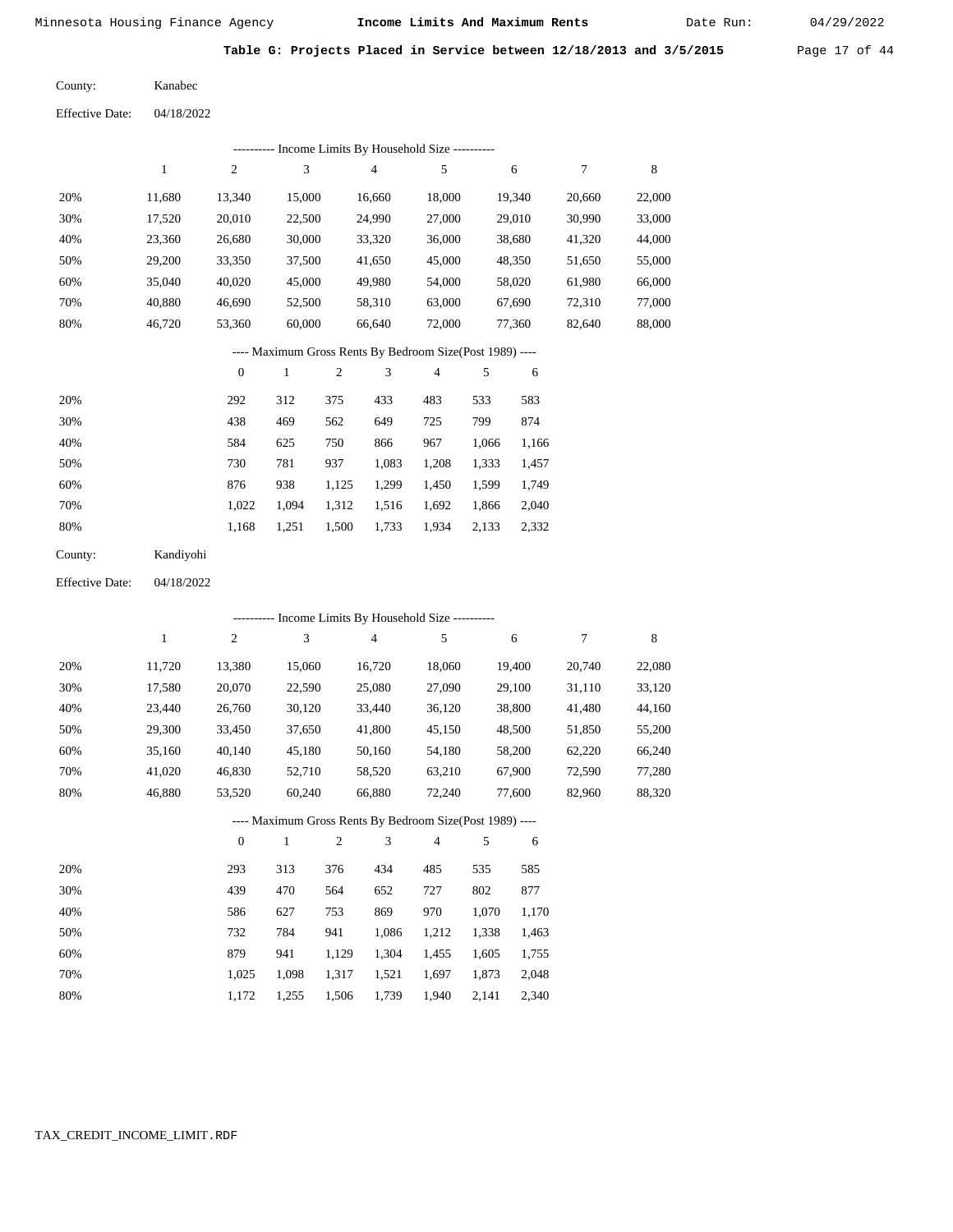Date Run:

**Table G: Projects Placed in Service between 12/18/2013 and 3/5/2015** Page 18 of 44

Kittson County:

04/18/2022 Effective Date:

| ---------- Income Limits By Household Size ---------- |        |                |        |        |        |        |        |        |  |  |  |
|-------------------------------------------------------|--------|----------------|--------|--------|--------|--------|--------|--------|--|--|--|
|                                                       |        | $\overline{c}$ | 3      | 4      | 5      | 6      | 7      | 8      |  |  |  |
| 20%                                                   | 11.700 | 13,360         | 15.040 | 16.700 | 18.040 | 19,380 | 20.720 | 22,060 |  |  |  |
| 30%                                                   | 17,550 | 20,040         | 22,560 | 25,050 | 27,060 | 29,070 | 31,080 | 33,090 |  |  |  |
| 40%                                                   | 23,400 | 26,720         | 30,080 | 33,400 | 36,080 | 38,760 | 41,440 | 44,120 |  |  |  |
| 50%                                                   | 29,250 | 33,400         | 37,600 | 41,750 | 45,100 | 48,450 | 51,800 | 55,150 |  |  |  |
| 60%                                                   | 35,100 | 40,080         | 45,120 | 50,100 | 54,120 | 58,140 | 62,160 | 66,180 |  |  |  |
| 70%                                                   | 40.950 | 46,760         | 52.640 | 58,450 | 63.140 | 67,830 | 72,520 | 77,210 |  |  |  |
| 80%                                                   | 46,800 | 53,440         | 60,160 | 66,800 | 72,160 | 77,520 | 82,880 | 88,240 |  |  |  |

#### ---- Maximum Gross Rents By Bedroom Size(Post 1989) ----

|     | $\mathbf{0}$ |       | 2     | 3     | 4     | 5     | 6     |
|-----|--------------|-------|-------|-------|-------|-------|-------|
| 20% | 292          | 313   | 376   | 434   | 484   | 534   | 584   |
| 30% | 438          | 469   | 564   | 651   | 726   | 802   | 876   |
| 40% | 585          | 626   | 752   | 868   | 969   | 1,069 | 1,169 |
| 50% | 731          | 783   | 940   | 1,085 | 1,211 | 1,336 | 1,461 |
| 60% | 877          | 939   | 1,128 | 1,302 | 1,453 | 1,604 | 1,753 |
| 70% | 1,023        | 1,096 | 1,316 | 1,519 | 1,695 | 1,871 | 2,045 |
| 80% | 1,170        | 1,253 | 1,504 | 1,737 | 1,938 | 2,139 | 2,338 |

| County: | Koochiching |
|---------|-------------|
|---------|-------------|

04/18/2022 Effective Date:

|     |        |                |        |                |                | ---------- Income Limits By Household Size ----------    |       |        |        |        |
|-----|--------|----------------|--------|----------------|----------------|----------------------------------------------------------|-------|--------|--------|--------|
|     | 1      | $\overline{c}$ | 3      |                | $\overline{4}$ | 5                                                        |       | 6      | 7      | 8      |
| 20% | 11,680 | 13,340         | 15,000 |                | 16,660         | 18,000                                                   |       | 19,340 | 20,660 | 22,000 |
| 30% | 17,520 | 20,010         | 22,500 |                | 24,990         | 27,000                                                   |       | 29,010 | 30,990 | 33,000 |
| 40% | 23,360 | 26,680         | 30,000 |                | 33,320         | 36,000                                                   |       | 38,680 | 41,320 | 44,000 |
| 50% | 29,200 | 33,350         | 37,500 |                | 41,650         | 45,000                                                   |       | 48,350 | 51,650 | 55,000 |
| 60% | 35,040 | 40,020         | 45,000 |                | 49,980         | 54,000                                                   |       | 58,020 | 61,980 | 66,000 |
| 70% | 40,880 | 46,690         | 52,500 |                | 58,310         | 63,000                                                   |       | 67,690 | 72,310 | 77,000 |
| 80% | 46,720 | 53,360         | 60,000 |                | 66,640         | 72,000                                                   |       | 77,360 | 82,640 | 88,000 |
|     |        |                |        |                |                | ---- Maximum Gross Rents By Bedroom Size(Post 1989) ---- |       |        |        |        |
|     |        | $\theta$       | 1      | $\overline{c}$ | 3              | $\overline{4}$                                           | 5     | 6      |        |        |
| 20% |        | 292            | 312    | 375            | 433            | 483                                                      | 533   | 583    |        |        |
| 30% |        | 438            | 469    | 562            | 649            | 725                                                      | 799   | 874    |        |        |
| 40% |        | 584            | 625    | 750            | 866            | 967                                                      | 1,066 | 1,166  |        |        |
| 50% |        | 730            | 781    | 937            | 1,083          | 1,208                                                    | 1,333 | 1,457  |        |        |
| 60% |        | 876            | 938    | 1,125          | 1,299          | 1,450                                                    | 1,599 | 1,749  |        |        |
| 70% |        | 1,022          | 1,094  | 1,312          | 1,516          | 1,692                                                    | 1,866 | 2,040  |        |        |

1,168

1,251

1,500

1,733

1,934

2,133

2,332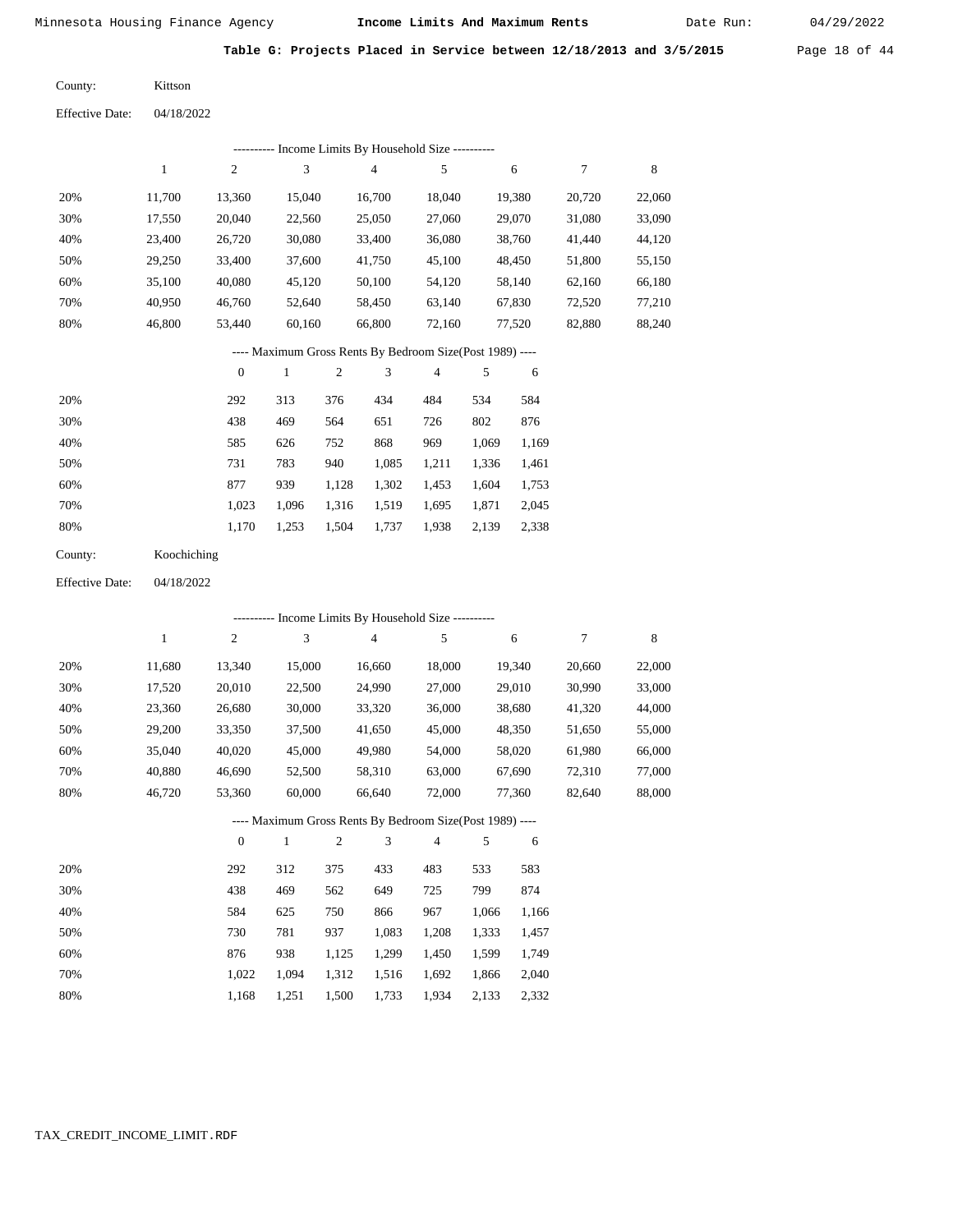Date Run:

Table G: Projects Placed in Service between 12/18/2013 and 3/5/2015 Page 19 of 44

| County: | Lac Qui Parle |
|---------|---------------|
|         |               |

Effective Date: 04/18/2022

|                        |              |                  |                  |                | --------- Income Limits By Household Size ----------     |        |        |        |                  |        |
|------------------------|--------------|------------------|------------------|----------------|----------------------------------------------------------|--------|--------|--------|------------------|--------|
|                        | $\mathbf{1}$ | $\mathfrak{2}$   | 3                |                | $\overline{4}$                                           | 5      |        | 6      | $\boldsymbol{7}$ | 8      |
| 20%                    | 11,680       | 13,340           | 15,000           |                | 16,660                                                   | 18,000 |        | 19,340 | 20,660           | 22,000 |
| 30%                    | 17,520       | 20,010           | 22,500           |                | 24,990                                                   | 27,000 |        | 29,010 | 30,990           | 33,000 |
| 40%                    | 23,360       | 26,680           | 30,000           |                | 33,320                                                   | 36,000 |        | 38,680 | 41,320           | 44,000 |
| 50%                    | 29,200       | 33,350           | 37,500           |                | 41,650                                                   | 45,000 |        | 48,350 | 51,650           | 55,000 |
| 60%                    | 35,040       | 40,020           | 45,000           |                | 49,980                                                   | 54,000 |        | 58,020 | 61,980           | 66,000 |
| 70%                    | 40,880       | 46,690           | 52,500           |                | 58,310                                                   | 63,000 |        | 67,690 | 72,310           | 77,000 |
| 80%                    | 46,720       | 53,360           | 60,000<br>66,640 |                | 72,000                                                   |        | 77,360 | 82,640 | 88,000           |        |
|                        |              |                  |                  |                | ---- Maximum Gross Rents By Bedroom Size(Post 1989) ---- |        |        |        |                  |        |
|                        |              | $\boldsymbol{0}$ | $\mathbf{1}$     | $\mathfrak{2}$ | 3                                                        | 4      | 5      | 6      |                  |        |
| 20%                    |              | 292              | 312              | 375            | 433                                                      | 483    | 533    | 583    |                  |        |
| 30%                    |              | 438              | 469              | 562            | 649                                                      | 725    | 799    | 874    |                  |        |
| 40%                    |              | 584              | 625              | 750            | 866                                                      | 967    | 1,066  | 1,166  |                  |        |
| 50%                    |              | 730              | 781              | 937            | 1,083                                                    | 1,208  | 1,333  | 1,457  |                  |        |
| 60%                    |              | 876              | 938              | 1,125          | 1,299                                                    | 1,450  | 1,599  | 1,749  |                  |        |
| 70%                    |              | 1,022            | 1,094            | 1,312          | 1,516                                                    | 1,692  | 1,866  | 2,040  |                  |        |
| 80%                    |              | 1,168            | 1,251            | 1,500          | 1,733                                                    | 1,934  | 2,133  | 2,332  |                  |        |
| County:                | Lake         |                  |                  |                |                                                          |        |        |        |                  |        |
| <b>Effective Date:</b> | 04/18/2022   |                  |                  |                |                                                          |        |        |        |                  |        |
|                        |              |                  |                  |                | --------- Income Limits By Household Size ----------     |        |        |        |                  |        |
|                        | $\mathbf{1}$ | $\mathfrak{2}$   | 3                |                | $\overline{4}$                                           | 5      |        | 6      | 7                | 8      |
| 20%                    | 11,680       | 13,340           | 15,000           |                | 16,660                                                   | 18,000 |        | 19,340 | 20,660           | 22,000 |
| 30%                    | 17,520       | 20,010           | 22,500           |                | 24,990                                                   | 27,000 |        | 29,010 | 30,990           | 33,000 |
| 40%                    | 23,360       | 26,680           | 30,000           |                | 33,320                                                   | 36,000 |        | 38,680 | 41,320           | 44,000 |
| 50%                    | 29,200       | 33,350           | 37,500           |                | 41,650                                                   | 45,000 |        | 48,350 | 51,650           | 55,000 |
| 60%                    | 35,040       | 40,020           | 45,000           |                | 49,980                                                   | 54,000 |        | 58,020 | 61,980           | 66,000 |
| 70%                    | 40,880       | 46,690           | 52,500           |                | 58,310                                                   | 63,000 |        | 67,690 | 72,310           | 77,000 |
| 80%                    | 46,720       | 53,360           | 60,000           |                | 66,640                                                   | 72,000 |        | 77,360 | 82,640           | 88,000 |
|                        |              |                  |                  |                | ---- Maximum Gross Rents By Bedroom Size(Post 1989) ---- |        |        |        |                  |        |
|                        |              | $\boldsymbol{0}$ | $\mathbf{1}$     | $\sqrt{2}$     | 3                                                        | 4      | 5      | 6      |                  |        |
| 20%                    |              | 292              | 312              | 375            | 433                                                      | 483    | 533    | 583    |                  |        |
| 30%                    |              | 438              | 469              | 562            | 649                                                      | 725    | 799    | 874    |                  |        |
| 40%                    |              | 584              | 625              | 750            | 866                                                      | 967    | 1,066  | 1,166  |                  |        |
| 50%                    |              | 730              | 781              | 937            | 1,083                                                    | 1,208  | 1,333  | 1,457  |                  |        |
| 60%                    |              | 876              | 938              | 1,125          | 1,299                                                    | 1,450  | 1,599  | 1,749  |                  |        |
| 70%                    |              | 1,022            | 1,094            | 1,312          | 1,516                                                    | 1,692  | 1,866  | 2,040  |                  |        |
| 80%                    |              | 1,168            | 1,251            | 1,500          | 1,733                                                    | 1,934  | 2,133  | 2,332  |                  |        |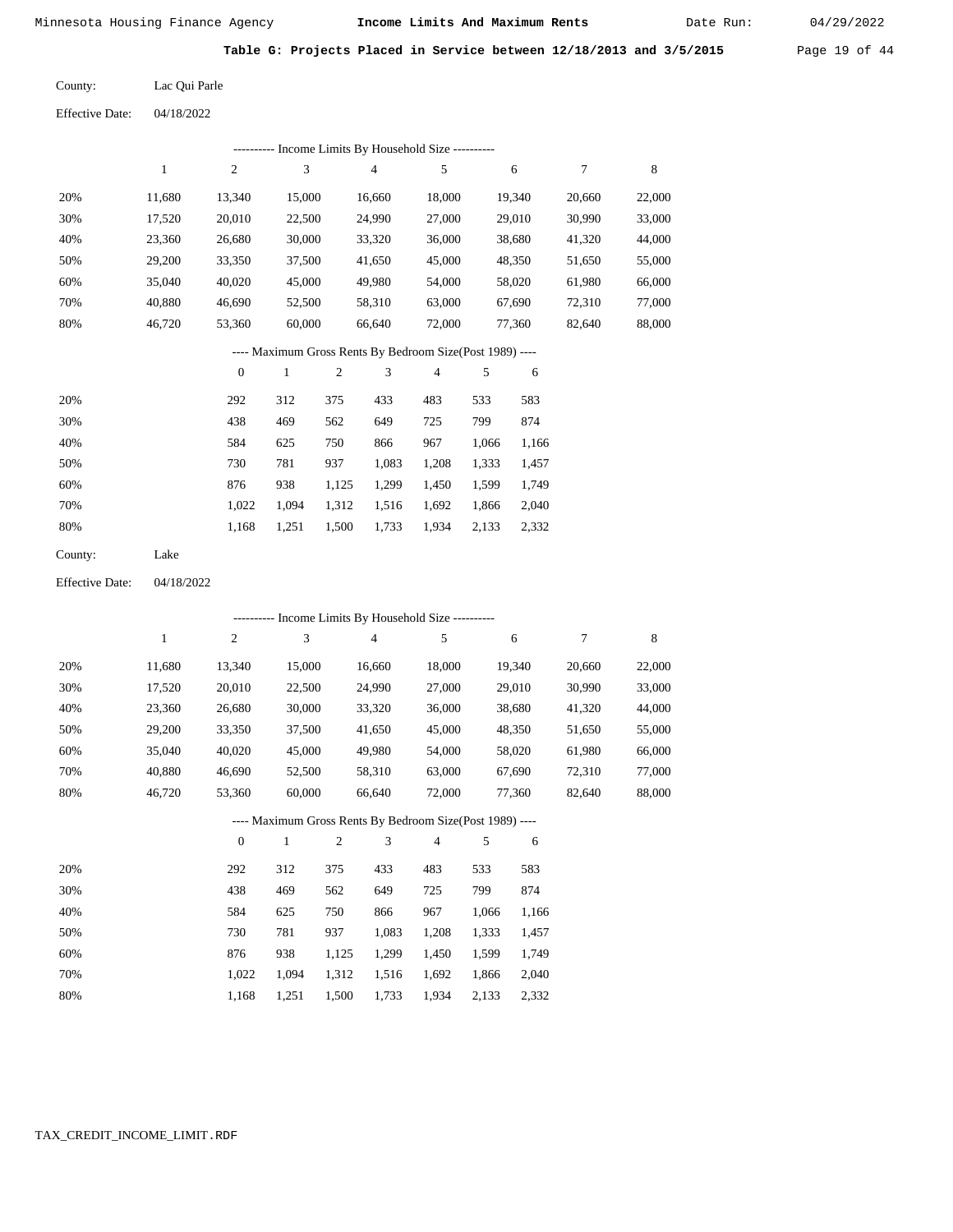Date Run:

**Table G: Projects Placed in Service between 12/18/2013 and 3/5/2015** Page 20 of 44

Effective Date: 04/18/2022

| ---------- Income Limits By Household Size ---------- |              |          |        |                                                          |                |       |        |        |        |  |
|-------------------------------------------------------|--------------|----------|--------|----------------------------------------------------------|----------------|-------|--------|--------|--------|--|
|                                                       | $\mathbf{1}$ | 2        | 3      | 4                                                        | 5              |       | 6      | 7      | 8      |  |
| 20%                                                   | 11,680       | 13,340   | 15,000 | 16,660                                                   | 18,000         |       | 19,340 | 20,660 | 22,000 |  |
| 30%                                                   | 17,520       | 20,010   | 22,500 | 24,990                                                   | 27,000         |       | 29,010 | 30,990 | 33,000 |  |
| 40%                                                   | 23,360       | 26,680   | 30,000 | 33,320                                                   | 36,000         |       | 38,680 | 41,320 | 44,000 |  |
| 50%                                                   | 29,200       | 33,350   | 37,500 | 41,650                                                   | 45,000         |       | 48,350 | 51,650 | 55,000 |  |
| 60%                                                   | 35,040       | 40,020   | 45,000 | 49,980                                                   | 54,000         |       | 58,020 | 61,980 | 66,000 |  |
| 70%                                                   | 40,880       | 46,690   | 52,500 | 58,310                                                   | 63,000         |       | 67,690 | 72,310 | 77,000 |  |
| 80%                                                   | 46,720       | 53,360   | 60,000 | 66,640                                                   | 72,000         |       | 77,360 | 82,640 | 88,000 |  |
|                                                       |              |          |        | ---- Maximum Gross Rents By Bedroom Size(Post 1989) ---- |                |       |        |        |        |  |
|                                                       |              | $\theta$ | 1      | 3<br>$\overline{2}$                                      | $\overline{4}$ | 5     | 6      |        |        |  |
| 20%                                                   |              | 292      | 312    | 375<br>433                                               | 483            | 533   | 583    |        |        |  |
| 30%                                                   |              | 438      | 469    | 649<br>562                                               | 725            | 799   | 874    |        |        |  |
| 40%                                                   |              | 584      | 625    | 750<br>866                                               | 967            | 1,066 | 1,166  |        |        |  |

| 50% | 730   | 781 937 1,083 1,208 1,333 1,457           |  |  |  |
|-----|-------|-------------------------------------------|--|--|--|
| 60% | 876 — | 938 1,125 1,299 1,450 1,599 1,749         |  |  |  |
| 70% |       | 1,022 1,094 1,312 1,516 1,692 1,866 2,040 |  |  |  |
| 80% |       | 1,168 1,251 1,500 1,733 1,934 2,133 2,332 |  |  |  |
|     |       |                                           |  |  |  |

| County: | Le Sueur |
|---------|----------|
|---------|----------|

Effective Date: 04/18/2022

|                  | ---------- Income Limits By Household Size ---------- |          |        |     |        |                                                          |     |        |        |         |  |  |
|------------------|-------------------------------------------------------|----------|--------|-----|--------|----------------------------------------------------------|-----|--------|--------|---------|--|--|
|                  | 1                                                     | 2        | 3      |     | 4      | 5                                                        |     | 6      | 7      | 8       |  |  |
| 20%              | 13,580                                                | 15,520   | 17,460 |     | 19,400 | 20,960                                                   |     | 22,520 | 24,060 | 25,620  |  |  |
| 30%              | 20,370                                                | 23,280   | 26,190 |     | 29,100 | 31,440                                                   |     | 33,780 | 36,090 | 38,430  |  |  |
| 40%              | 27,160                                                | 31,040   | 34,920 |     | 38,800 | 41,920                                                   |     | 45,040 | 48,120 | 51,240  |  |  |
| 50%              | 33,950                                                | 38,800   | 43,650 |     | 48,500 | 52,400                                                   |     | 56,300 | 60,150 | 64,050  |  |  |
| 60%              | 40,740                                                | 46,560   | 52,380 |     | 58,200 | 62,880                                                   |     | 67,560 | 72,180 | 76,860  |  |  |
| 70%              | 47,530                                                | 54,320   | 61,110 |     | 67,900 | 73,360                                                   |     | 78,820 | 84,210 | 89,670  |  |  |
| 80%              | 54,320                                                | 62,080   | 69,840 |     | 77,600 | 83,840                                                   |     | 90,080 | 96,240 | 102,480 |  |  |
|                  |                                                       |          |        |     |        | ---- Maximum Gross Rents By Bedroom Size(Post 1989) ---- |     |        |        |         |  |  |
|                  |                                                       | $\theta$ | 1      | 2   | 3      | 4                                                        | 5   | 6      |        |         |  |  |
| 200 <sub>4</sub> |                                                       | 220      | 262    | 126 | 504    | 562                                                      | 621 | 670    |        |         |  |  |

| 20% | 339   | 363   | 436   | 504   | 563   | 621   | 679   |
|-----|-------|-------|-------|-------|-------|-------|-------|
| 30% | 509   | 545   | 654   | 756   | 844   | 931   | 1,018 |
| 40% | 679   | 727   | 873   | 1.009 | 1.126 | 1.242 | 1,358 |
| 50% | 848   | 909   | 1.091 | 1.261 | 1.407 | 1.552 | 1,697 |
| 60% | 1.018 | 1.091 | 1.309 | 1,513 | 1,689 | 1,863 | 2,037 |
| 70% | 1.188 | 1.273 | 1.527 | 1.765 | 1,970 | 2.173 | 2,376 |
| 80% | 1.358 | 1.455 | 1,746 | 2.018 | 2,252 | 2.484 | 2,716 |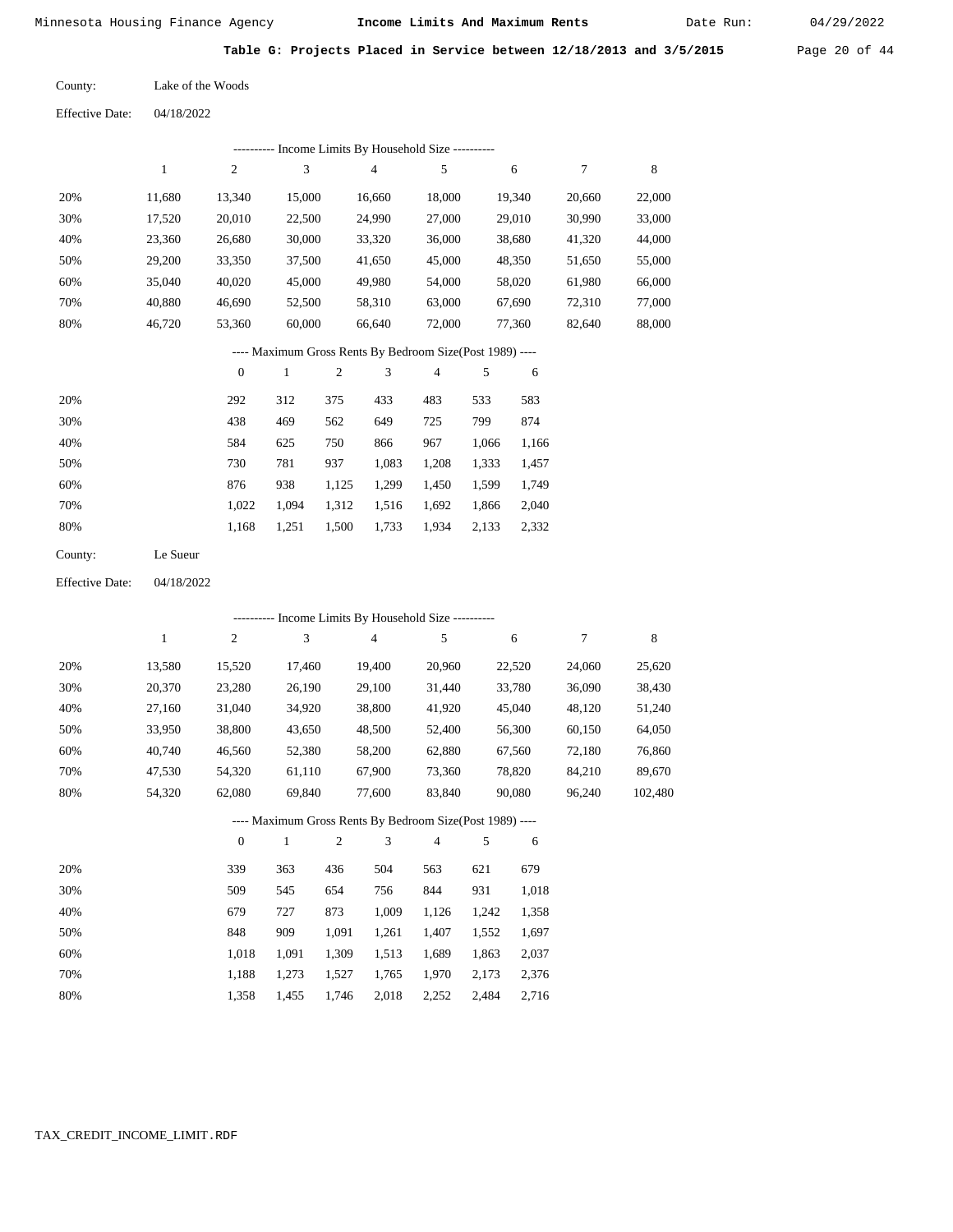Date Run:

**Table G: Projects Placed in Service between 12/18/2013 and 3/5/2015** Page 21 of 44

| County: | Lincoln |
|---------|---------|
|         |         |

| <b>Effective Date:</b> | 04/18/2022 |
|------------------------|------------|
|                        |            |

| -- Income Limits By Household Size ---------- |        |                |        |        |        |        |        |        |  |  |  |
|-----------------------------------------------|--------|----------------|--------|--------|--------|--------|--------|--------|--|--|--|
|                                               |        | $\overline{c}$ | 3      | 4      | 5      | 6      |        | 8      |  |  |  |
| 20%                                           | 11.680 | 13.340         | 15,000 | 16.660 | 18,000 | 19.340 | 20,660 | 22,000 |  |  |  |
| 30%                                           | 17,520 | 20,010         | 22,500 | 24,990 | 27,000 | 29,010 | 30,990 | 33,000 |  |  |  |
| 40%                                           | 23,360 | 26,680         | 30,000 | 33,320 | 36,000 | 38,680 | 41,320 | 44,000 |  |  |  |
| 50%                                           | 29,200 | 33,350         | 37,500 | 41,650 | 45,000 | 48,350 | 51,650 | 55,000 |  |  |  |
| 60%                                           | 35,040 | 40,020         | 45,000 | 49,980 | 54,000 | 58,020 | 61,980 | 66,000 |  |  |  |
| 70%                                           | 40.880 | 46,690         | 52,500 | 58,310 | 63,000 | 67,690 | 72.310 | 77,000 |  |  |  |
| 80%                                           | 46,720 | 53,360         | 60,000 | 66,640 | 72,000 | 77,360 | 82,640 | 88,000 |  |  |  |
|                                               |        |                |        |        |        |        |        |        |  |  |  |

### ---- Maximum Gross Rents By Bedroom Size(Post 1989) ----

|     | $\mathbf{0}$ |       | 2     | 3     | 4     | 5     | 6     |
|-----|--------------|-------|-------|-------|-------|-------|-------|
| 20% | 292          | 312   | 375   | 433   | 483   | 533   | 583   |
| 30% | 438          | 469   | 562   | 649   | 725   | 799   | 874   |
| 40% | 584          | 625   | 750   | 866   | 967   | 1,066 | 1,166 |
| 50% | 730          | 781   | 937   | 1,083 | 1,208 | 1,333 | 1,457 |
| 60% | 876          | 938   | 1,125 | 1,299 | 1,450 | 1,599 | 1,749 |
| 70% | 1.022        | 1.094 | 1,312 | 1,516 | 1,692 | 1,866 | 2,040 |
| 80% | 1,168        | 1,251 | 1,500 | 1,733 | 1,934 | 2,133 | 2,332 |
|     |              |       |       |       |       |       |       |

Lyon County:

04/18/2022 Effective Date:

|     |              |                |              |                | ---------- Income Limits By Household Size ----------    |                |       |        |        |        |
|-----|--------------|----------------|--------------|----------------|----------------------------------------------------------|----------------|-------|--------|--------|--------|
|     | $\mathbf{1}$ | $\overline{c}$ | 3            |                | $\overline{4}$                                           | 5              |       | 6      | 7      | 8      |
| 20% | 11,720       | 13,380         | 15,060       |                | 16,720                                                   | 18,060         |       | 19,400 | 20,740 | 22,080 |
| 30% | 17,580       | 20,070         | 22,590       |                | 25,080                                                   | 27,090         |       | 29,100 | 31,110 | 33,120 |
| 40% | 23,440       | 26,760         | 30,120       |                | 33,440                                                   | 36,120         |       | 38,800 | 41,480 | 44,160 |
| 50% | 29,300       | 33,450         | 37,650       |                | 41,800                                                   | 45,150         |       | 48,500 | 51,850 | 55,200 |
| 60% | 35,160       | 40,140         | 45,180       |                | 50,160                                                   | 54,180         |       | 58,200 | 62,220 | 66,240 |
| 70% | 41,020       | 46,830         | 52,710       |                | 58,520                                                   | 63,210         |       | 67,900 | 72,590 | 77,280 |
| 80% | 46,880       | 53,520         | 60,240       |                | 66,880                                                   | 72,240         |       | 77,600 | 82,960 | 88,320 |
|     |              |                |              |                | ---- Maximum Gross Rents By Bedroom Size(Post 1989) ---- |                |       |        |        |        |
|     |              | $\overline{0}$ | $\mathbf{1}$ | $\mathfrak{2}$ | 3                                                        | $\overline{4}$ | 5     | 6      |        |        |
| 20% |              | 293            | 313          | 376            | 434                                                      | 485            | 535   | 585    |        |        |
| 30% |              | 439            | 470          | 564            | 652                                                      | 727            | 802   | 877    |        |        |
| 40% |              | 586            | 627          | 753            | 869                                                      | 970            | 1,070 | 1,170  |        |        |
| 50% |              | 732            | 784          | 941            | 1,086                                                    | 1,212          | 1,338 | 1,463  |        |        |
| 60% |              | 879            | 941          | 1,129          | 1,304                                                    | 1,455          | 1,605 | 1,755  |        |        |

 1,025 1,172

 1,098 1,255  1,317 1,506

 1,521 1,739  1,697 1,940  1,873 2,141  2,048 2,340

 70% 80%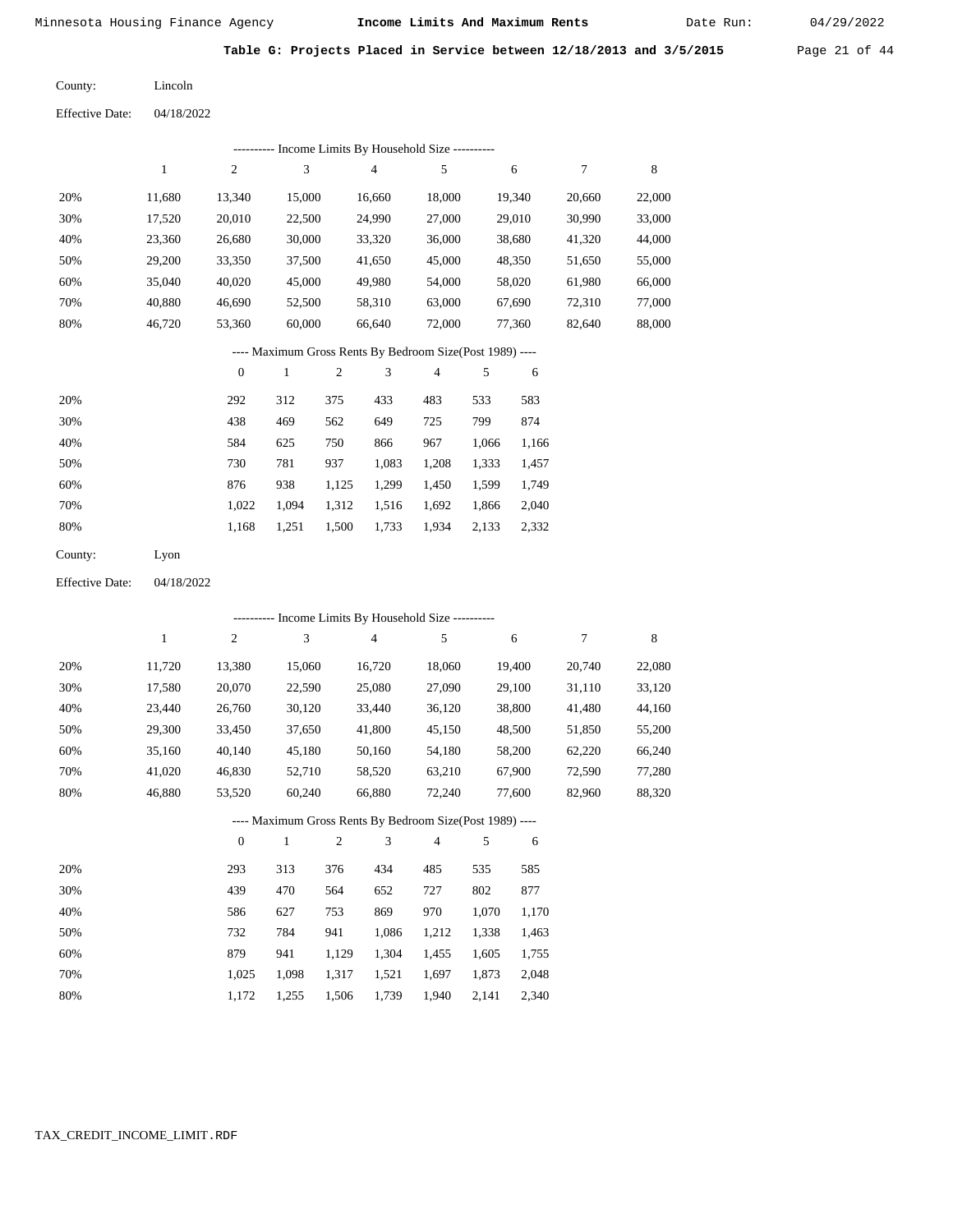Date Run:

**Table G: Projects Placed in Service between 12/18/2013 and 3/5/2015** Page 22 of 44

| County: | Mahnomen |
|---------|----------|
|         |          |

Effective Date: 04/18/2022

|     |        |                  |        |                | ---------- Income Limits By Household Size ----------    |                |       |        |        |        |
|-----|--------|------------------|--------|----------------|----------------------------------------------------------|----------------|-------|--------|--------|--------|
|     | 1      | $\overline{c}$   | 3      |                | $\overline{4}$                                           | 5              |       | 6      | 7      | 8      |
| 20% | 11,680 | 13,340           | 15,000 |                | 16,660                                                   | 18,000         |       | 19,340 | 20,660 | 22,000 |
| 30% | 17,520 | 20,010           | 22,500 |                | 24,990                                                   | 27,000         |       | 29,010 | 30,990 | 33,000 |
| 40% | 23,360 | 26,680           | 30,000 |                | 33,320                                                   | 36,000         |       | 38,680 | 41,320 | 44,000 |
| 50% | 29,200 | 33,350           | 37,500 |                | 41,650                                                   | 45,000         |       | 48,350 | 51,650 | 55,000 |
| 60% | 35,040 | 40,020           | 45,000 |                | 49,980                                                   | 54,000         |       | 58,020 | 61,980 | 66,000 |
| 70% | 40,880 | 46,690           | 52,500 |                | 58,310                                                   | 63,000         |       | 67,690 | 72,310 | 77,000 |
| 80% | 46,720 | 53,360           | 60,000 |                | 66,640                                                   | 72,000         |       | 77,360 | 82,640 | 88,000 |
|     |        |                  |        |                | ---- Maximum Gross Rents By Bedroom Size(Post 1989) ---- |                |       |        |        |        |
|     |        | $\boldsymbol{0}$ | 1      | $\overline{c}$ | 3                                                        | $\overline{4}$ | 5     | 6      |        |        |
| 20% |        | 292              | 312    | 375            | 433                                                      | 483            | 533   | 583    |        |        |
| 30% |        | 438              | 469    | 562            | 649                                                      | 725            | 799   | 874    |        |        |
| 40% |        | 584              | 625    | 750            | 866                                                      | 967            | 1,066 | 1,166  |        |        |
| 50% |        | 730              | 781    | 937            | 1,083                                                    | 1,208          | 1,333 | 1,457  |        |        |

| 60% | 876 | 938 1.125 1.299 1.450 1.599 1.749         |  |  |  |
|-----|-----|-------------------------------------------|--|--|--|
| 70% |     | 1,022 1,094 1,312 1,516 1,692 1,866 2,040 |  |  |  |
| 80% |     | 1,168 1,251 1,500 1,733 1,934 2,133 2,332 |  |  |  |

| Marshall |
|----------|
|          |

Effective Date: 04/18/2022

|     |        |                  |              |                |                | ---------- Income Limits By Household Size ----------    |       |        |        |             |
|-----|--------|------------------|--------------|----------------|----------------|----------------------------------------------------------|-------|--------|--------|-------------|
|     | 1      | $\boldsymbol{2}$ | 3            |                | $\overline{4}$ | 5                                                        |       | 6      | 7      | $\,$ 8 $\,$ |
| 20% | 11,860 | 13,560           | 15,260       |                | 16,940         | 18,300                                                   |       | 19,660 | 21,020 | 22,380      |
| 30% | 17,790 | 20,340           | 22,890       |                | 25,410         | 27,450                                                   |       | 29,490 | 31,530 | 33,570      |
| 40% | 23,720 | 27,120           | 30,520       |                | 33,880         | 36,600                                                   |       | 39,320 | 42,040 | 44,760      |
| 50% | 29,650 | 33,900           | 38,150       |                | 42,350         | 45,750                                                   |       | 49,150 | 52,550 | 55,950      |
| 60% | 35,580 | 40,680           | 45,780       |                | 50,820         | 54,900                                                   |       | 58,980 | 63,060 | 67,140      |
| 70% | 41,510 | 47,460           | 53,410       |                | 59,290         | 64,050                                                   |       | 68,810 | 73,570 | 78,330      |
| 80% | 47,440 | 54,240           | 61,040       |                | 67,760         | 73,200                                                   |       | 78,640 | 84,080 | 89,520      |
|     |        |                  |              |                |                | ---- Maximum Gross Rents By Bedroom Size(Post 1989) ---- |       |        |        |             |
|     |        | $\theta$         | $\mathbf{1}$ | $\overline{2}$ | 3              | $\overline{4}$                                           | 5     | 6      |        |             |
| 20% |        | 296              | 317          | 381            | 440            | 491                                                      | 542   | 592    |        |             |
| 30% |        | 444              | 476          | 572            | 660            | 737                                                      | 813   | 889    |        |             |
| 40% |        | 593              | 635          | 763            | 881            | 983                                                      | 1,085 | 1,185  |        |             |
| 50% |        | 741              | 794          | 953            | 1,101          | 1,228                                                    | 1,356 | 1,482  |        |             |
| 60% |        | 889              | 953          | 1,144          | 1,321          | 1,474                                                    | 1,627 | 1,778  |        |             |
| 70% |        | 1,037            | 1,112        | 1,335          | 1,541          | 1,720                                                    | 1,898 | 2,075  |        |             |

 1,037 1,112 1,335 1,541 1,720 1,898 2,075 1,186 1,271 1,526 1,762 1,966 2,170 2,371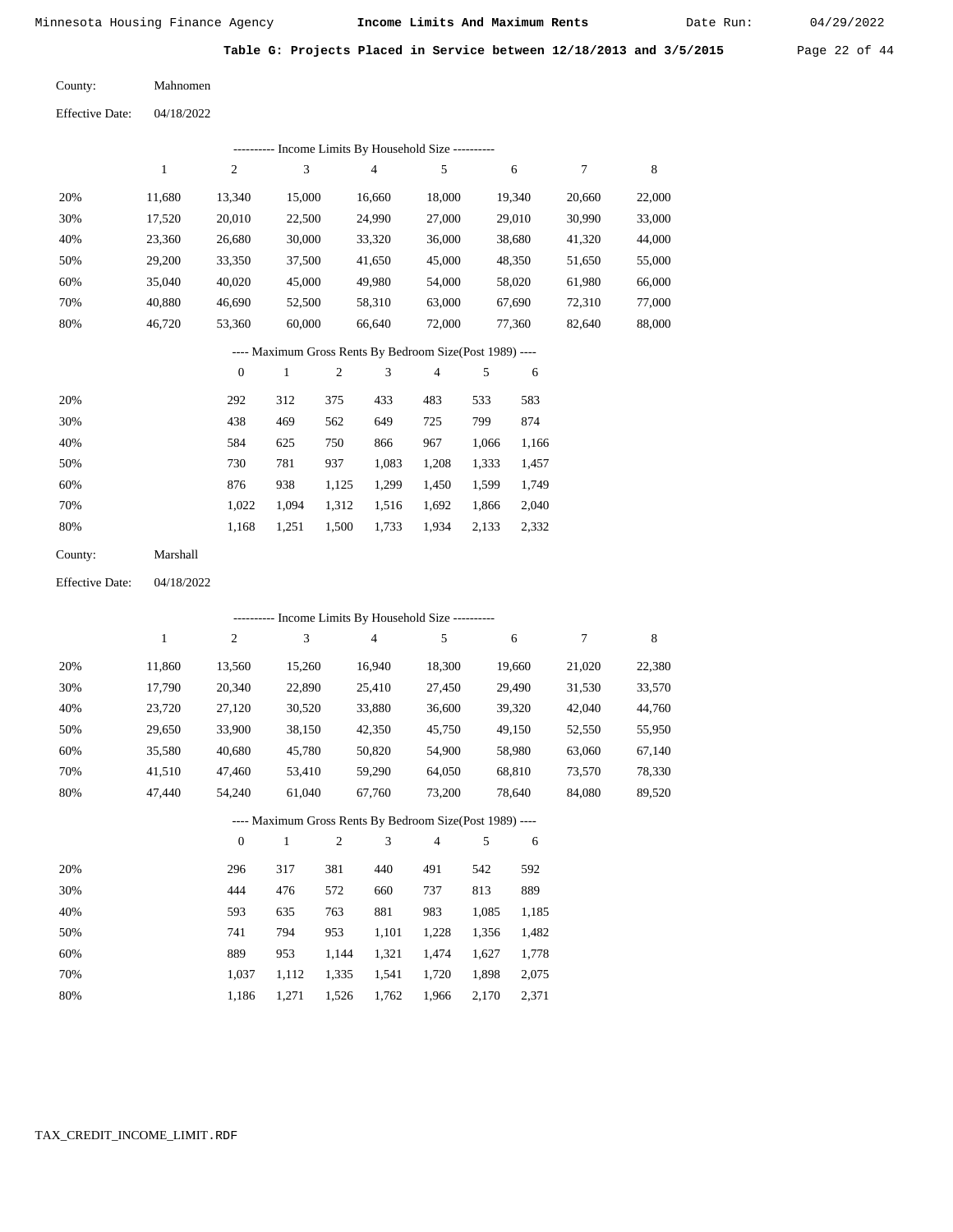Date Run:

**Table G: Projects Placed in Service between 12/18/2013 and 3/5/2015** Page 23 of 44

Martin County:

Effective Date: 04/18/2022

|                                                          |              |              |              |                  | --------- Income Limits By Household Size ---------- |        |       |        |        |        |  |
|----------------------------------------------------------|--------------|--------------|--------------|------------------|------------------------------------------------------|--------|-------|--------|--------|--------|--|
|                                                          | $\mathbf{1}$ | 2            | 3            |                  | $\overline{4}$                                       | 5      |       | 6      | 7      | 8      |  |
| 20%                                                      | 11,680       | 13,340       | 15,000       |                  | 16,660                                               | 18,000 |       | 19,340 | 20,660 | 22,000 |  |
| 30%                                                      | 17,520       | 20,010       | 22,500       |                  | 24,990                                               | 27,000 |       | 29,010 | 30,990 | 33,000 |  |
| 40%                                                      | 23,360       | 26,680       | 30,000       |                  | 33,320                                               | 36,000 |       | 38,680 | 41,320 | 44,000 |  |
| 50%                                                      | 29,200       | 33,350       | 37,500       |                  | 41,650                                               | 45,000 |       | 48,350 | 51,650 | 55,000 |  |
| 60%                                                      | 35,040       | 40,020       | 45,000       |                  | 49,980                                               | 54,000 |       | 58,020 | 61,980 | 66,000 |  |
| 70%                                                      | 40,880       | 46,690       | 52,500       |                  | 58,310                                               | 63,000 |       | 67,690 | 72,310 | 77,000 |  |
| 80%                                                      | 46,720       | 53,360       | 60,000       |                  | 66,640                                               | 72,000 |       | 77,360 | 82,640 | 88,000 |  |
| ---- Maximum Gross Rents By Bedroom Size(Post 1989) ---- |              |              |              |                  |                                                      |        |       |        |        |        |  |
|                                                          |              | $\mathbf{0}$ | $\mathbf{1}$ | $\boldsymbol{2}$ | 3                                                    | 4      | 5     | 6      |        |        |  |
| 20%                                                      |              | 292          | 312          | 375              | 433                                                  | 483    | 533   | 583    |        |        |  |
| 30%                                                      |              | 438          | 469          | 562              | 649                                                  | 725    | 799   | 874    |        |        |  |
| 40%                                                      |              | 584          | 625          | 750              | 866                                                  | 967    | 1,066 | 1,166  |        |        |  |
| 50%                                                      |              | 730          | 781          | 937              | 1,083                                                | 1,208  | 1,333 | 1,457  |        |        |  |
| 60%                                                      |              | 876          | 938          | 1,125            | 1,299                                                | 1,450  | 1,599 | 1,749  |        |        |  |
| 70%                                                      |              | 1,022        | 1,094        | 1,312            | 1,516                                                | 1,692  | 1,866 | 2,040  |        |        |  |
| 80%                                                      |              | 1,168        | 1,251        | 1,500            | 1,733                                                | 1,934  | 2,133 | 2,332  |        |        |  |
| County:                                                  | McLeod       |              |              |                  |                                                      |        |       |        |        |        |  |

Effective Date: 04/18/2022

|     | --------- Income Limits By Household Size ---------- |                |              |                |                |                                                          |       |        |        |        |  |  |  |
|-----|------------------------------------------------------|----------------|--------------|----------------|----------------|----------------------------------------------------------|-------|--------|--------|--------|--|--|--|
|     | 1                                                    | $\overline{c}$ | 3            |                | $\overline{4}$ | 5                                                        |       | 6      | $\tau$ | 8      |  |  |  |
| 20% | 12,440                                               | 14,220         | 16,000       |                | 17,760         | 19,200                                                   |       | 20,620 | 22,040 | 23,460 |  |  |  |
| 30% | 18,660                                               | 21,330         | 24,000       |                | 26,640         | 28,800                                                   |       | 30,930 | 33,060 | 35,190 |  |  |  |
| 40% | 24,880                                               | 28,440         | 32,000       |                | 35,520         | 38,400                                                   |       | 41,240 | 44,080 | 46,920 |  |  |  |
| 50% | 31,100                                               | 35,550         | 40,000       |                | 44,400         | 48,000                                                   |       | 51,550 | 55,100 | 58,650 |  |  |  |
| 60% | 37,320                                               | 42,660         | 48,000       |                | 53,280         | 57,600                                                   |       | 61,860 | 66,120 | 70,380 |  |  |  |
| 70% | 43,540                                               | 49,770         | 56,000       |                | 62,160         | 67,200                                                   |       | 72,170 | 77,140 | 82,110 |  |  |  |
| 80% | 49,760                                               | 56,880         | 64,000       |                | 71,040         | 76,800                                                   |       | 82,480 | 88,160 | 93,840 |  |  |  |
|     |                                                      |                |              |                |                | ---- Maximum Gross Rents By Bedroom Size(Post 1989) ---- |       |        |        |        |  |  |  |
|     |                                                      | $\overline{0}$ | $\mathbf{1}$ | $\mathfrak{2}$ | 3              | $\overline{4}$                                           | 5     | 6      |        |        |  |  |  |
| 20% |                                                      | 311            | 333          | 400            | 462            | 515                                                      | 568   | 621    |        |        |  |  |  |
| 30% |                                                      | 466            | 499          | 600            | 693            | 773                                                      | 853   | 932    |        |        |  |  |  |
| 40% |                                                      | 622            | 666          | 800            | 924            | 1,031                                                    | 1,137 | 1,243  |        |        |  |  |  |
| 50% |                                                      | 777            | 833          | 1,000          | 1,155          | 1,288                                                    | 1,421 | 1,554  |        |        |  |  |  |
| 60% |                                                      | 933            | 999          | 1,200          | 1,386          | 1,546                                                    | 1,706 | 1,864  |        |        |  |  |  |
| 70% |                                                      | 1,088          | 1,166        | 1,400          | 1,617          | 1,804                                                    | 1,990 | 2,175  |        |        |  |  |  |

1,244 1,333 1,600 1,848 2,062 2,275 2,486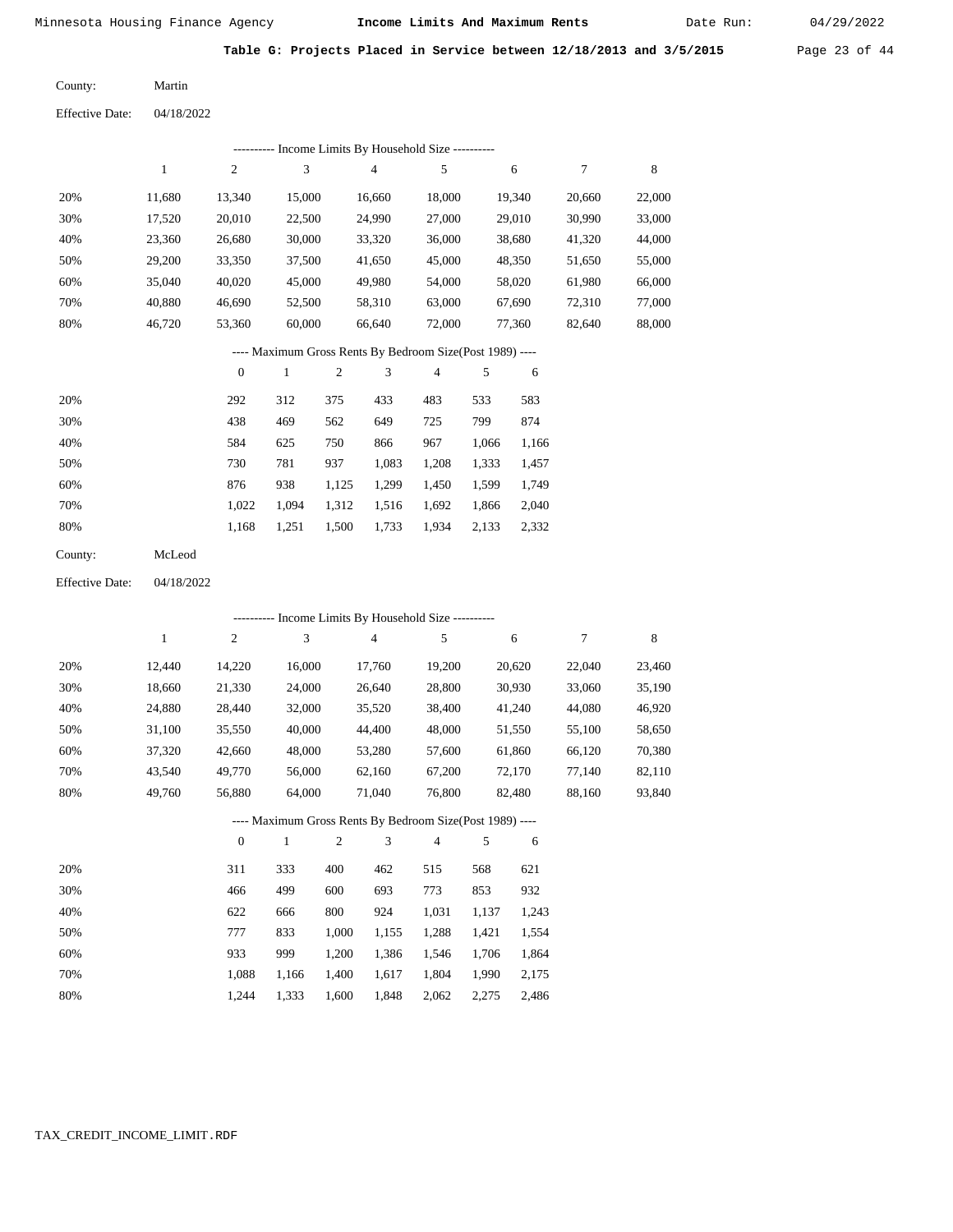Date Run:

**Table G: Projects Placed in Service between 12/18/2013 and 3/5/2015** Page 24 of 44

| Meeker |  |
|--------|--|

04/18/2022 Effective Date:

County:

|     | Income Limits By Household Size ----------<br>----------- |        |        |        |        |        |        |        |  |  |  |  |  |  |
|-----|-----------------------------------------------------------|--------|--------|--------|--------|--------|--------|--------|--|--|--|--|--|--|
|     | 1                                                         | 2      | 3      | 4      | 5      | 6      | 7      | 8      |  |  |  |  |  |  |
| 20% | 12.200                                                    | 13.940 | 15.680 | 17.420 | 18,820 | 20,220 | 21,620 | 23,000 |  |  |  |  |  |  |
| 30% | 18,300                                                    | 20,910 | 23,520 | 26,130 | 28,230 | 30,330 | 32,430 | 34,500 |  |  |  |  |  |  |
| 40% | 24,400                                                    | 27,880 | 31,360 | 34,840 | 37.640 | 40,440 | 43,240 | 46,000 |  |  |  |  |  |  |
| 50% | 30,500                                                    | 34,850 | 39,200 | 43,550 | 47,050 | 50,550 | 54,050 | 57,500 |  |  |  |  |  |  |
| 60% | 36.600                                                    | 41,820 | 47,040 | 52,260 | 56.460 | 60,660 | 64,860 | 69,000 |  |  |  |  |  |  |
| 70% | 42,700                                                    | 48,790 | 54,880 | 60,970 | 65,870 | 70,770 | 75.670 | 80,500 |  |  |  |  |  |  |
| 80% | 48,800                                                    | 55,760 | 62,720 | 69,680 | 75,280 | 80,880 | 86,480 | 92,000 |  |  |  |  |  |  |
|     |                                                           |        |        |        |        |        |        |        |  |  |  |  |  |  |

#### ---- Maximum Gross Rents By Bedroom Size(Post 1989) ----

|     | $\mathbf{0}$ |       | 2     | 3     | 4     | 5     | 6     |
|-----|--------------|-------|-------|-------|-------|-------|-------|
| 20% | 305          | 326   | 392   | 453   | 505   | 557   | 609   |
| 30% | 457          | 490   | 588   | 679   | 758   | 836   | 914   |
| 40% | 610          | 653   | 784   | 906   | 1,011 | 1,115 | 1,219 |
| 50% | 762          | 816   | 980   | 1,132 | 1,263 | 1,394 | 1,524 |
| 60% | 915          | 980   | 1,176 | 1,359 | 1,516 | 1,673 | 1,829 |
| 70% | 1.067        | 1.143 | 1,372 | 1,585 | 1,769 | 1,952 | 2,133 |
| 80% | 1,220        | 1,307 | 1,568 | 1,812 | 2,022 | 2,231 | 2,438 |
|     |              |       |       |       |       |       |       |

04/18/2022 Effective Date:

|     |        |          |        |                |                | ---------- Income Limits By Household Size ----------    |       |        |        |        |
|-----|--------|----------|--------|----------------|----------------|----------------------------------------------------------|-------|--------|--------|--------|
|     | 1      | 2        | 3      |                | $\overline{4}$ | 5                                                        |       | 6      | 7      | 8      |
| 20% | 11,680 | 13,340   | 15,000 |                | 16,660         | 18,000                                                   |       | 19,340 | 20,660 | 22,000 |
| 30% | 17,520 | 20,010   | 22,500 |                | 24,990         | 27,000                                                   |       | 29,010 | 30,990 | 33,000 |
| 40% | 23,360 | 26,680   | 30,000 |                | 33,320         | 36,000                                                   |       | 38,680 | 41,320 | 44,000 |
| 50% | 29,200 | 33,350   | 37,500 |                | 41,650         | 45,000                                                   |       | 48,350 | 51,650 | 55,000 |
| 60% | 35,040 | 40,020   | 45,000 |                | 49,980         | 54,000                                                   |       | 58,020 | 61,980 | 66,000 |
| 70% | 40,880 | 46,690   | 52,500 |                | 58,310         | 63,000                                                   |       | 67,690 | 72,310 | 77,000 |
| 80% | 46,720 | 53,360   | 60,000 |                | 66,640         | 72,000                                                   |       | 77,360 | 82,640 | 88,000 |
|     |        |          |        |                |                | ---- Maximum Gross Rents By Bedroom Size(Post 1989) ---- |       |        |        |        |
|     |        | $\theta$ | 1      | $\overline{2}$ | 3              | $\overline{4}$                                           | 5     | 6      |        |        |
| 20% |        | 292      | 312    | 375            | 433            | 483                                                      | 533   | 583    |        |        |
| 30% |        | 438      | 469    | 562            | 649            | 725                                                      | 799   | 874    |        |        |
| 40% |        | 584      | 625    | 750            | 866            | 967                                                      | 1,066 | 1,166  |        |        |
| 50% |        | 730      | 781    | 937            | 1,083          | 1,208                                                    | 1,333 | 1,457  |        |        |
| 60% |        | 876      | 938    | 1,125          | 1,299          | 1,450                                                    | 1,599 | 1,749  |        |        |
| 70% |        | 1,022    | 1,094  | 1,312          | 1,516          | 1,692                                                    | 1,866 | 2,040  |        |        |

1,500 1,733

1,934 2,133 2,332

1,168

1,251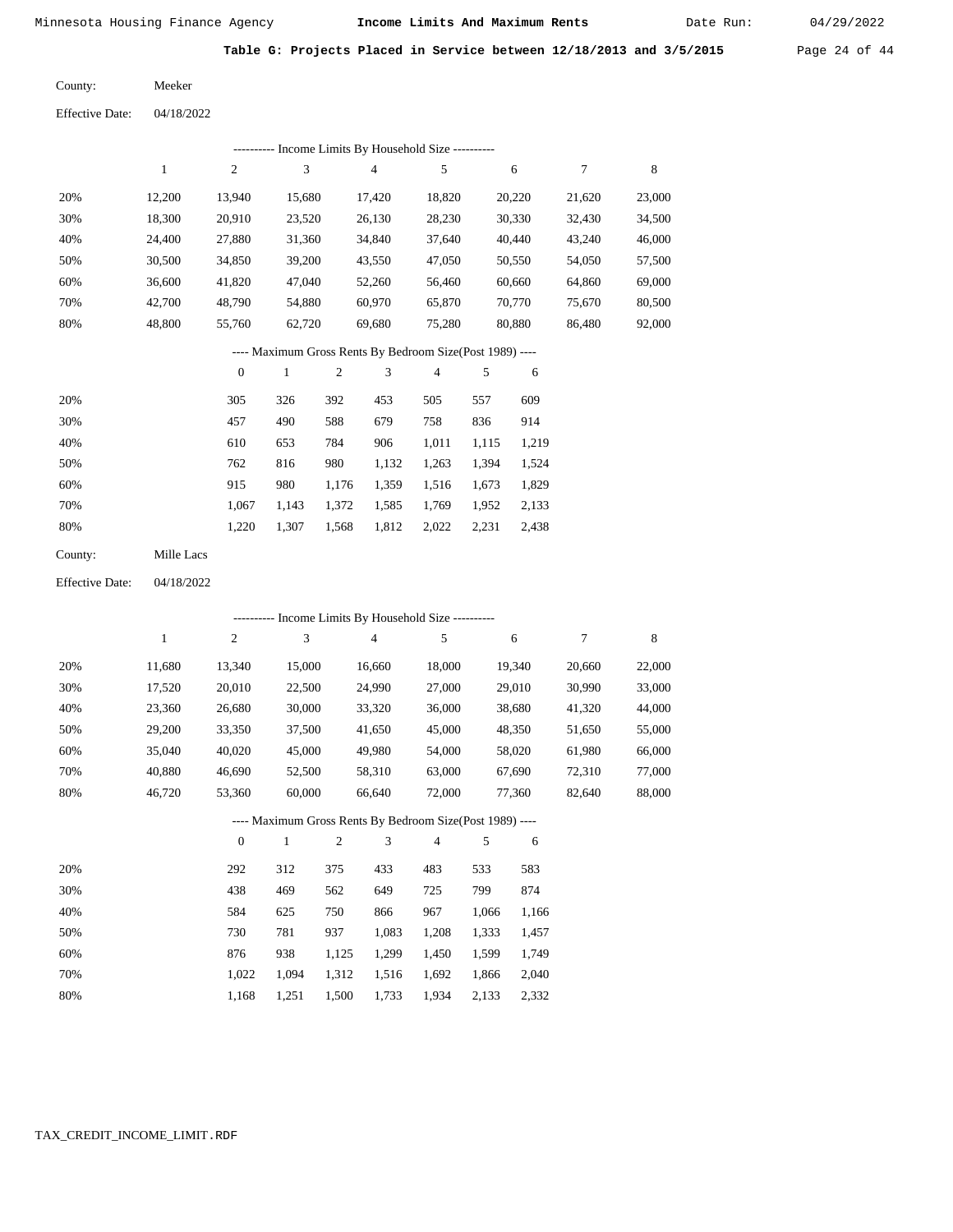Morrison

Minnesota Housing Finance Agency **Income Limits And Maximum Rents** 04/29/2022

Date Run:

**Table G: Projects Placed in Service between 12/18/2013 and 3/5/2015** Page 25 of 44

Effective Date: 04/18/2022

County:

|                        |            |                  |                |            |                | --------- Income Limits By Household Size ----------     |            |        |                  |             |
|------------------------|------------|------------------|----------------|------------|----------------|----------------------------------------------------------|------------|--------|------------------|-------------|
|                        | $\,1\,$    | $\mathfrak{2}$   | $\mathfrak{Z}$ |            | $\overline{4}$ | 5                                                        |            | 6      | 7                | $\,$ 8 $\,$ |
| 20%                    | 11,680     | 13,340           | 15,000         |            | 16,660         | 18,000                                                   |            | 19,340 | 20,660           | 22,000      |
| 30%                    | 17,520     | 20,010           | 22,500         |            | 24,990         | 27,000                                                   |            | 29,010 | 30,990           | 33,000      |
| 40%                    | 23,360     | 26,680           | 30,000         |            | 33,320         | 36,000                                                   |            | 38,680 | 41,320           | 44,000      |
| 50%                    | 29,200     | 33,350           | 37,500         |            | 41,650         | 45,000                                                   |            | 48,350 | 51,650           | 55,000      |
| 60%                    | 35,040     | 40,020           | 45,000         |            | 49,980         | 54,000                                                   |            | 58,020 | 61,980           | 66,000      |
| 70%                    | 40,880     | 46,690           | 52,500         |            | 58,310         | 63,000                                                   |            | 67,690 | 72,310           | 77,000      |
| 80%                    | 46,720     | 53,360           | 60,000         |            | 66,640         | 72,000                                                   |            | 77,360 | 82,640           | 88,000      |
|                        |            |                  |                |            |                | ---- Maximum Gross Rents By Bedroom Size(Post 1989) ---- |            |        |                  |             |
|                        |            | $\boldsymbol{0}$ | $\mathbf{1}$   | $\sqrt{2}$ | 3              | 4                                                        | $\sqrt{5}$ | 6      |                  |             |
| 20%                    |            | 292              | 312            | 375        | 433            | 483                                                      | 533        | 583    |                  |             |
| 30%                    |            | 438              | 469            | 562        | 649            | 725                                                      | 799        | 874    |                  |             |
| 40%                    |            | 584              | 625            | 750        | 866            | 967                                                      | 1,066      | 1,166  |                  |             |
| 50%                    |            | 730              | 781            | 937        | 1,083          | 1,208                                                    | 1,333      | 1,457  |                  |             |
| 60%                    |            | 876              | 938            | 1,125      | 1,299          | 1,450                                                    | 1,599      | 1,749  |                  |             |
| 70%                    |            | 1,022            | 1,094          | 1,312      | 1,516          | 1,692                                                    | 1,866      | 2,040  |                  |             |
| 80%                    |            | 1,168            | 1,251          | 1,500      | 1,733          | 1,934                                                    | 2,133      | 2,332  |                  |             |
| County:                | Mower      |                  |                |            |                |                                                          |            |        |                  |             |
| <b>Effective Date:</b> | 04/18/2022 |                  |                |            |                |                                                          |            |        |                  |             |
|                        |            |                  |                |            |                | --------- Income Limits By Household Size ----------     |            |        |                  |             |
|                        | $\,1$      | $\mathfrak{2}$   | 3              |            | 4              | $\mathfrak s$                                            |            | 6      | $\boldsymbol{7}$ | $\,$ 8 $\,$ |
| 20%                    | 11,680     | 13,340           | 15,000         |            | 16,660         | 18,000                                                   |            | 19,340 | 20,660           | 22,000      |
| 30%                    | 17,520     | 20,010           | 22,500         |            | 24,990         | 27,000                                                   |            | 29,010 | 30,990           | 33,000      |
| 40%                    | 23,360     | 26,680           | 30,000         |            | 33,320         | 36,000                                                   |            | 38,680 | 41,320           | 44,000      |
| 50%                    | 29,200     | 33,350           | 37,500         |            | 41,650         | 45,000                                                   |            | 48,350 | 51,650           | 55,000      |
| 60%                    | 35,040     | 40,020           | 45,000         |            | 49,980         | 54,000                                                   |            | 58,020 | 61,980           | 66,000      |
| 70%                    | 40,880     | 46,690           | 52,500         |            | 58,310         | 63,000                                                   |            | 67,690 | 72,310           | 77,000      |
| 80%                    | 46,720     | 53,360           | 60,000         |            | 66,640         | 72,000                                                   |            | 77,360 | 82,640           | 88,000      |
|                        |            |                  |                |            |                | ---- Maximum Gross Rents By Bedroom Size(Post 1989) ---- |            |        |                  |             |
|                        |            | $\boldsymbol{0}$ | 1              | $\sqrt{2}$ | 3              | 4                                                        | 5          | 6      |                  |             |
| 20%                    |            | 292              | 312            | 375        | 433            | 483                                                      | 533        | 583    |                  |             |
| 30%                    |            | 438              | 469            | 562        | 649            | 725                                                      | 799        | 874    |                  |             |
| 40%                    |            | 584              | 625            | 750        | 866            | 967                                                      | 1,066      | 1,166  |                  |             |
| 50%                    |            | 730              | 781            | 937        | 1,083          | 1,208                                                    | 1,333      | 1,457  |                  |             |
| 60%                    |            | 876              | 938            | 1,125      | 1,299          | 1,450                                                    | 1,599      | 1,749  |                  |             |
| 70%                    |            | 1,022            | 1,094          | 1,312      | 1,516          | 1,692                                                    | 1,866      | 2,040  |                  |             |
| 80%                    |            | 1,168            | 1,251          | 1,500      | 1,733          | 1,934                                                    | 2,133      | 2,332  |                  |             |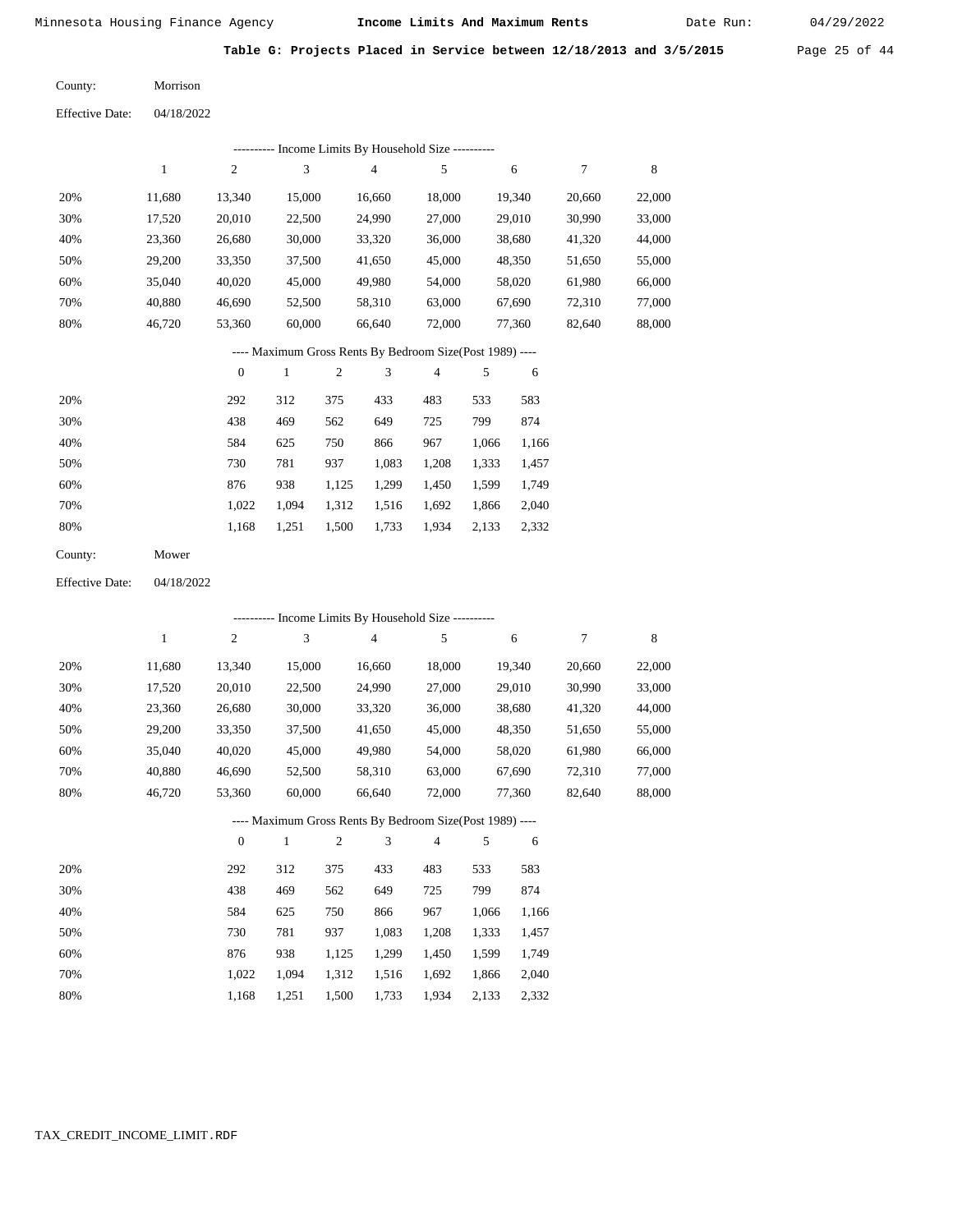Date Run:

**Table G: Projects Placed in Service between 12/18/2013 and 3/5/2015** Page 26 of 44

Murray County:

04/18/2022 Effective Date:

|     |        |          |        | ---------- Income Limits By Household Size ----------    |                |     |        |        |        |
|-----|--------|----------|--------|----------------------------------------------------------|----------------|-----|--------|--------|--------|
|     | 1      | 2        | 3      | $\overline{4}$                                           | 5              |     | 6      | 7      | 8      |
| 20% | 11,980 | 13,680   | 15,400 | 17,100                                                   | 18,480         |     | 19,840 | 21,220 | 22,580 |
| 30% | 17,970 | 20,520   | 23,100 | 25,650                                                   | 27,720         |     | 29,760 | 31,830 | 33,870 |
| 40% | 23,960 | 27,360   | 30,800 | 34,200                                                   | 36,960         |     | 39,680 | 42,440 | 45,160 |
| 50% | 29,950 | 34,200   | 38,500 | 42,750                                                   | 46,200         |     | 49,600 | 53,050 | 56,450 |
| 60% | 35,940 | 41,040   | 46,200 | 51,300                                                   | 55,440         |     | 59,520 | 63,660 | 67,740 |
| 70% | 41,930 | 47,880   | 53,900 | 59,850                                                   | 64,680         |     | 69,440 | 74,270 | 79,030 |
| 80% | 47,920 | 54,720   | 61,600 | 68,400                                                   | 73,920         |     | 79,360 | 84,880 | 90,320 |
|     |        |          |        | ---- Maximum Gross Rents By Bedroom Size(Post 1989) ---- |                |     |        |        |        |
|     |        | $\theta$ | 1      | 3<br>2                                                   | $\overline{4}$ | 5   | 6      |        |        |
| 20% |        | 299      | 320.   | 385<br>444                                               | 496            | 547 | 598    |        |        |

| 20% | 299   | 320   | 385   | 444   | 496   | 547   | 598   |
|-----|-------|-------|-------|-------|-------|-------|-------|
| 30% | 449   | 481   | 577   | 667   | 744   | 821   | 897   |
| 40% | 599   | 641   | 770   | 889   | 992   | 1.095 | 1,197 |
| 50% | 748   | 801   | 962   | 1.111 | 1.240 | 1,368 | 1,496 |
| 60% | 898   | 962   | 1.155 | 1.334 | 1.488 | 1.642 | 1,795 |
| 70% | 1.048 | 1.122 | 1.347 | 1.556 | 1,736 | 1.916 | 2,094 |
| 80% | 1.198 | 1,283 | 1,540 | 1,779 | 1,984 | 2,190 | 2,394 |

| County: | Nicollet |
|---------|----------|
|---------|----------|

04/18/2022 Effective Date:

|     |        |              |              |                | ---------- Income Limits By Household Size ----------    |                |       |        |        |        |
|-----|--------|--------------|--------------|----------------|----------------------------------------------------------|----------------|-------|--------|--------|--------|
|     | 1      | 2            | 3            |                | $\overline{4}$                                           | 5              |       | 6      | $\tau$ | 8      |
| 20% | 12,600 | 14,400       | 16,200       |                | 18,000                                                   | 19,440         |       | 20,880 | 22,320 | 23,760 |
| 30% | 18,900 | 21,600       | 24,300       |                | 27,000                                                   | 29,160         |       | 31,320 | 33,480 | 35,640 |
| 40% | 25,200 | 28,800       | 32,400       |                | 36,000                                                   | 38,880         |       | 41,760 | 44,640 | 47,520 |
| 50% | 31,500 | 36,000       | 40,500       |                | 45,000                                                   | 48,600         |       | 52,200 | 55,800 | 59,400 |
| 60% | 37,800 | 43,200       | 48,600       |                | 54,000                                                   | 58,320         |       | 62,640 | 66,960 | 71,280 |
| 70% | 44,100 | 50,400       | 56,700       |                | 63,000                                                   | 68,040         |       | 73,080 | 78,120 | 83,160 |
| 80% | 50,400 | 57,600       | 64,800       |                | 72,000                                                   | 77,760         |       | 83,520 | 89,280 | 95,040 |
|     |        |              |              |                | ---- Maximum Gross Rents By Bedroom Size(Post 1989) ---- |                |       |        |        |        |
|     |        | $\mathbf{0}$ | $\mathbf{1}$ | $\overline{2}$ | 3                                                        | $\overline{4}$ | 5     | 6      |        |        |
| 20% |        | 315          | 337          | 405            | 468                                                      | 522            | 576   | 630    |        |        |
| 30% |        | 472          | 506          | 607            | 702                                                      | 783            | 864   | 945    |        |        |
| 40% |        | 630          | 675          | 810            | 936                                                      | 1,044          | 1,152 | 1,260  |        |        |
| 50% |        | 787          | 843          | 1,012          | 1,170                                                    | 1,305          | 1,440 | 1,575  |        |        |
| 60% |        | 945          | 1,012        | 1,215          | 1,404                                                    | 1,566          | 1,728 | 1,890  |        |        |

1,417 1,638

1,620 1,872 2,088 2,304 2,520

1,827

2,016 2,205

 1,102 1,181 1,260 1,350

 70% 80%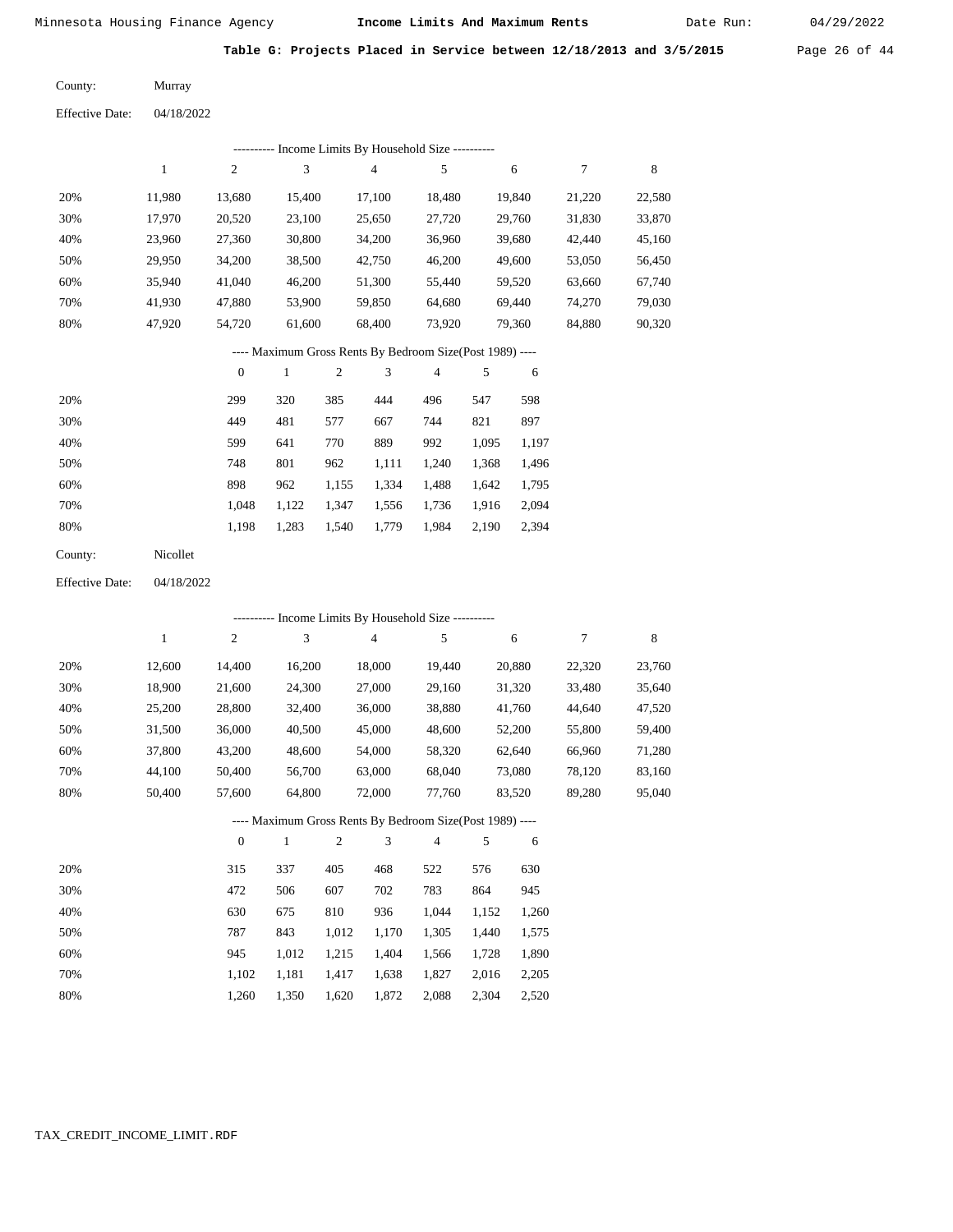Date Run:

**Table G: Projects Placed in Service between 12/18/2013 and 3/5/2015** Page 27 of 44

| County: | <b>Nobles</b> |
|---------|---------------|
|         |               |

| <b>Effective Date:</b> | 04/18/2022 |
|------------------------|------------|
|                        |            |

|     | Income Limits By Household Size ---------- |                |        |        |        |        |        |        |
|-----|--------------------------------------------|----------------|--------|--------|--------|--------|--------|--------|
|     |                                            | $\overline{c}$ | 3      | 4      | 5      | 6      |        | 8      |
| 20% | 11.680                                     | 13,340         | 15,000 | 16,660 | 18,000 | 19,340 | 20.660 | 22,000 |
| 30% | 17,520                                     | 20,010         | 22,500 | 24,990 | 27,000 | 29,010 | 30,990 | 33,000 |
| 40% | 23,360                                     | 26,680         | 30,000 | 33,320 | 36,000 | 38,680 | 41,320 | 44,000 |
| 50% | 29,200                                     | 33,350         | 37,500 | 41,650 | 45,000 | 48,350 | 51,650 | 55,000 |
| 60% | 35,040                                     | 40,020         | 45,000 | 49,980 | 54,000 | 58,020 | 61,980 | 66,000 |
| 70% | 40.880                                     | 46,690         | 52,500 | 58,310 | 63,000 | 67,690 | 72,310 | 77,000 |
| 80% | 46.720                                     | 53,360         | 60,000 | 66,640 | 72,000 | 77,360 | 82,640 | 88,000 |

# ---- Maximum Gross Rents By Bedroom Size(Post 1989) ----

|     | $\mathbf{0}$ |       | $\overline{c}$ | 3     | 4     | 5     | 6     |
|-----|--------------|-------|----------------|-------|-------|-------|-------|
| 20% | 292          | 312   | 375            | 433   | 483   | 533   | 583   |
| 30% | 438          | 469   | 562            | 649   | 725   | 799   | 874   |
| 40% | 584          | 625   | 750            | 866   | 967   | 1,066 | 1,166 |
| 50% | 730          | 781   | 937            | 1,083 | 1,208 | 1,333 | 1,457 |
| 60% | 876          | 938   | 1,125          | 1,299 | 1,450 | 1,599 | 1,749 |
| 70% | 1.022        | 1.094 | 1,312          | 1,516 | 1,692 | 1,866 | 2,040 |
| 80% | 1,168        | 1,251 | 1,500          | 1,733 | 1,934 | 2,133 | 2,332 |
|     |              |       |                |       |       |       |       |

| County: | Norman |
|---------|--------|
|---------|--------|

04/18/2022 Effective Date:

|     | ---------- Income Limits By Household Size ---------- |                |              |                |                |                                                          |       |        |        |             |
|-----|-------------------------------------------------------|----------------|--------------|----------------|----------------|----------------------------------------------------------|-------|--------|--------|-------------|
|     | 1                                                     | $\overline{c}$ | 3            |                | $\overline{4}$ | 5                                                        |       | 6      | 7      | $\,$ 8 $\,$ |
| 20% | 11,680                                                | 13,340         | 15,000       |                | 16,660         | 18,000                                                   |       | 19,340 | 20,660 | 22,000      |
| 30% | 17,520                                                | 20,010         | 22,500       |                | 24,990         | 27,000                                                   |       | 29,010 | 30,990 | 33,000      |
| 40% | 23,360                                                | 26,680         | 30,000       |                | 33,320         | 36,000                                                   |       | 38,680 | 41,320 | 44,000      |
| 50% | 29,200                                                | 33,350         | 37,500       |                | 41,650         | 45,000                                                   |       | 48,350 | 51,650 | 55,000      |
| 60% | 35,040                                                | 40,020         | 45,000       |                | 49,980         | 54,000                                                   |       | 58,020 | 61,980 | 66,000      |
| 70% | 40,880                                                | 46,690         | 52,500       |                | 58,310         | 63,000                                                   |       | 67,690 | 72,310 | 77,000      |
| 80% | 46,720                                                | 53,360         | 60,000       |                | 66,640         | 72,000                                                   |       | 77,360 | 82,640 | 88,000      |
|     |                                                       |                |              |                |                | ---- Maximum Gross Rents By Bedroom Size(Post 1989) ---- |       |        |        |             |
|     |                                                       | $\overline{0}$ | $\mathbf{1}$ | $\overline{2}$ | 3              | $\overline{4}$                                           | 5     | 6      |        |             |
| 20% |                                                       | 292            | 312          | 375            | 433            | 483                                                      | 533   | 583    |        |             |
| 30% |                                                       | 438            | 469          | 562            | 649            | 725                                                      | 799   | 874    |        |             |
| 40% |                                                       | 584            | 625          | 750            | 866            | 967                                                      | 1,066 | 1,166  |        |             |
| 50% |                                                       | 730            | 781          | 937            | 1,083          | 1,208                                                    | 1,333 | 1,457  |        |             |
| 60% |                                                       | 876            | 938          | 1,125          | 1,299          | 1,450                                                    | 1,599 | 1,749  |        |             |
| 70% |                                                       | 1,022          | 1,094        | 1,312          | 1,516          | 1,692                                                    | 1,866 | 2,040  |        |             |

1,168

1,251

1,500

1,733

1,934

2,133

2,332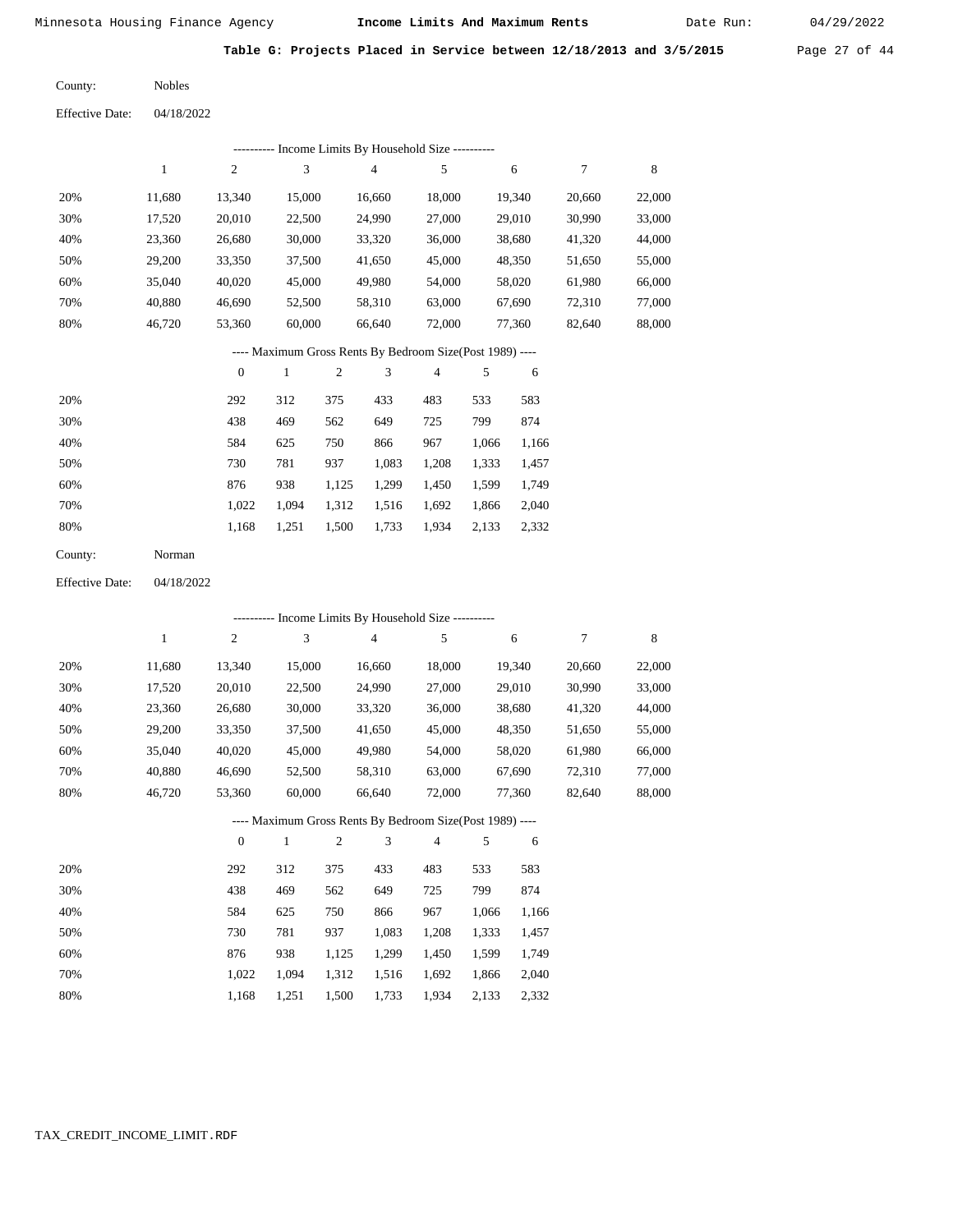Date Run:

**Table G: Projects Placed in Service between 12/18/2013 and 3/5/2015** Page 28 of 44

| County: | Olmsted |
|---------|---------|
|---------|---------|

Effective Date: 04/18/2022

|     | Income Limits By Household Size ---------- |                |        |        |        |         |         |         |
|-----|--------------------------------------------|----------------|--------|--------|--------|---------|---------|---------|
|     |                                            | $\overline{2}$ | 3      | 4      | 5      | 6       | 7       | 8       |
| 20% | 15.620                                     | 17,840         | 20,080 | 22,300 | 24,100 | 25,880  | 27,660  | 29,440  |
| 30% | 23,430                                     | 26,760         | 30,120 | 33,450 | 36,150 | 38,820  | 41,490  | 44,160  |
| 40% | 31,240                                     | 35,680         | 40,160 | 44,600 | 48,200 | 51,760  | 55,320  | 58,880  |
| 50% | 39,050                                     | 44,600         | 50,200 | 55,750 | 60,250 | 64,700  | 69,150  | 73,600  |
| 60% | 46,860                                     | 53,520         | 60,240 | 66,900 | 72,300 | 77,640  | 82,980  | 88,320  |
| 70% | 54.670                                     | 62.440         | 70,280 | 78,050 | 84,350 | 90,580  | 96,810  | 103,040 |
| 80% | 62,480                                     | 71,360         | 80,320 | 89,200 | 96,400 | 103,520 | 110,640 | 117,760 |

# ---- Maximum Gross Rents By Bedroom Size(Post 1989) ----

|     | $\mathbf{0}$ |       | $\overline{c}$ | 3     | 4     | 5     | 6     |
|-----|--------------|-------|----------------|-------|-------|-------|-------|
| 20% | 390          | 418   | 502            | 580   | 647   | 713   | 780   |
| 30% | 585          | 627   | 753            | 870   | 970   | 1,070 | 1,170 |
| 40% | 781          | 836   | 1,004          | 1,160 | 1,294 | 1,427 | 1,561 |
| 50% | 976          | 1,045 | 1,255          | 1,450 | 1,617 | 1,784 | 1,951 |
| 60% | 1,171        | 1,254 | 1,506          | 1,740 | 1,941 | 2,141 | 2,341 |
| 70% | 1,366        | 1,463 | 1,757          | 2,030 | 2,264 | 2,498 | 2,731 |
| 80% | 1,562        | 1,673 | 2,008          | 2,320 | 2,588 | 2,855 | 3,122 |
|     |              |       |                |       |       |       |       |

| County: | Otter Tail |
|---------|------------|
|         |            |

04/18/2022 Effective Date:

|     | - Income Limits By Household Size ---------- |          |              |                |                                                          |                |       |        |        |        |  |  |
|-----|----------------------------------------------|----------|--------------|----------------|----------------------------------------------------------|----------------|-------|--------|--------|--------|--|--|
|     | 1                                            | 2        | 3            |                | $\overline{4}$                                           | 5              |       | 6      | 7      | 8      |  |  |
| 20% | 11,680                                       | 13,340   | 15,000       |                | 16,660                                                   | 18,000         |       | 19,340 | 20,660 | 22,000 |  |  |
| 30% | 17,520                                       | 20,010   | 22,500       |                | 24,990                                                   | 27,000         |       | 29,010 | 30,990 | 33,000 |  |  |
| 40% | 23,360                                       | 26,680   | 30,000       |                | 33,320                                                   | 36,000         |       | 38,680 | 41,320 | 44,000 |  |  |
| 50% | 29,200                                       | 33,350   | 37,500       |                | 41,650                                                   | 45,000         |       | 48,350 | 51,650 | 55,000 |  |  |
| 60% | 35,040                                       | 40,020   | 45,000       |                | 49,980                                                   | 54,000         |       | 58,020 | 61,980 | 66,000 |  |  |
| 70% | 40,880                                       | 46,690   | 52,500       |                | 58,310                                                   | 63,000         |       | 67,690 | 72,310 | 77,000 |  |  |
| 80% | 46,720                                       | 53,360   | 60,000       |                | 66,640                                                   | 72,000         |       | 77,360 | 82,640 | 88,000 |  |  |
|     |                                              |          |              |                | ---- Maximum Gross Rents By Bedroom Size(Post 1989) ---- |                |       |        |        |        |  |  |
|     |                                              | $\theta$ | $\mathbf{1}$ | $\mathfrak{2}$ | 3                                                        | $\overline{4}$ | 5     | 6      |        |        |  |  |
| 20% |                                              | 292      | 312          | 375            | 433                                                      | 483            | 533   | 583    |        |        |  |  |
| 30% |                                              | 438      | 469          | 562            | 649                                                      | 725            | 799   | 874    |        |        |  |  |
| 40% |                                              | 584      | 625          | 750            | 866                                                      | 967            | 1,066 | 1,166  |        |        |  |  |
| 50% |                                              | 730      | 781          | 937            | 1,083                                                    | 1,208          | 1,333 | 1,457  |        |        |  |  |
| 60% |                                              | 876      | 938          | 1,125          | 1,299                                                    | 1,450          | 1,599 | 1,749  |        |        |  |  |
| 70% |                                              | 1,022    | 1,094        | 1,312          | 1,516                                                    | 1,692          | 1,866 | 2,040  |        |        |  |  |

1,168 1,251 1,500 1,733 1,934 2,133 2,332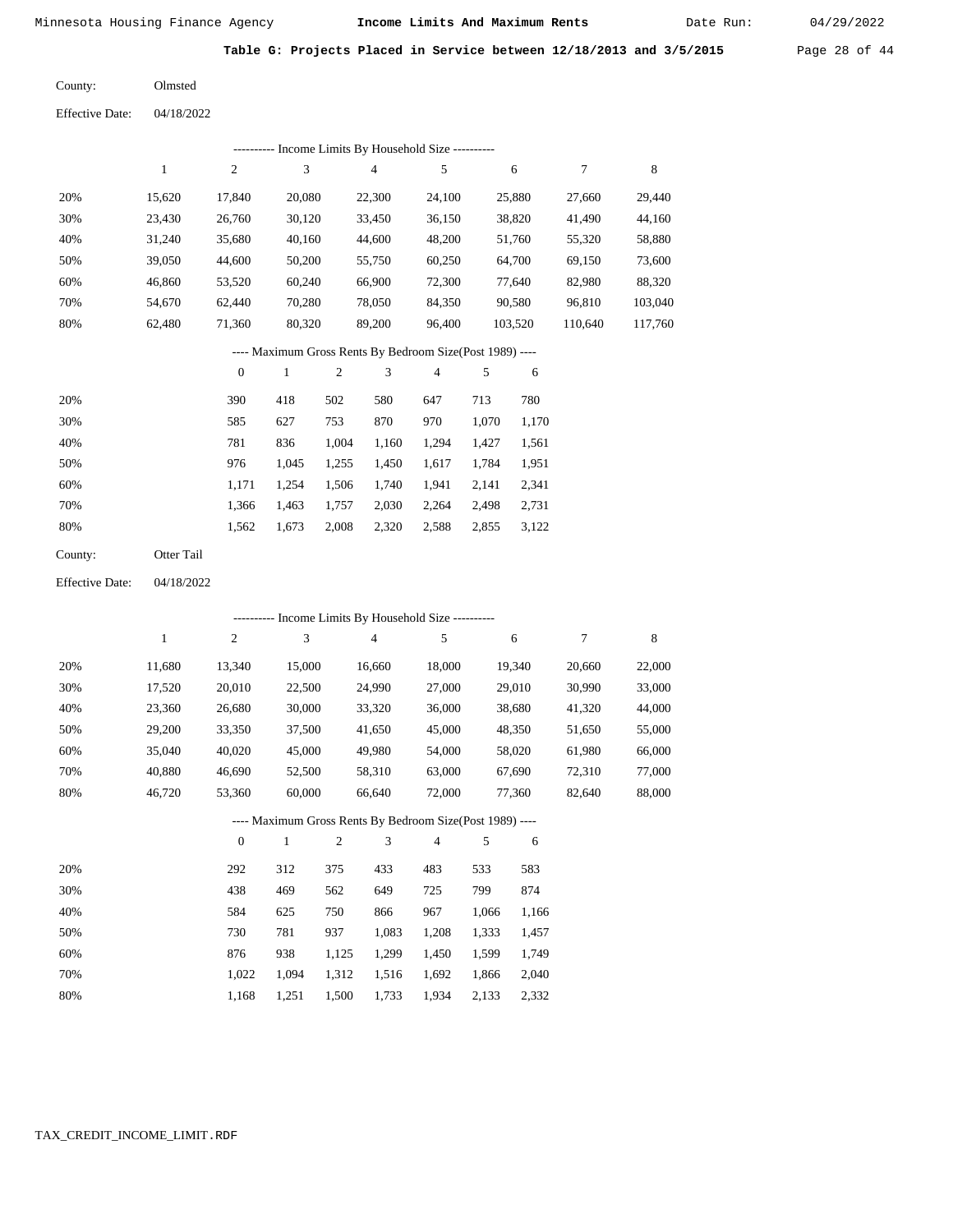Date Run:

**Table G: Projects Placed in Service between 12/18/2013 and 3/5/2015** Page 29 of 44

| County: | Pennington |
|---------|------------|

Effective Date: 04/18/2022

| Income Limits By Household Size ----------<br>---------- |        |                |        |        |                |        |        |        |  |  |  |
|----------------------------------------------------------|--------|----------------|--------|--------|----------------|--------|--------|--------|--|--|--|
|                                                          | 1      | $\overline{2}$ | 3      | 4      | 5              | 6      | 7      | 8      |  |  |  |
| 20%                                                      | 11,720 | 13.380         | 15,060 | 16.720 | 18,060         | 19.400 | 20.740 | 22,080 |  |  |  |
| 30%                                                      | 17,580 | 20,070         | 22,590 | 25,080 | 27,090         | 29,100 | 31,110 | 33,120 |  |  |  |
| 40%                                                      | 23.440 | 26,760         | 30,120 | 33,440 | 36,120         | 38,800 | 41,480 | 44,160 |  |  |  |
| 50%                                                      | 29,300 | 33,450         | 37,650 | 41,800 | 45,150         | 48,500 | 51,850 | 55,200 |  |  |  |
| 60%                                                      | 35,160 | 40,140         | 45,180 | 50,160 | 54,180         | 58,200 | 62,220 | 66,240 |  |  |  |
| 70%                                                      | 41,020 | 46,830         | 52,710 | 58,520 | 63,210         | 67,900 | 72,590 | 77,280 |  |  |  |
| 80%                                                      | 46,880 | 53,520         | 60,240 | 66,880 | 72,240         | 77,600 | 82,960 | 88,320 |  |  |  |
| ---- Maximum Gross Rents By Bedroom Size(Post 1989) ---- |        |                |        |        |                |        |        |        |  |  |  |
|                                                          |        | $\mathbf{0}$   |        | 3<br>2 | $\overline{4}$ | 5<br>6 |        |        |  |  |  |

| 20% | 293   | 313   | 376   | 434   | 485   | 535   | 585   |
|-----|-------|-------|-------|-------|-------|-------|-------|
| 30% | 439   | 470   | 564   | 652   | 727   | 802   | 877   |
| 40% | 586   | 627   | 753   | 869   | 970   | 1.070 | 1,170 |
| 50% | 732   | 784   | 941   | 1,086 | 1,212 | 1,338 | 1,463 |
| 60% | 879   | 941   | 1.129 | 1,304 | 1,455 | 1,605 | 1,755 |
| 70% | 1.025 | 1.098 | 1,317 | 1,521 | 1.697 | 1,873 | 2,048 |
| 80% | 1.172 | 1,255 | 1,506 | 1,739 | 1,940 | 2,141 | 2,340 |
|     |       |       |       |       |       |       |       |

Pine County:

04/18/2022 Effective Date:

|     | ---------- Income Limits By Household Size ---------- |                |              |                |                                                          |                |       |        |        |        |  |  |
|-----|-------------------------------------------------------|----------------|--------------|----------------|----------------------------------------------------------|----------------|-------|--------|--------|--------|--|--|
|     | $\mathbf{1}$                                          | $\overline{c}$ | 3            |                | $\overline{4}$                                           | 5              |       | 6      | 7      | 8      |  |  |
| 20% | 11,680                                                | 13,340         | 15,000       |                | 16,660                                                   | 18,000         |       | 19,340 | 20,660 | 22,000 |  |  |
| 30% | 17,520                                                | 20,010         | 22,500       |                | 24,990                                                   | 27,000         |       | 29,010 | 30,990 | 33,000 |  |  |
| 40% | 23,360                                                | 26,680         | 30,000       |                | 33,320                                                   | 36,000         |       | 38,680 | 41,320 | 44,000 |  |  |
| 50% | 29,200                                                | 33,350         | 37,500       |                | 41,650                                                   | 45,000         |       | 48,350 | 51,650 | 55,000 |  |  |
| 60% | 35,040                                                | 40,020         | 45,000       |                | 49,980                                                   | 54,000         |       | 58,020 | 61,980 | 66,000 |  |  |
| 70% | 40,880                                                | 46,690         | 52,500       |                | 58,310                                                   | 63,000         |       | 67,690 | 72,310 | 77,000 |  |  |
| 80% | 46,720                                                | 53,360         | 60,000       |                | 66,640                                                   | 72,000         |       | 77,360 | 82,640 | 88,000 |  |  |
|     |                                                       |                |              |                | ---- Maximum Gross Rents By Bedroom Size(Post 1989) ---- |                |       |        |        |        |  |  |
|     |                                                       | $\theta$       | $\mathbf{1}$ | $\overline{2}$ | 3                                                        | $\overline{4}$ | 5     | 6      |        |        |  |  |
| 20% |                                                       | 292            | 312          | 375            | 433                                                      | 483            | 533   | 583    |        |        |  |  |
| 30% |                                                       | 438            | 469          | 562            | 649                                                      | 725            | 799   | 874    |        |        |  |  |
| 40% |                                                       | 584            | 625          | 750            | 866                                                      | 967            | 1,066 | 1,166  |        |        |  |  |
| 50% |                                                       | 730            | 781          | 937            | 1,083                                                    | 1,208          | 1,333 | 1,457  |        |        |  |  |
| 60% |                                                       | 876            | 938          | 1,125          | 1,299                                                    | 1,450          | 1,599 | 1,749  |        |        |  |  |
| 70% |                                                       | 1,022          | 1,094        | 1,312          | 1,516                                                    | 1,692          | 1,866 | 2,040  |        |        |  |  |

1,168 1,251 1,500 1,733 1,934 2,133 2,332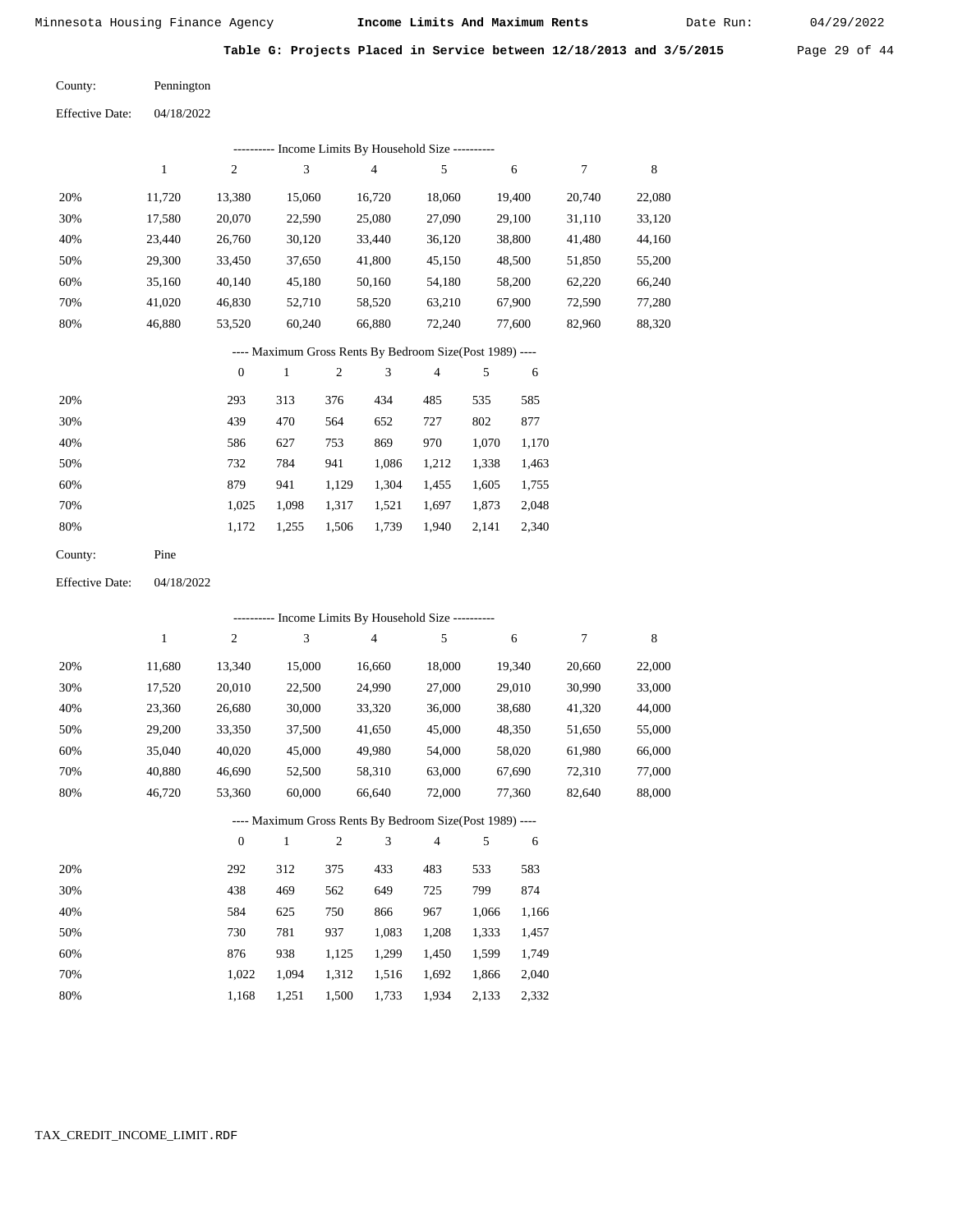Date Run:

**Table G: Projects Placed in Service between 12/18/2013 and 3/5/2015** Page 30 of 44

| County: | Pipestone |
|---------|-----------|
|         |           |

| <b>Effective Date:</b> | 04/18/2022 |
|------------------------|------------|
|                        |            |

|                                                           | ---------- Income Limits By Household Size ---------- |                |        |                |        |        |        |        |  |  |  |  |
|-----------------------------------------------------------|-------------------------------------------------------|----------------|--------|----------------|--------|--------|--------|--------|--|--|--|--|
|                                                           | 1                                                     | $\overline{2}$ | 3      | $\overline{4}$ | 5      | 6      | 7      | 8      |  |  |  |  |
| 20%                                                       | 11.680                                                | 13.340         | 15,000 | 16.660         | 18,000 | 19.340 | 20,660 | 22,000 |  |  |  |  |
| 30%                                                       | 17.520                                                | 20,010         | 22,500 | 24,990         | 27,000 | 29,010 | 30.990 | 33,000 |  |  |  |  |
| 40%                                                       | 23,360                                                | 26,680         | 30,000 | 33,320         | 36,000 | 38,680 | 41,320 | 44,000 |  |  |  |  |
| 50%                                                       | 29,200                                                | 33,350         | 37,500 | 41,650         | 45,000 | 48,350 | 51,650 | 55,000 |  |  |  |  |
| 60%                                                       | 35,040                                                | 40,020         | 45,000 | 49,980         | 54,000 | 58,020 | 61,980 | 66,000 |  |  |  |  |
| 70%                                                       | 40,880                                                | 46,690         | 52,500 | 58,310         | 63,000 | 67,690 | 72,310 | 77,000 |  |  |  |  |
| 80%                                                       | 46,720                                                | 53,360         | 60,000 | 66.640         | 72,000 | 77,360 | 82,640 | 88,000 |  |  |  |  |
| ---- Maximum Gross Rents By Bedroom Size (Post 1989) ---- |                                                       |                |        |                |        |        |        |        |  |  |  |  |

|     | $\mathbf{0}$ |       | 2     | 3     | 4     | 5     | 6     |
|-----|--------------|-------|-------|-------|-------|-------|-------|
| 20% | 292          | 312   | 375   | 433   | 483   | 533   | 583   |
| 30% | 438          | 469   | 562   | 649   | 725   | 799   | 874   |
| 40% | 584          | 625   | 750   | 866   | 967   | 1,066 | 1,166 |
| 50% | 730          | 781   | 937   | 1,083 | 1,208 | 1,333 | 1,457 |
| 60% | 876          | 938   | 1,125 | 1,299 | 1,450 | 1,599 | 1,749 |
| 70% | 1,022        | 1,094 | 1,312 | 1,516 | 1,692 | 1,866 | 2,040 |
| 80% | 1,168        | 1,251 | 1,500 | 1,733 | 1,934 | 2,133 | 2,332 |
|     |              |       |       |       |       |       |       |

| County: | Polk |
|---------|------|
|---------|------|

Effective Date: 04/18/2022

|     | ---------- Income Limits By Household Size ---------- |                  |        |                |                |                                                          |       |        |        |        |  |  |
|-----|-------------------------------------------------------|------------------|--------|----------------|----------------|----------------------------------------------------------|-------|--------|--------|--------|--|--|
|     | 1                                                     | $\boldsymbol{2}$ | 3      |                | $\overline{4}$ | 5                                                        |       | 6      | 7      | 8      |  |  |
| 20% | 13,040                                                | 14,900           | 16,760 |                | 18,620         | 20,120                                                   |       | 21,600 | 23,100 | 24,580 |  |  |
| 30% | 19,560                                                | 22,350           | 25,140 |                | 27,930         | 30,180                                                   |       | 32,400 | 34,650 | 36,870 |  |  |
| 40% | 26,080                                                | 29,800           | 33,520 |                | 37,240         | 40,240                                                   |       | 43,200 | 46,200 | 49,160 |  |  |
| 50% | 32,600                                                | 37,250           | 41,900 |                | 46,550         | 50,300                                                   |       | 54,000 | 57,750 | 61,450 |  |  |
| 60% | 39,120                                                | 44,700           | 50,280 |                | 55,860         | 60,360                                                   |       | 64,800 | 69,300 | 73,740 |  |  |
| 70% | 45,640                                                | 52,150           | 58,660 |                | 65,170         | 70,420                                                   |       | 75,600 | 80,850 | 86,030 |  |  |
| 80% | 52,160                                                | 59,600           | 67,040 |                | 74,480         | 80,480                                                   |       | 86,400 | 92,400 | 98,320 |  |  |
|     |                                                       |                  |        |                |                | ---- Maximum Gross Rents By Bedroom Size(Post 1989) ---- |       |        |        |        |  |  |
|     |                                                       | $\theta$         | 1      | $\overline{2}$ | 3              | $\overline{4}$                                           | 5     | 6      |        |        |  |  |
| 20% |                                                       | 326              | 349    | 419            | 484            | 540                                                      | 596   | 651    |        |        |  |  |
| 30% |                                                       | 489              | 523    | 628            | 726            | 810                                                      | 894   | 977    |        |        |  |  |
| 40% |                                                       | 652              | 698    | 838            | 968            | 1,080                                                    | 1,192 | 1,303  |        |        |  |  |
| 50% |                                                       | 815              | 873    | 1,047          | 1,210          | 1,350                                                    | 1,490 | 1,629  |        |        |  |  |
| 60% |                                                       | 978              | 1,047  | 1,257          | 1,452          | 1,620                                                    | 1,788 | 1,955  |        |        |  |  |
| 70% |                                                       | 1,141            | 1,222  | 1,466          | 1,694          | 1,890                                                    | 2,086 | 2,280  |        |        |  |  |

1,676 1,937

2,160 2,384

2,606

1,304 1,397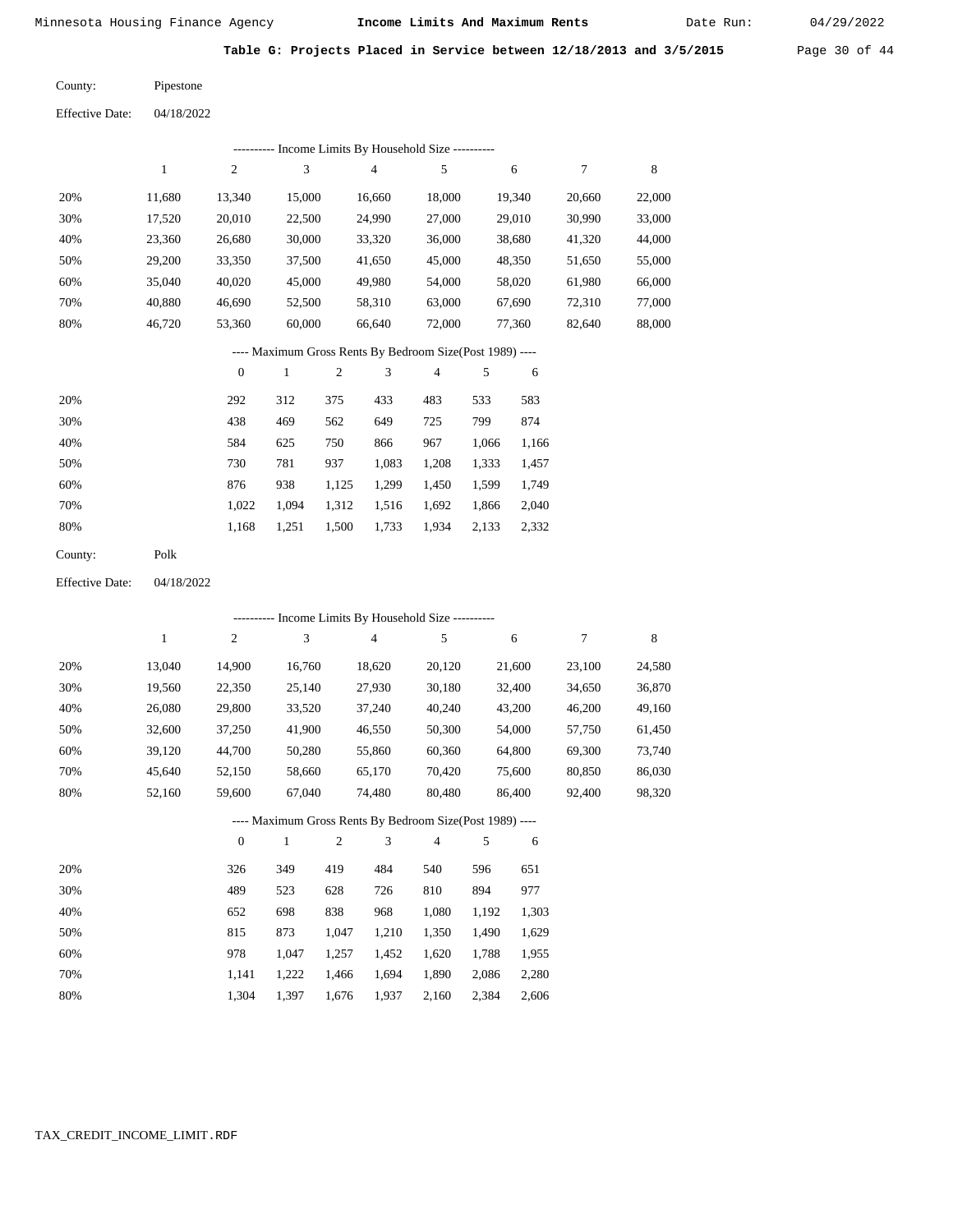Date Run:

**Table G: Projects Placed in Service between 12/18/2013 and 3/5/2015** Page 31 of 44

Pope County:

04/18/2022 Effective Date:

|                                                          | --------- Income Limits By Household Size ---------- |                  |        |                |                |                |       |        |        |        |  |  |
|----------------------------------------------------------|------------------------------------------------------|------------------|--------|----------------|----------------|----------------|-------|--------|--------|--------|--|--|
|                                                          | 1                                                    | $\mathfrak{2}$   | 3      |                | $\overline{4}$ | 5              |       | 6      | 7      | 8      |  |  |
| 20%                                                      | 12,140                                               | 13,880           | 15,620 |                | 17,340         | 18,740         |       | 20,120 | 21,520 | 22,900 |  |  |
| 30%                                                      | 18,210                                               | 20,820           | 23,430 |                | 26,010         | 28,110         |       | 30,180 | 32,280 | 34,350 |  |  |
| 40%                                                      | 24,280                                               | 27,760           | 31,240 |                | 34,680         | 37,480         |       | 40,240 | 43,040 | 45,800 |  |  |
| 50%                                                      | 30,350                                               | 34,700           | 39,050 |                | 43,350         | 46,850         |       | 50,300 | 53,800 | 57,250 |  |  |
| 60%                                                      | 36,420                                               | 41,640           | 46,860 |                | 52,020         | 56,220         |       | 60,360 | 64,560 | 68,700 |  |  |
| 70%                                                      | 42,490                                               | 48,580           | 54,670 |                | 60,690         | 65,590         |       | 70,420 | 75,320 | 80,150 |  |  |
| 80%                                                      | 48,560                                               | 55,520           | 62,480 |                | 69,360         | 74,960         |       | 80,480 | 86,080 | 91,600 |  |  |
| ---- Maximum Gross Rents By Bedroom Size(Post 1989) ---- |                                                      |                  |        |                |                |                |       |        |        |        |  |  |
|                                                          |                                                      | $\boldsymbol{0}$ | 1      | $\overline{c}$ | 3              | $\overline{4}$ | 5     | 6      |        |        |  |  |
| 20%                                                      |                                                      | 303              | 325    | 390            | 451            | 503            | 555   | 606    |        |        |  |  |
| 30%                                                      |                                                      | 455              | 487    | 585            | 676            | 754            | 832   | 910    |        |        |  |  |
| 40%                                                      |                                                      | 607              | 650    | 781            | 902            | 1,006          | 1,110 | 1,213  |        |        |  |  |
| 50%                                                      |                                                      | 758              | 813    | 976            | 1,127          | 1,257          | 1,388 | 1,517  |        |        |  |  |
| 60%                                                      |                                                      | 910              | 975    | 1,171          | 1,353          | 1,509          | 1,665 | 1,820  |        |        |  |  |
| 70%                                                      |                                                      | 1,062            | 1,138  | 1,366          | 1,578          | 1,760          | 1,943 | 2,124  |        |        |  |  |
| 80%                                                      |                                                      | 1,214            | 1,301  | 1,562          | 1,804          | 2,012          | 2,221 | 2,427  |        |        |  |  |

| County: | Ramsey |
|---------|--------|
|---------|--------|

Effective Date: 04/18/2022

|     |        |              |        |     |        | ---------- Income Limits By Household Size ----------    |     |         |         |         |
|-----|--------|--------------|--------|-----|--------|----------------------------------------------------------|-----|---------|---------|---------|
|     | 1      | 2            | 3      |     | 4      | 5                                                        |     | 6       | 7       | 8       |
| 20% | 16,440 | 18,780       | 21,120 |     | 23,460 | 25,340                                                   |     | 27,220  | 29,100  | 30,980  |
| 30% | 24,660 | 28,170       | 31,680 |     | 35,190 | 38,010                                                   |     | 40,830  | 43,650  | 46,470  |
| 40% | 32,880 | 37,560       | 42,240 |     | 46,920 | 50,680                                                   |     | 54,440  | 58,200  | 61,960  |
| 50% | 41,100 | 46,950       | 52,800 |     | 58,650 | 63,350                                                   |     | 68,050  | 72,750  | 77,450  |
| 60% | 49,320 | 56,340       | 63,360 |     | 70,380 | 76,020                                                   |     | 81,660  | 87,300  | 92,940  |
| 70% | 57,540 | 65,730       | 73,920 |     | 82,110 | 88,690                                                   |     | 95,270  | 101,850 | 108,430 |
| 80% | 65,760 | 75,120       | 84,480 |     | 93,840 | 101.360                                                  |     | 108.880 | 116,400 | 123,920 |
|     |        |              |        |     |        | ---- Maximum Gross Rents By Bedroom Size(Post 1989) ---- |     |         |         |         |
|     |        | $\mathbf{0}$ | 1      | 2   | 3      | $\overline{4}$                                           | 5   | 6       |         |         |
| 20% |        | 411          | 440    | 528 | 610    | 680                                                      | 751 | 821     |         |         |
|     |        |              |        |     |        |                                                          |     |         |         |         |

| 30% | 616   | 660   | 792   | 915   | 1.020 | 1.126 | 1,231 |
|-----|-------|-------|-------|-------|-------|-------|-------|
| 40% | 822   | 880   | 1.056 | 1.220 | 1.361 | 1.502 | 1.642 |
| 50% | 1.027 | 1.100 | 1.320 | 1.525 | 1.701 | 1.877 | 2,052 |
| 60% | 1.233 | 1.320 | 1.584 | 1.830 | 2,041 | 2.253 | 2,463 |
| 70% | 1.438 | 1.540 | 1.848 | 2.135 | 2.381 | 2.628 | 2,873 |
| 80% | 1.644 | 1.761 | 2,112 | 2,440 | 2,722 | 3,004 | 3,284 |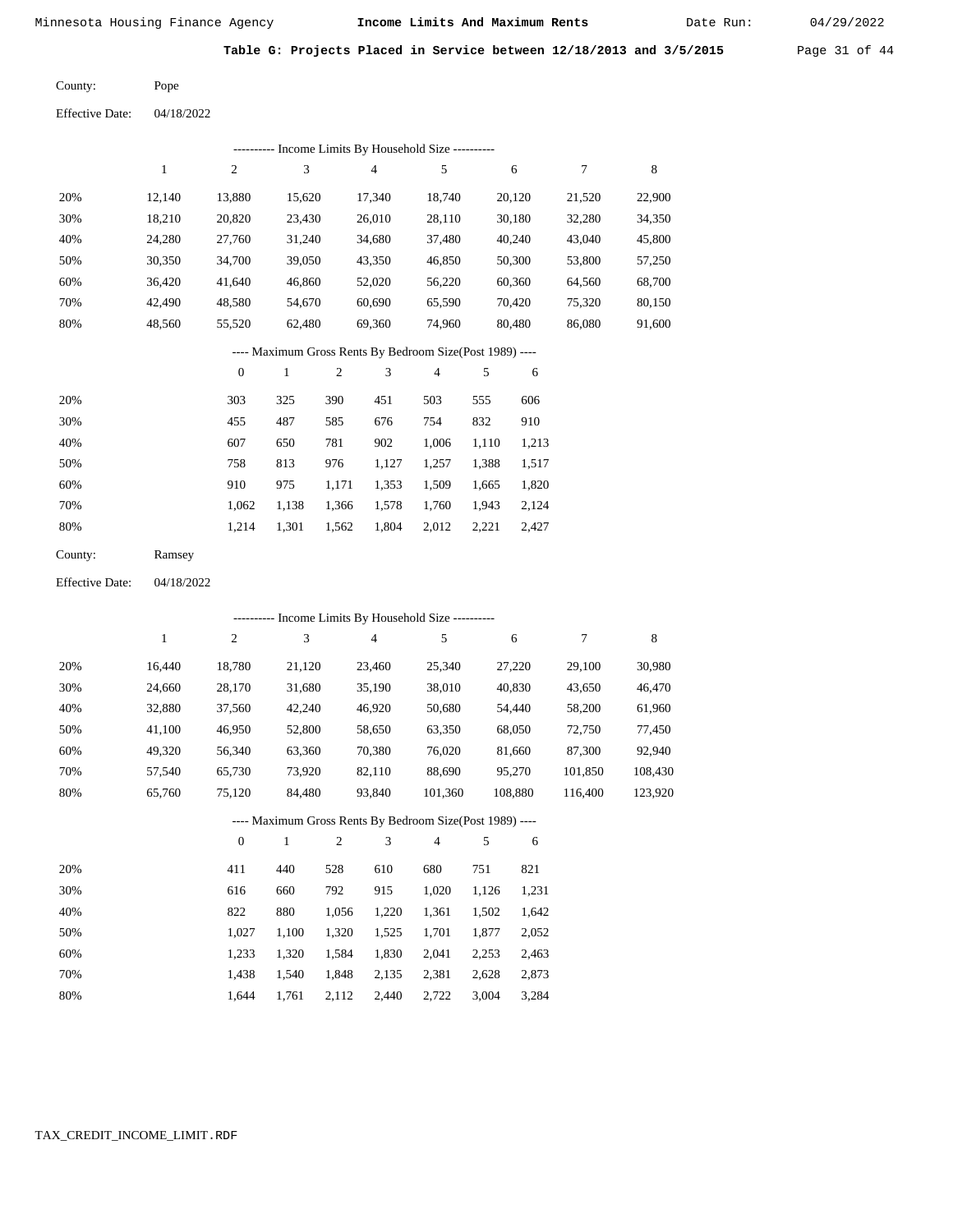Date Run:

|  |  |  | Table G: Projects Placed in Service between 12/18/2013 and 3/5/2015 |  | Page 32 of 44 |  |  |
|--|--|--|---------------------------------------------------------------------|--|---------------|--|--|
|  |  |  |                                                                     |  |               |  |  |

Red Lake County:

04/18/2022 Effective Date:

|     | ---------- Income Limits By Household Size ---------- |        |        |        |        |        |        |        |  |
|-----|-------------------------------------------------------|--------|--------|--------|--------|--------|--------|--------|--|
|     | 1                                                     | 2      | 3      | 4      | 5      | 6      |        | 8      |  |
| 20% | 11,960                                                | 13,680 | 15,380 | 17,080 | 18,460 | 19,820 | 21,180 | 22,560 |  |
| 30% | 17,940                                                | 20,520 | 23,070 | 25,620 | 27,690 | 29,730 | 31,770 | 33,840 |  |
| 40% | 23,920                                                | 27,360 | 30,760 | 34,160 | 36,920 | 39,640 | 42,360 | 45,120 |  |
| 50% | 29.900                                                | 34,200 | 38,450 | 42,700 | 46,150 | 49,550 | 52,950 | 56,400 |  |
| 60% | 35,880                                                | 41,040 | 46,140 | 51,240 | 55,380 | 59,460 | 63,540 | 67,680 |  |
| 70% | 41,860                                                | 47,880 | 53,830 | 59,780 | 64,610 | 69,370 | 74,130 | 78,960 |  |
| 80% | 47.840                                                | 54,720 | 61,520 | 68,320 | 73,840 | 79,280 | 84,720 | 90,240 |  |
|     |                                                       |        |        |        |        |        |        |        |  |

# ---- Maximum Gross Rents By Bedroom Size(Post 1989) ----

|     | $\theta$ |       | 2     | 3     | 4     | 5     | 6     |
|-----|----------|-------|-------|-------|-------|-------|-------|
| 20% | 299      | 320   | 384   | 444   | 495   | 546   | 597   |
| 30% | 448      | 480   | 576   | 666   | 743   | 820   | 896   |
| 40% | 598      | 641   | 769   | 888   | 991   | 1,093 | 1,195 |
| 50% | 747      | 801   | 961   | 1,110 | 1,238 | 1,366 | 1,494 |
| 60% | 897      | 961   | 1,153 | 1,332 | 1,486 | 1,640 | 1,793 |
| 70% | 1.046    | 1,121 | 1,345 | 1,554 | 1,734 | 1,913 | 2,092 |
| 80% | 1,196    | 1,282 | 1,538 | 1,777 | 1,982 | 2,187 | 2,391 |
|     |          |       |       |       |       |       |       |

| County: | Redwood |
|---------|---------|
|         |         |

04/18/2022 Effective Date:

|     |        |                |        |                |                | - Income Limits By Household Size ----------             |       |        |        |        |
|-----|--------|----------------|--------|----------------|----------------|----------------------------------------------------------|-------|--------|--------|--------|
|     | 1      | $\overline{c}$ | 3      |                | $\overline{4}$ | 5                                                        |       | 6      | 7      | 8      |
| 20% | 11,680 | 13,340         | 15,000 |                | 16,660         | 18,000                                                   |       | 19,340 | 20,660 | 22,000 |
| 30% | 17,520 | 20,010         | 22,500 |                | 24,990         | 27,000                                                   |       | 29,010 | 30,990 | 33,000 |
| 40% | 23,360 | 26,680         | 30,000 |                | 33,320         | 36,000                                                   |       | 38,680 | 41,320 | 44,000 |
| 50% | 29,200 | 33,350         | 37,500 |                | 41,650         | 45,000                                                   |       | 48,350 | 51,650 | 55,000 |
| 60% | 35,040 | 40,020         | 45,000 |                | 49,980         | 54,000                                                   |       | 58,020 | 61,980 | 66,000 |
| 70% | 40,880 | 46,690         | 52,500 |                | 58,310         | 63,000                                                   |       | 67,690 | 72,310 | 77,000 |
| 80% | 46,720 | 53,360         | 60,000 |                | 66,640         | 72,000                                                   |       | 77,360 | 82,640 | 88,000 |
|     |        |                |        |                |                | ---- Maximum Gross Rents By Bedroom Size(Post 1989) ---- |       |        |        |        |
|     |        | $\theta$       | 1      | $\overline{2}$ | 3              | $\overline{4}$                                           | 5     | 6      |        |        |
| 20% |        | 292            | 312    | 375            | 433            | 483                                                      | 533   | 583    |        |        |
| 30% |        | 438            | 469    | 562            | 649            | 725                                                      | 799   | 874    |        |        |
| 40% |        | 584            | 625    | 750            | 866            | 967                                                      | 1,066 | 1,166  |        |        |
| 50% |        | 730            | 781    | 937            | 1,083          | 1,208                                                    | 1,333 | 1,457  |        |        |
| 60% |        | 876            | 938    | 1,125          | 1,299          | 1,450                                                    | 1,599 | 1,749  |        |        |
| 70% |        | 1,022          | 1,094  | 1,312          | 1,516          | 1,692                                                    | 1,866 | 2,040  |        |        |

 1,312 1,516 1,500

1,733

1,934

2,133

2,332

1,168

1,251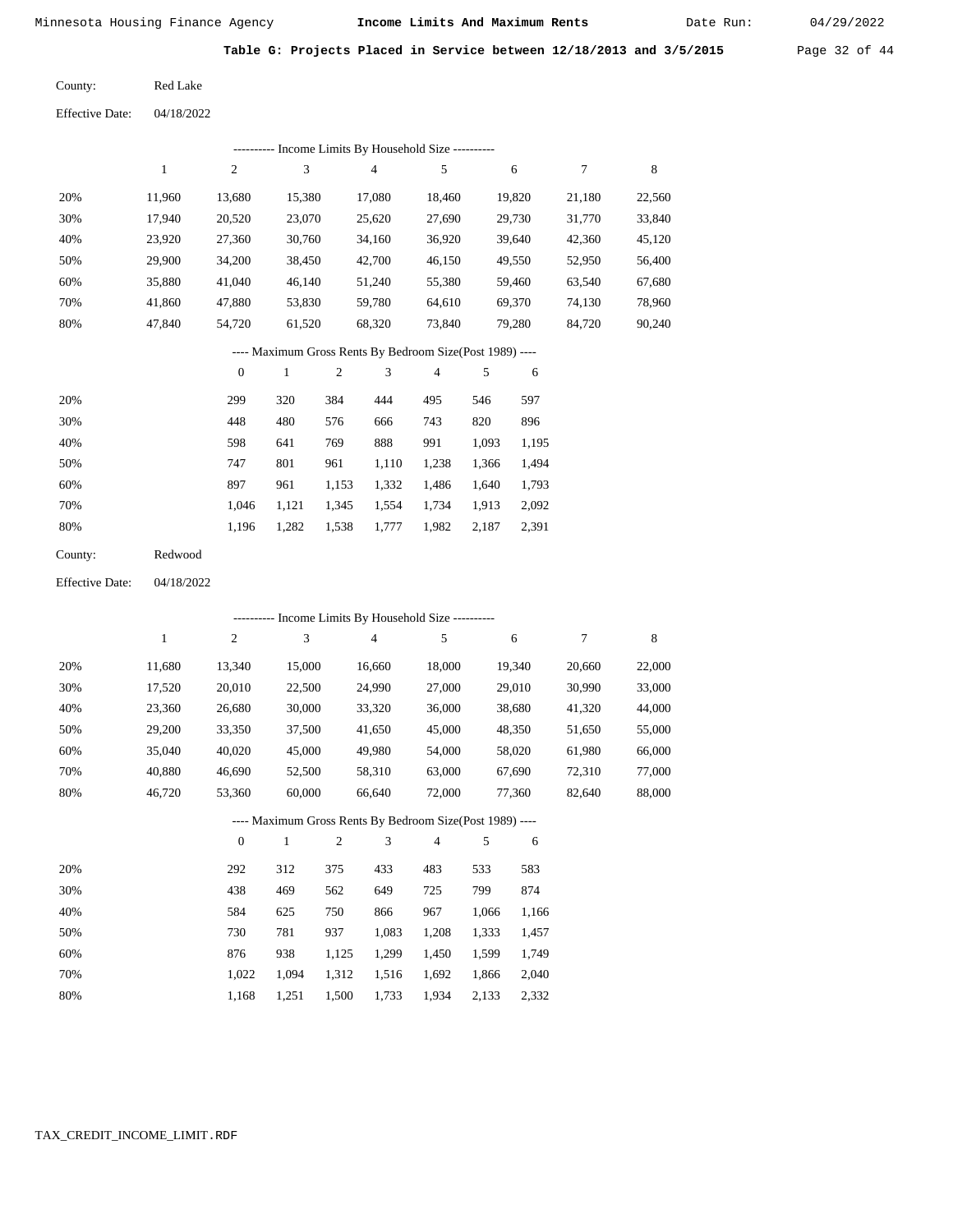Date Run:

**Table G: Projects Placed in Service between 12/18/2013 and 3/5/2015** Page 33 of 44

| County: | Renville |
|---------|----------|
|         |          |

Effective Date: 04/18/2022

| ---------- Income Limits By Household Size ---------- |        |                |        |        |        |        |        |        |  |
|-------------------------------------------------------|--------|----------------|--------|--------|--------|--------|--------|--------|--|
|                                                       |        | $\overline{c}$ | 3      | 4      | 5      | 6      | 7      | 8      |  |
| 20%                                                   | 11.720 | 13.380         | 15,060 | 16.720 | 18.060 | 19.400 | 20.740 | 22,080 |  |
| 30%                                                   | 17.580 | 20,070         | 22,590 | 25,080 | 27,090 | 29,100 | 31,110 | 33,120 |  |
| 40%                                                   | 23.440 | 26,760         | 30,120 | 33,440 | 36,120 | 38,800 | 41,480 | 44,160 |  |
| 50%                                                   | 29,300 | 33,450         | 37.650 | 41,800 | 45,150 | 48,500 | 51,850 | 55,200 |  |
| 60%                                                   | 35,160 | 40,140         | 45,180 | 50,160 | 54,180 | 58,200 | 62,220 | 66,240 |  |
| 70%                                                   | 41.020 | 46,830         | 52,710 | 58,520 | 63,210 | 67,900 | 72.590 | 77,280 |  |
| 80%                                                   | 46,880 | 53,520         | 60.240 | 66,880 | 72,240 | 77,600 | 82,960 | 88,320 |  |
|                                                       |        |                |        |        |        |        |        |        |  |

# ---- Maximum Gross Rents By Bedroom Size(Post 1989) ----

|     | $\mathbf{0}$ |       | $\overline{2}$ | 3     | 4     | 5     | 6     |
|-----|--------------|-------|----------------|-------|-------|-------|-------|
| 20% | 293          | 313   | 376            | 434   | 485   | 535   | 585   |
| 30% | 439          | 470   | 564            | 652   | 727   | 802   | 877   |
| 40% | 586          | 627   | 753            | 869   | 970   | 1,070 | 1,170 |
| 50% | 732          | 784   | 941            | 1,086 | 1,212 | 1,338 | 1,463 |
| 60% | 879          | 941   | 1,129          | 1,304 | 1,455 | 1,605 | 1,755 |
| 70% | 1,025        | 1,098 | 1,317          | 1,521 | 1,697 | 1,873 | 2,048 |
| 80% | 1,172        | 1,255 | 1,506          | 1,739 | 1,940 | 2,141 | 2,340 |
|     |              |       |                |       |       |       |       |

| County: | Rice |
|---------|------|
|---------|------|

04/18/2022 Effective Date:

|     |              |                  |              |                |                | ---------- Income Limits By Household Size ----------    |       |        |        |         |
|-----|--------------|------------------|--------------|----------------|----------------|----------------------------------------------------------|-------|--------|--------|---------|
|     | $\mathbf{1}$ | $\overline{c}$   | 3            |                | $\overline{4}$ | 5                                                        |       | 6      | 7      | 8       |
| 20% | 13,540       | 15,480           | 17,420       |                | 19,340         | 20,900                                                   |       | 22,440 | 24,000 | 25,540  |
| 30% | 20,310       | 23,220           | 26,130       |                | 29,010         | 31,350                                                   |       | 33,660 | 36,000 | 38,310  |
| 40% | 27,080       | 30,960           | 34,840       |                | 38,680         | 41,800                                                   |       | 44,880 | 48,000 | 51,080  |
| 50% | 33,850       | 38,700           | 43,550       |                | 48,350         | 52,250                                                   |       | 56,100 | 60,000 | 63,850  |
| 60% | 40,620       | 46,440           | 52,260       |                | 58,020         | 62,700                                                   |       | 67,320 | 72,000 | 76,620  |
| 70% | 47,390       | 54,180           | 60,970       |                | 67,690         | 73,150                                                   |       | 78,540 | 84,000 | 89,390  |
| 80% | 54,160       | 61,920           | 69,680       |                | 77,360         | 83,600                                                   |       | 89,760 | 96,000 | 102,160 |
|     |              |                  |              |                |                | ---- Maximum Gross Rents By Bedroom Size(Post 1989) ---- |       |        |        |         |
|     |              | $\boldsymbol{0}$ | $\mathbf{1}$ | $\overline{c}$ | 3              | $\overline{4}$                                           | 5     | 6      |        |         |
| 20% |              | 338              | 362          | 435            | 503            | 561                                                      | 619   | 676    |        |         |
| 30% |              | 507              | 544          | 653            | 754            | 841                                                      | 928   | 1,015  |        |         |
| 40% |              | 677              | 725          | 871            | 1,006          | 1,122                                                    | 1,238 | 1,353  |        |         |
| 50% |              | 846              | 906          | 1,088          | 1,257          | 1,402                                                    | 1,548 | 1,692  |        |         |
| 60% |              | 1,015            | 1,088        | 1,306          | 1,509          | 1,683                                                    | 1,857 | 2,030  |        |         |

 1,184 1,354  1,088 1,269 1,451

 1,306 1,524 1,742  1,509 1,760 2,012

 1,963 2,244  1,857 2,167 2,477  2,030 2,369 2,707

 60% 70% 80%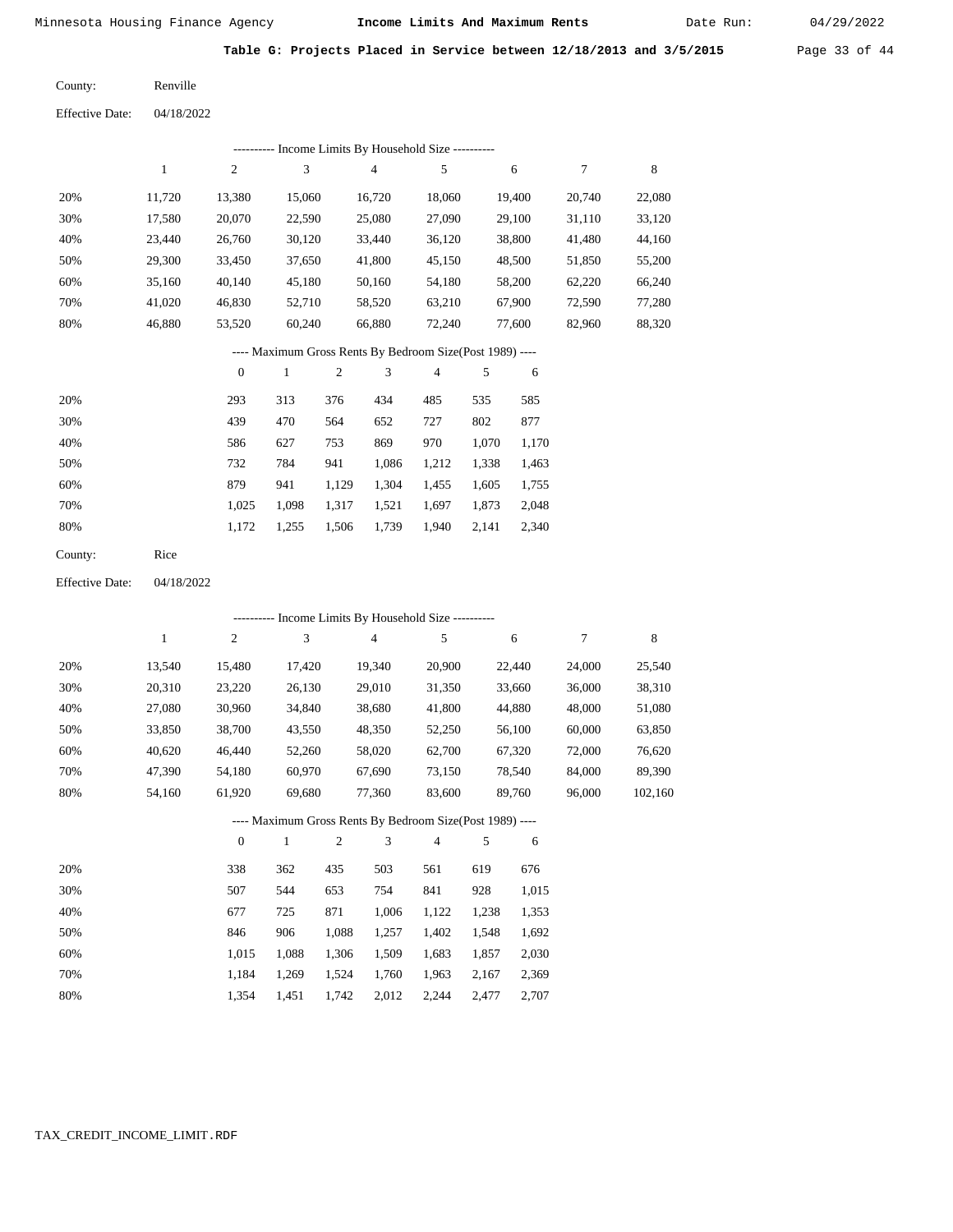Rock

Minnesota Housing Finance Agency **Income Limits And Maximum Rents** 04/29/2022

Date Run:

**Table G: Projects Placed in Service between 12/18/2013 and 3/5/2015** Page 34 of 44

County:

04/18/2022 Effective Date:

| ---------- Income Limits By Household Size ---------- |        |                  |        |                |                                                          |                |       |        |        |        |  |
|-------------------------------------------------------|--------|------------------|--------|----------------|----------------------------------------------------------|----------------|-------|--------|--------|--------|--|
|                                                       | 1      | $\overline{2}$   | 3      |                | $\overline{4}$                                           | 5              |       | 6      | 7      | 8      |  |
| 20%                                                   | 11,680 | 13,340           | 15,000 |                | 16,660                                                   | 18,000         |       | 19,340 | 20,660 | 22,000 |  |
| 30%                                                   | 17,520 | 20,010           | 22,500 |                | 24,990                                                   | 27,000         |       | 29,010 | 30,990 | 33,000 |  |
| 40%                                                   | 23,360 | 26,680           | 30,000 |                | 33,320                                                   | 36,000         |       | 38,680 | 41,320 | 44,000 |  |
| 50%                                                   | 29,200 | 33,350           | 37,500 |                | 41,650                                                   | 45,000         |       | 48,350 | 51,650 | 55,000 |  |
| 60%                                                   | 35,040 | 40,020           | 45,000 |                | 49,980                                                   | 54,000         |       | 58,020 | 61,980 | 66,000 |  |
| 70%                                                   | 40,880 | 46,690           | 52,500 |                | 58,310                                                   | 63,000         |       | 67,690 | 72,310 | 77,000 |  |
| 80%                                                   | 46,720 | 53,360           | 60,000 |                | 66,640                                                   | 72,000         |       | 77,360 | 82,640 | 88,000 |  |
|                                                       |        |                  |        |                | ---- Maximum Gross Rents By Bedroom Size(Post 1989) ---- |                |       |        |        |        |  |
|                                                       |        | $\boldsymbol{0}$ | 1      | $\overline{c}$ | 3                                                        | $\overline{4}$ | 5     | 6      |        |        |  |
| 20%                                                   |        | 292              | 312    | 375            | 433                                                      | 483            | 533   | 583    |        |        |  |
| 30%                                                   |        | 438              | 469    | 562            | 649                                                      | 725            | 799   | 874    |        |        |  |
| 40%                                                   |        | 584              | 625    | 750            | 866                                                      | 967            | 1,066 | 1,166  |        |        |  |
| 50%                                                   |        | 730              | 781    | 937            | 1,083                                                    | 1,208          | 1,333 | 1,457  |        |        |  |
| 60%                                                   |        | 876              | 938    | 1,125          | 1,299                                                    | 1,450          | 1,599 | 1,749  |        |        |  |

| County: | Roseau |
|---------|--------|

 1,022 1,168  1,094 1,251  1,312 1,500  1,516 1,733

 1,692 1,934

 1,866 2,133  2,040 2,332

04/18/2022 Effective Date:

 70% 80%

60%

 20% 30% 40% 50% 60% 70% 80% 11,760 17,640 23,520 29,400 35,280 41,160 47,040 13,440 20,160 26,880 33,600 40,320 47,040 53,760 15,120 22,680 30,240 37,800 45,360 52,920 60,480 16,800 25,200 33,600 42,000 50,400 58,800 67,200 18,160 27,240 36,320 45,400 54,480 63,560 72,640 19,500 29,250 39,000 48,750 58,500 68,250 78,000 20,840 31,260 41,680 52,100 62,520 72,940 83,360 22,180 33,270 44,360 55,450 66,540 77,630 88,720 20% 30% 40% 50% 294 441 588 735 315 472 630 787 378 567 756 945 437 655 874 1,092 487 731 975 1,218 537 806 1,075 1,344 588 882 1,176 1,470 1 2 3 4 5 6 7 8 0 1 2 3 4 5 6 ---------- Income Limits By Household Size ---------- ---- Maximum Gross Rents By Bedroom Size(Post 1989) ----

| 70% | 1,029 1,102 1,323 1,529 1,706 1,882 2,058 |  |  |  |
|-----|-------------------------------------------|--|--|--|
| 80% | 1.176 1.260 1.512 1.748 1.950 2.151 2.352 |  |  |  |

1,134

1,311

1,462

1,613

1,764

945

882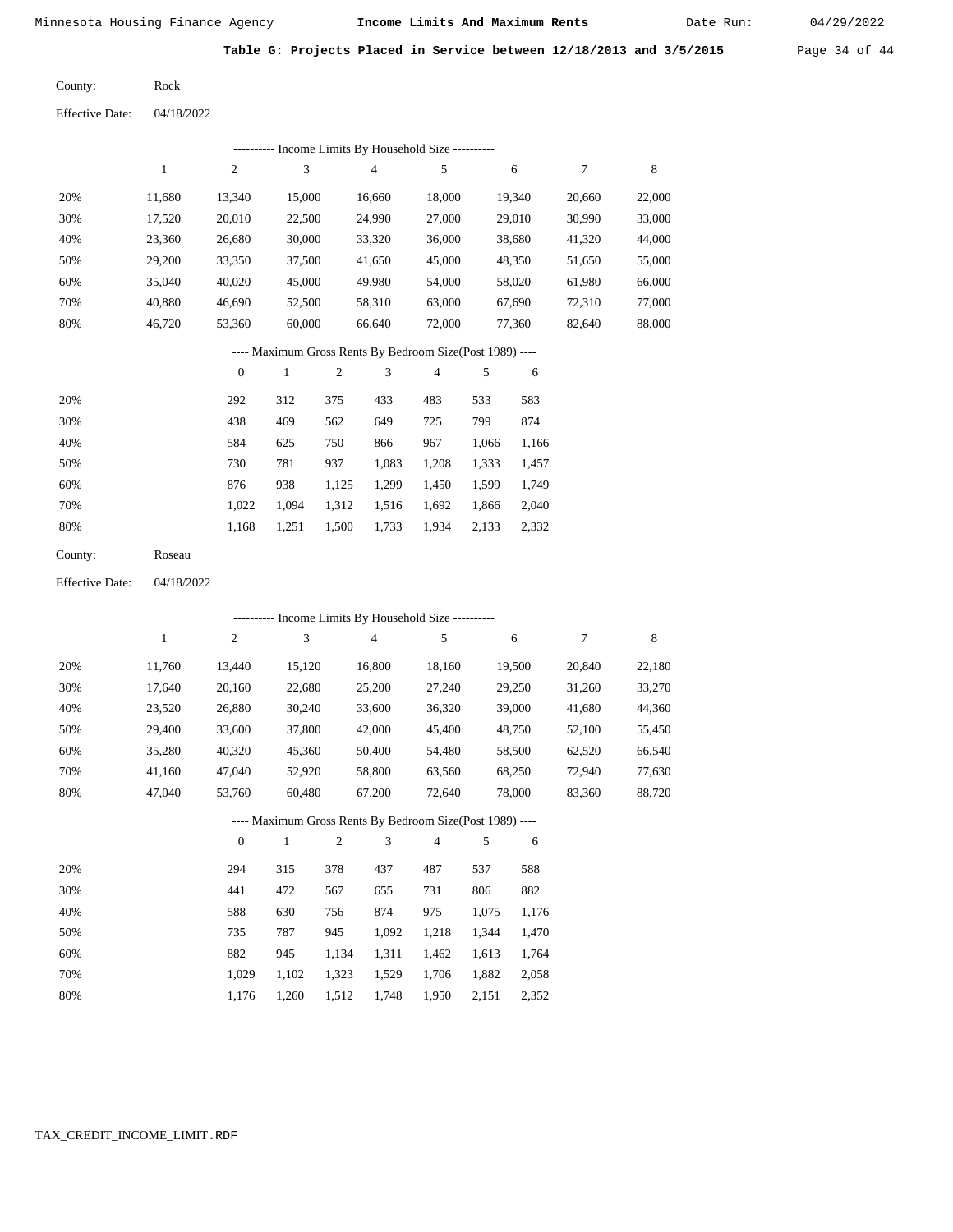41,860 47,840  47,810 54,640

Minnesota Housing Finance Agency **Income Limits And Maximum Rents** 04/29/2022

Date Run:

**Table G: Projects Placed in Service between 12/18/2013 and 3/5/2015** Page 35 of 44

 22,520 33,780 45,040 56,300 67,560 78,820 90,080

8

| County: | Saint Louis |
|---------|-------------|
|         |             |

| <b>Effective Date:</b> | 04/18/2022 |                |                                            |                |        |        |
|------------------------|------------|----------------|--------------------------------------------|----------------|--------|--------|
|                        |            |                | Income Limits By Household Size ---------- |                |        |        |
|                        | 1          | $\overline{c}$ | 3                                          | $\overline{4}$ | 5      | 6      |
| 20%                    | 11.960     | 13.660         | 15.360                                     | 17.060         | 18.440 | 19,800 |
| 30%                    | 17,940     | 20,490         | 23,040                                     | 25,590         | 27,660 | 29,700 |
| 40%                    | 23,920     | 27,320         | 30,720                                     | 34,120         | 36,880 | 39,600 |
| 50%                    | 29,900     | 34,150         | 38,400                                     | 42,650         | 46,100 | 49,500 |
| 60%                    | 35,880     | 40.980         | 46,080                                     | 51,180         | 55,320 | 59,400 |

#### ---- Maximum Gross Rents By Bedroom Size(Post 1989) ----

 59,710 68,240  64,540 73,760  69,300 79,200  21,160 31,740 42,320 52,900 63,480 74,060 84,640

7

|     | $\mathbf{0}$ |       | 2     | 3     | 4     | 5     | 6     |
|-----|--------------|-------|-------|-------|-------|-------|-------|
| 20% | 299          | 320   | 384   | 443   | 495   | 546   | 597   |
| 30% | 448          | 480   | 576   | 665   | 742   | 819   | 895   |
| 40% | 598          | 640   | 768   | 887   | 990   | 1,092 | 1,194 |
| 50% | 747          | 800   | 960   | 1,109 | 1,237 | 1,365 | 1,492 |
| 60% | 897          | 960   | 1,152 | 1,331 | 1,485 | 1,638 | 1,791 |
| 70% | 1.046        | 1.120 | 1,344 | 1,553 | 1,732 | 1,911 | 2,089 |
| 80% | 1,196        | 1,281 | 1,536 | 1,775 | 1,980 | 2,184 | 2,388 |
|     |              |       |       |       |       |       |       |

 53,760 61,440

| County: | Scott |
|---------|-------|
|---------|-------|

 70% 80%

04/18/2022 Effective Date:

|     |        |              | ---------- Income Limits By Household Size ----------    |       |                |                |       |         |         |         |
|-----|--------|--------------|----------------------------------------------------------|-------|----------------|----------------|-------|---------|---------|---------|
|     | 1      | 2            | 3                                                        |       | $\overline{4}$ | 5              |       | 6       | 7       | 8       |
| 20% | 16,440 | 18,780       | 21,120                                                   |       | 23,460         | 25,340         |       | 27,220  | 29,100  | 30,980  |
| 30% | 24,660 | 28,170       | 31,680                                                   |       | 35,190         | 38,010         |       | 40,830  | 43,650  | 46,470  |
| 40% | 32,880 | 37,560       | 42,240                                                   |       | 46,920         | 50,680         |       | 54,440  | 58,200  | 61,960  |
| 50% | 41,100 | 46,950       | 52,800                                                   |       | 58,650         | 63,350         |       | 68,050  | 72,750  | 77,450  |
| 60% | 49,320 | 56,340       | 63,360                                                   |       | 70,380         | 76,020         |       | 81,660  | 87,300  | 92,940  |
| 70% | 57,540 | 65,730       | 73,920                                                   |       | 82,110         | 88,690         |       | 95,270  | 101,850 | 108,430 |
| 80% | 65,760 | 75,120       | 84,480                                                   |       | 93,840         | 101,360        |       | 108,880 | 116,400 | 123,920 |
|     |        |              | ---- Maximum Gross Rents By Bedroom Size(Post 1989) ---- |       |                |                |       |         |         |         |
|     |        | $\mathbf{0}$ | 1                                                        | 2     | 3              | $\overline{4}$ | 5     | 6       |         |         |
| 20% |        | 411          | 440                                                      | 528   | 610            | 680            | 751   | 821     |         |         |
| 30% |        | 616          | 660                                                      | 792   | 915            | 1,020          | 1,126 | 1,231   |         |         |
| 40% |        | 822          | 880                                                      | 1.056 | 1.220          | 1.361          | 1.502 | 1.642   |         |         |

|     |                                           | $11000 - 11220 - 11001 - 11002 - 11012$ |  |  |
|-----|-------------------------------------------|-----------------------------------------|--|--|
| 50% | 1,027 1,100 1,320 1,525 1,701 1,877 2,052 |                                         |  |  |
| 60% | 1,233 1,320 1,584 1,830 2,041 2,253 2,463 |                                         |  |  |
| 70% | 1,438 1,540 1,848 2,135 2,381 2,628 2,873 |                                         |  |  |
| 80% | 1,644 1,761 2,112 2,440 2,722 3,004 3,284 |                                         |  |  |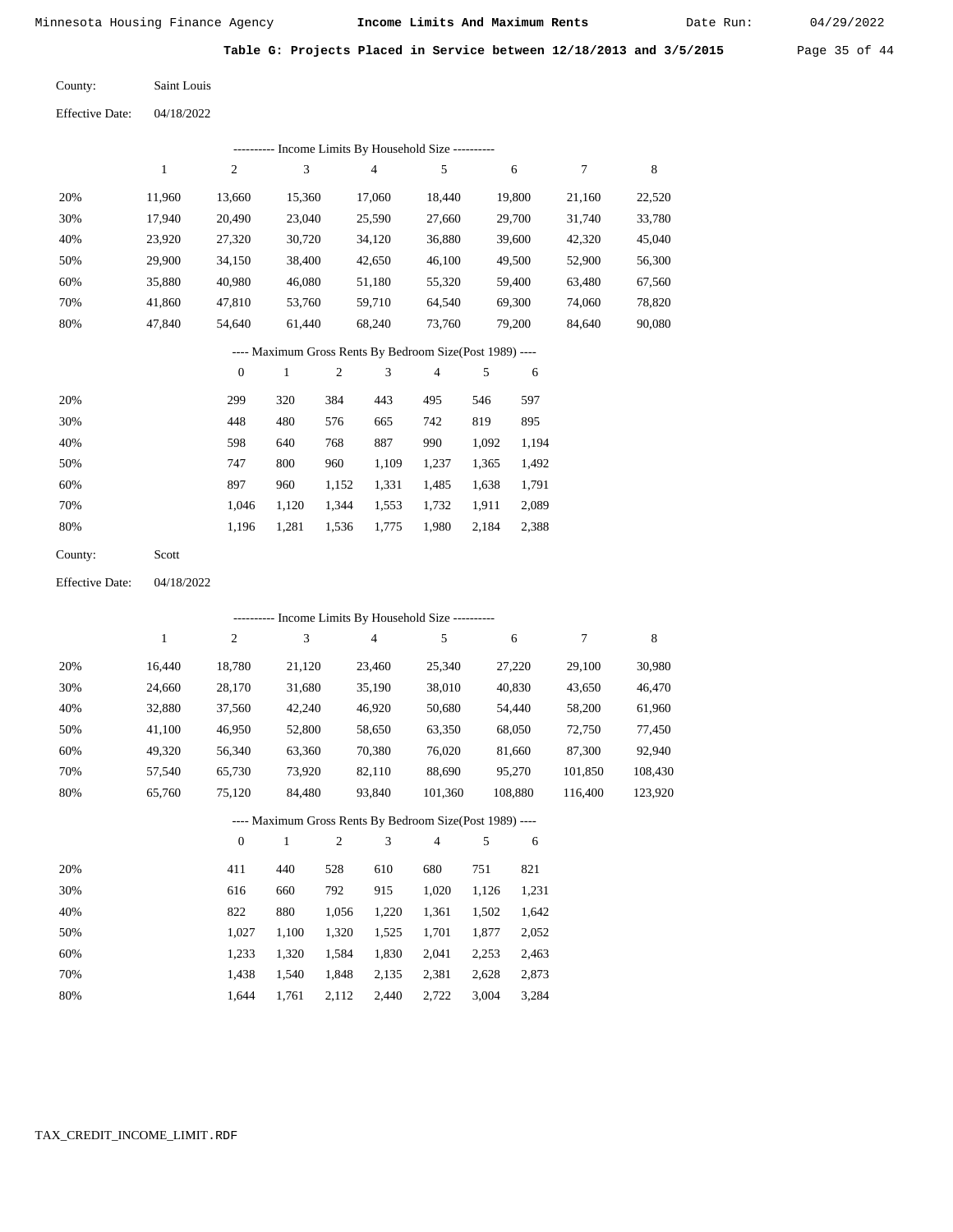Date Run:

**Table G: Projects Placed in Service between 12/18/2013 and 3/5/2015** Page 36 of 44

Sherburne County:

04/18/2022 Effective Date:

| ---------- Income Limits By Household Size ---------- |        |                |        |        |         |         |         |         |  |  |  |  |
|-------------------------------------------------------|--------|----------------|--------|--------|---------|---------|---------|---------|--|--|--|--|
|                                                       |        | $\overline{2}$ | 3      | 4      |         | 6       |         | 8       |  |  |  |  |
| 20%                                                   | 16.440 | 18,780         | 21,120 | 23.460 | 25,340  | 27,220  | 29.100  | 30,980  |  |  |  |  |
| 30%                                                   | 24,660 | 28,170         | 31,680 | 35,190 | 38,010  | 40,830  | 43,650  | 46,470  |  |  |  |  |
| 40%                                                   | 32,880 | 37,560         | 42,240 | 46,920 | 50,680  | 54,440  | 58,200  | 61,960  |  |  |  |  |
| 50%                                                   | 41,100 | 46,950         | 52,800 | 58,650 | 63,350  | 68,050  | 72,750  | 77,450  |  |  |  |  |
| 60%                                                   | 49,320 | 56,340         | 63,360 | 70,380 | 76,020  | 81,660  | 87,300  | 92,940  |  |  |  |  |
| 70%                                                   | 57,540 | 65,730         | 73,920 | 82,110 | 88,690  | 95,270  | 101,850 | 108,430 |  |  |  |  |
| 80%                                                   | 65,760 | 75,120         | 84,480 | 93,840 | 101,360 | 108,880 | 116,400 | 123,920 |  |  |  |  |

# ---- Maximum Gross Rents By Bedroom Size(Post 1989) ----

|     | $\mathbf{0}$ |       | $\overline{2}$ | 3     | 4     | 5     | 6     |
|-----|--------------|-------|----------------|-------|-------|-------|-------|
| 20% | 411          | 440   | 528            | 610   | 680   | 751   | 821   |
| 30% | 616          | 660   | 792            | 915   | 1,020 | 1,126 | 1,231 |
| 40% | 822          | 880   | 1,056          | 1,220 | 1,361 | 1,502 | 1,642 |
| 50% | 1,027        | 1,100 | 1,320          | 1,525 | 1,701 | 1,877 | 2,052 |
| 60% | 1,233        | 1,320 | 1,584          | 1,830 | 2,041 | 2,253 | 2,463 |
| 70% | 1,438        | 1,540 | 1,848          | 2,135 | 2,381 | 2,628 | 2,873 |
| 80% | 1.644        | 1,761 | 2,112          | 2,440 | 2,722 | 3,004 | 3,284 |
|     |              |       |                |       |       |       |       |

| County: | Sibley |
|---------|--------|
|---------|--------|

04/18/2022 Effective Date:

|                                                          | ---------- Income Limits By Household Size ---------- |                |              |                |                |                |       |        |        |             |  |  |
|----------------------------------------------------------|-------------------------------------------------------|----------------|--------------|----------------|----------------|----------------|-------|--------|--------|-------------|--|--|
|                                                          | 1                                                     | $\overline{c}$ | 3            |                | $\overline{4}$ | 5              |       | 6      | 7      | $\,$ 8 $\,$ |  |  |
| 20%                                                      | 11,900                                                | 13,600         | 15,300       |                | 17,000         | 18,360         |       | 19,720 | 21,080 | 22,440      |  |  |
| 30%                                                      | 17,850                                                | 20,400         | 22,950       |                | 25,500         | 27,540         |       | 29,580 | 31,620 | 33,660      |  |  |
| 40%                                                      | 23,800                                                | 27,200         | 30,600       |                | 34,000         | 36,720         |       | 39,440 | 42,160 | 44,880      |  |  |
| 50%                                                      | 29,750                                                | 34,000         | 38,250       |                | 42,500         | 45,900         |       | 49,300 | 52,700 | 56,100      |  |  |
| 60%                                                      | 35,700                                                | 40,800         | 45,900       |                | 51,000         | 55,080         |       | 59,160 | 63,240 | 67,320      |  |  |
| 70%                                                      | 41,650                                                | 47,600         | 53,550       |                | 59,500         | 64,260         |       | 69,020 | 73,780 | 78,540      |  |  |
| 80%                                                      | 47,600                                                | 54,400         | 61,200       |                | 68,000         | 73,440         |       | 78,880 | 84,320 | 89,760      |  |  |
| ---- Maximum Gross Rents By Bedroom Size(Post 1989) ---- |                                                       |                |              |                |                |                |       |        |        |             |  |  |
|                                                          |                                                       | $\overline{0}$ | $\mathbf{1}$ | $\overline{2}$ | 3              | $\overline{4}$ | 5     | 6      |        |             |  |  |
| 20%                                                      |                                                       | 297            | 318          | 382            | 442            | 493            | 544   | 595    |        |             |  |  |
| 30%                                                      |                                                       | 446            | 478          | 573            | 663            | 739            | 816   | 892    |        |             |  |  |
| 40%                                                      |                                                       | 595            | 637          | 765            | 884            | 986            | 1,088 | 1,190  |        |             |  |  |
| 50%                                                      |                                                       | 743            | 796          | 956            | 1,105          | 1,232          | 1,360 | 1,487  |        |             |  |  |
| 60%                                                      |                                                       | 892            | 956          | 1,147          | 1,326          | 1,479          | 1,632 | 1,785  |        |             |  |  |
| 70%                                                      |                                                       | 1,041          | 1,115        | 1,338          | 1,547          | 1,725          | 1,904 | 2,082  |        |             |  |  |

1,190 1,275 1,530 1,768 1,972 2,176 2,380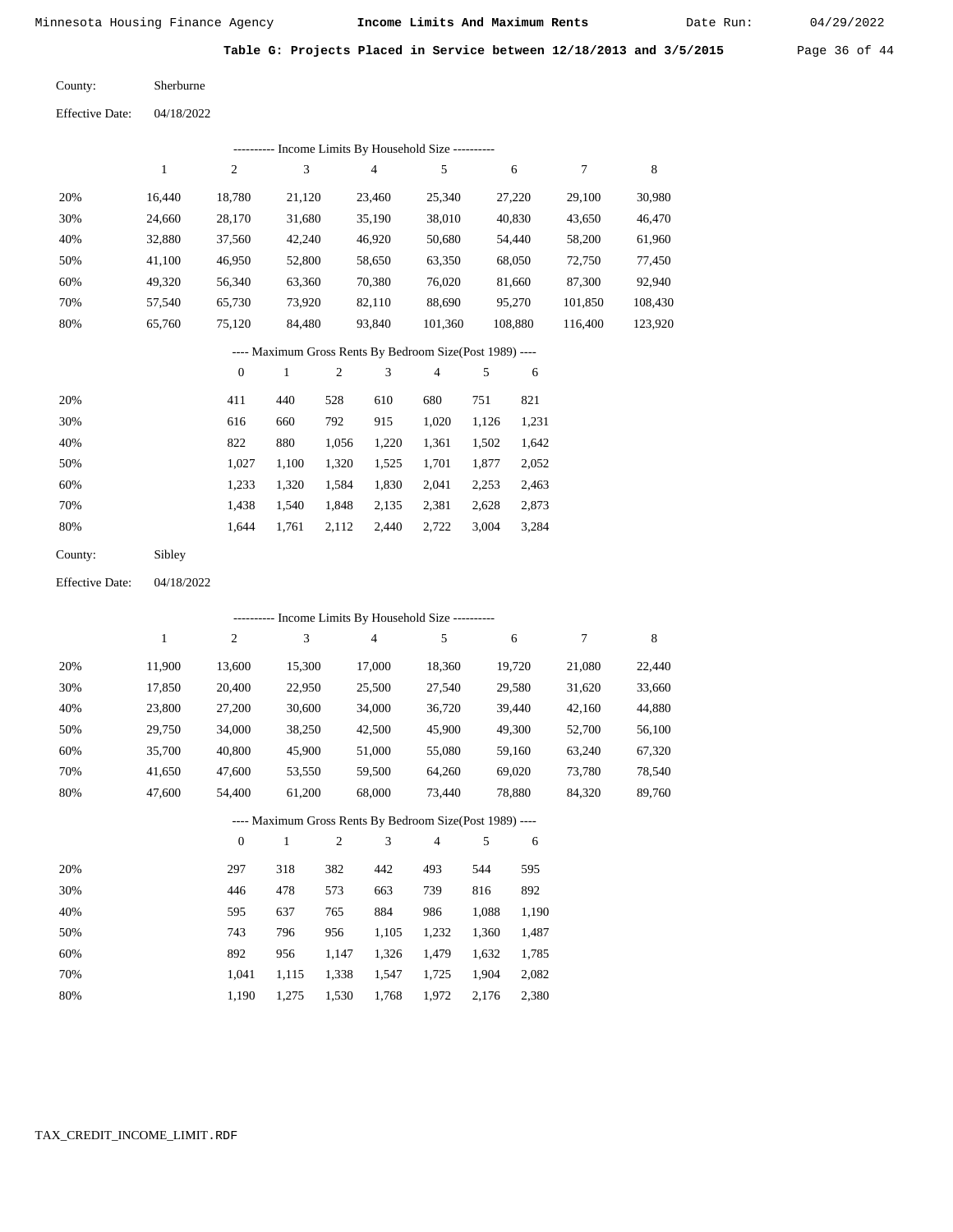Date Run:

Table G: Projects Placed in Service between 12/18/2013 and 3/5/2015 Page 37 of 44

Stearns County:

Effective Date: 04/18/2022

|     | ---------- Income Limits By Household Size ---------- |              |        |     |        |                                                          |     |        |        |        |  |  |  |
|-----|-------------------------------------------------------|--------------|--------|-----|--------|----------------------------------------------------------|-----|--------|--------|--------|--|--|--|
|     | 1                                                     | 2            | 3      |     | 4      | 5                                                        |     | 6      | 7      | 8      |  |  |  |
| 20% | 12,380                                                | 14,140       | 15,900 |     | 17,660 | 19,080                                                   |     | 20,500 | 21,900 | 23,320 |  |  |  |
| 30% | 18,570                                                | 21,210       | 23,850 |     | 26,490 | 28,620                                                   |     | 30,750 | 32,850 | 34,980 |  |  |  |
| 40% | 24,760                                                | 28,280       | 31,800 |     | 35,320 | 38,160                                                   |     | 41,000 | 43,800 | 46,640 |  |  |  |
| 50% | 30,950                                                | 35,350       | 39,750 |     | 44,150 | 47,700                                                   |     | 51,250 | 54,750 | 58,300 |  |  |  |
| 60% | 37,140                                                | 42,420       | 47,700 |     | 52,980 | 57,240                                                   |     | 61,500 | 65,700 | 69,960 |  |  |  |
| 70% | 43,330                                                | 49,490       | 55,650 |     | 61,810 | 66,780                                                   |     | 71,750 | 76,650 | 81,620 |  |  |  |
| 80% | 49,520                                                | 56,560       | 63,600 |     | 70,640 | 76,320                                                   |     | 82,000 | 87,600 | 93,280 |  |  |  |
|     |                                                       |              |        |     |        | ---- Maximum Gross Rents By Bedroom Size(Post 1989) ---- |     |        |        |        |  |  |  |
|     |                                                       | $\mathbf{0}$ | 1      | 2   | 3      | $\overline{4}$                                           | 5   | 6      |        |        |  |  |  |
| 20% |                                                       | 309          | 331    | 397 | 459    | 512                                                      | 565 | 618    |        |        |  |  |  |
| 30% |                                                       | 464          | 497    | 596 | 688    | 768                                                      | 847 | 927    |        |        |  |  |  |

| 918 1,025 1,130 1,236<br>40%<br>795<br>619<br>663   |  |
|-----------------------------------------------------|--|
| 50%<br>1,148 1,281 1,413 1,545<br>828<br>993<br>773 |  |
| 1,192 1,377 1,537 1,695 1,854<br>60%<br>928<br>994  |  |
| 70%<br>1,160 1,391 1,607 1,793 1,978 2,163<br>1.083 |  |
| 80%<br>1,326 1,590 1,837 2,050 2,261 2,472<br>1.238 |  |

| County: | Steele |
|---------|--------|
|---------|--------|

Effective Date: 04/18/2022

|     | ---------- Income Limits By Household Size ---------- |                |                                                          |                |                |                |       |        |        |        |  |  |
|-----|-------------------------------------------------------|----------------|----------------------------------------------------------|----------------|----------------|----------------|-------|--------|--------|--------|--|--|
|     | 1                                                     | $\overline{c}$ | 3                                                        |                | $\overline{4}$ | 5              |       | 6      | 7      | 8      |  |  |
| 20% | 12,700                                                | 14,520         | 16,340                                                   |                | 18,140         | 19,600         |       | 21,060 | 22,500 | 23,960 |  |  |
| 30% | 19,050                                                | 21,780         | 24,510                                                   |                | 27,210         | 29,400         |       | 31,590 | 33,750 | 35,940 |  |  |
| 40% | 25,400                                                | 29,040         | 32,680                                                   |                | 36,280         | 39,200         |       | 42,120 | 45,000 | 47,920 |  |  |
| 50% | 31,750                                                | 36,300         | 40,850                                                   |                | 45,350         | 49,000         |       | 52,650 | 56,250 | 59,900 |  |  |
| 60% | 38,100                                                | 43,560         | 49,020                                                   |                | 54,420         | 58,800         |       | 63,180 | 67,500 | 71,880 |  |  |
| 70% | 44,450                                                | 50,820         | 57,190                                                   |                | 63,490         | 68,600         |       | 73,710 | 78,750 | 83,860 |  |  |
| 80% | 50,800                                                | 58,080         | 65,360                                                   |                | 72,560         | 78,400         |       | 84,240 | 90,000 | 95,840 |  |  |
|     |                                                       |                | ---- Maximum Gross Rents By Bedroom Size(Post 1989) ---- |                |                |                |       |        |        |        |  |  |
|     |                                                       | $\mathbf{0}$   | 1                                                        | $\overline{2}$ | 3              | $\overline{4}$ | 5     | 6      |        |        |  |  |
| 20% |                                                       | 317            | 340                                                      | 408            | 471            | 526            | 580   | 634    |        |        |  |  |
| 30% |                                                       | 476            | 510                                                      | 612            | 707            | 789            | 871   | 952    |        |        |  |  |
| 40% |                                                       | 635            | 680                                                      | 817            | 943            | 1,053          | 1,161 | 1,269  |        |        |  |  |
| 50% |                                                       | 793            | 850                                                      | 1,021          | 1,179          | 1,316          | 1,451 | 1,587  |        |        |  |  |

952 1,020 1,225 1,415 1,579 1,742 1,904

|  | 1,111 1,190 1,429 1,651 1,842 2,032 2,222 |  |  |
|--|-------------------------------------------|--|--|
|  | 1,270 1,361 1,634 1,887 2,106 2,323 2,539 |  |  |

 60% 70% 80%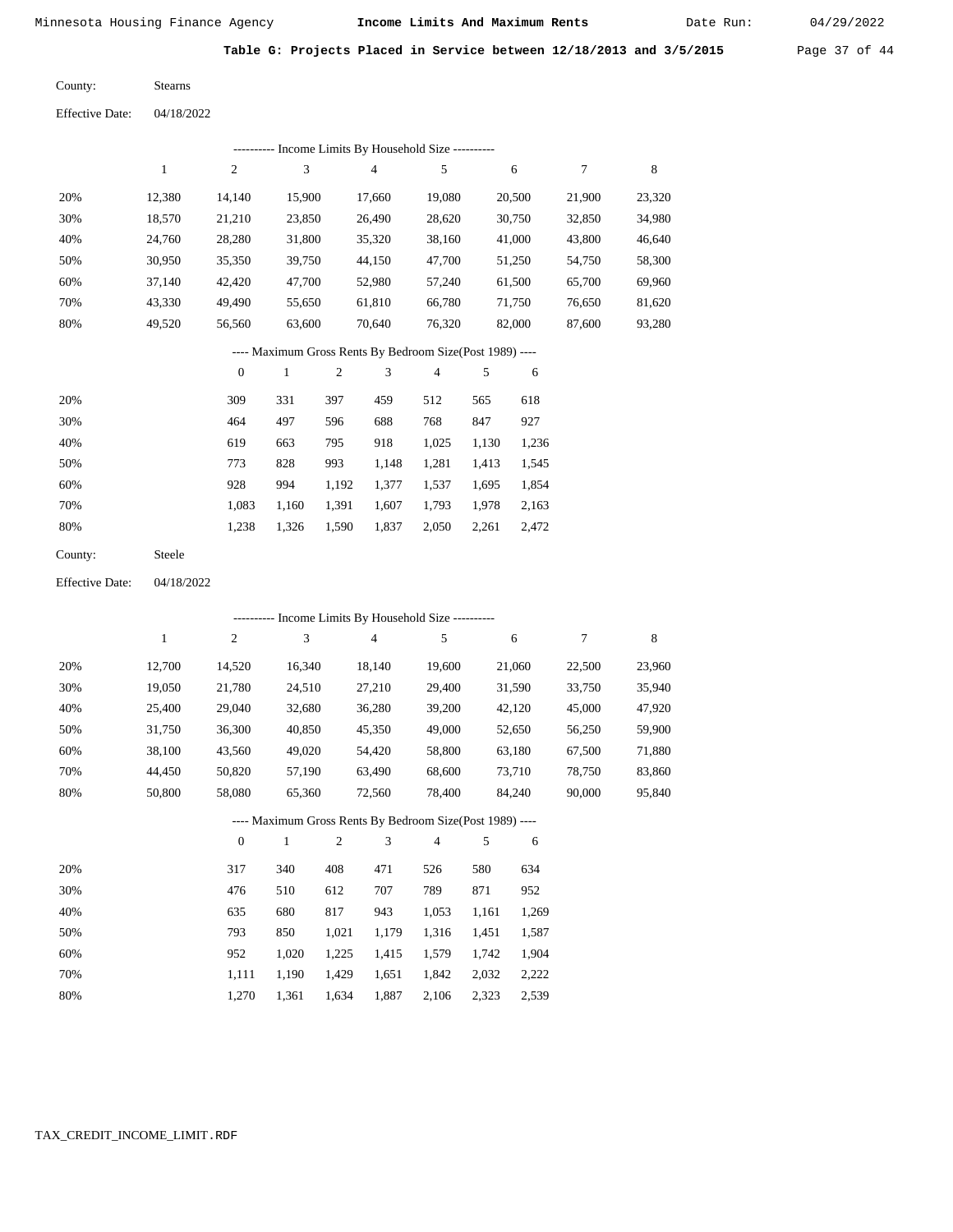Date Run:

**Table G: Projects Placed in Service between 12/18/2013 and 3/5/2015** Page 38 of 44

Stevens County:

04/18/2022 Effective Date:

|     | ---------- Income Limits By Household Size ----------     |                |        |        |        |        |        |        |  |  |  |  |  |
|-----|-----------------------------------------------------------|----------------|--------|--------|--------|--------|--------|--------|--|--|--|--|--|
|     |                                                           | $\overline{2}$ | 3      | 4      | 5      | 6      | 7      | 8      |  |  |  |  |  |
| 20% | 13.080                                                    | 14.940         | 16.800 | 18.660 | 20.160 | 21,660 | 23.140 | 24,640 |  |  |  |  |  |
| 30% | 19,620                                                    | 22.410         | 25,200 | 27,990 | 30,240 | 32,490 | 34,710 | 36,960 |  |  |  |  |  |
| 40% | 26.160                                                    | 29,880         | 33,600 | 37,320 | 40,320 | 43,320 | 46,280 | 49,280 |  |  |  |  |  |
| 50% | 32,700                                                    | 37,350         | 42,000 | 46,650 | 50,400 | 54,150 | 57,850 | 61,600 |  |  |  |  |  |
| 60% | 39.240                                                    | 44,820         | 50,400 | 55,980 | 60,480 | 64,980 | 69,420 | 73,920 |  |  |  |  |  |
| 70% | 45.780                                                    | 52,290         | 58,800 | 65,310 | 70,560 | 75,810 | 80,990 | 86,240 |  |  |  |  |  |
| 80% | 52,320                                                    | 59,760         | 67,200 | 74.640 | 80.640 | 86,640 | 92,560 | 98,560 |  |  |  |  |  |
|     | ---- Maximum Gross Rents By Bedroom Size (Post 1989) ---- |                |        |        |        |        |        |        |  |  |  |  |  |

|     | $\overline{0}$ |       | $\overline{c}$ | 3     | 4     |       | 6     |
|-----|----------------|-------|----------------|-------|-------|-------|-------|
| 20% | 327            | 350   | 420            | 485   | 541   | 597   | 653   |
| 30% | 490            | 525   | 630            | 727   | 812   | 895   | 979   |
| 40% | 654            | 700   | 840            | 970   | 1,083 | 1,194 | 1,306 |
| 50% | 817            | 875   | 1,050          | 1,213 | 1,353 | 1,493 | 1,632 |
| 60% | 981            | 1,050 | 1,260          | 1,455 | 1,624 | 1,791 | 1,959 |
| 70% | 1.144          | 1,225 | 1,470          | 1,698 | 1,895 | 2,090 | 2,285 |
| 80% | 1,308          | 1,401 | 1,680          | 1,941 | 2,166 | 2,389 | 2,612 |
|     |                |       |                |       |       |       |       |

| County: | Swift |
|---------|-------|
|---------|-------|

Effective Date: 04/18/2022

|                                                          | ---------- Income Limits By Household Size ---------- |                |              |                |                |                |       |        |        |        |  |  |
|----------------------------------------------------------|-------------------------------------------------------|----------------|--------------|----------------|----------------|----------------|-------|--------|--------|--------|--|--|
|                                                          | $\mathbf{1}$                                          | $\overline{c}$ | 3            |                | $\overline{4}$ | 5              |       | 6      | 7      | 8      |  |  |
| 20%                                                      | 11,680                                                | 13,340         | 15,000       |                | 16,660         | 18,000         |       | 19,340 | 20,660 | 22,000 |  |  |
| 30%                                                      | 17,520                                                | 20,010         | 22,500       |                | 24,990         | 27,000         |       | 29,010 | 30,990 | 33,000 |  |  |
| 40%                                                      | 23,360                                                | 26,680         | 30,000       |                | 33,320         | 36,000         |       | 38,680 | 41,320 | 44,000 |  |  |
| 50%                                                      | 29,200                                                | 33,350         | 37,500       |                | 41,650         | 45,000         |       | 48,350 | 51,650 | 55,000 |  |  |
| 60%                                                      | 35,040                                                | 40,020         | 45,000       |                | 49,980         | 54,000         |       | 58,020 | 61,980 | 66,000 |  |  |
| 70%                                                      | 40,880                                                | 46,690         | 52,500       |                | 58,310         | 63,000         |       | 67,690 | 72,310 | 77,000 |  |  |
| 80%                                                      | 46,720                                                | 53,360         | 60,000       |                | 66,640         | 72,000         |       | 77,360 | 82,640 | 88,000 |  |  |
| ---- Maximum Gross Rents By Bedroom Size(Post 1989) ---- |                                                       |                |              |                |                |                |       |        |        |        |  |  |
|                                                          |                                                       | $\theta$       | $\mathbf{1}$ | $\overline{2}$ | 3              | $\overline{4}$ | 5     | 6      |        |        |  |  |
| 20%                                                      |                                                       | 292            | 312          | 375            | 433            | 483            | 533   | 583    |        |        |  |  |
| 30%                                                      |                                                       | 438            | 469          | 562            | 649            | 725            | 799   | 874    |        |        |  |  |
| 40%                                                      |                                                       | 584            | 625          | 750            | 866            | 967            | 1,066 | 1,166  |        |        |  |  |
| 50%                                                      |                                                       | 730            | 781          | 937            | 1,083          | 1,208          | 1,333 | 1,457  |        |        |  |  |
| 60%                                                      |                                                       | 876            | 938          | 1,125          | 1,299          | 1,450          | 1,599 | 1,749  |        |        |  |  |
| 70%                                                      |                                                       | 1,022          | 1,094        | 1,312          | 1,516          | 1,692          | 1,866 | 2,040  |        |        |  |  |

1,500 1,733

1,934 2,133 2,332

 1,022 1,094 1,168 1,251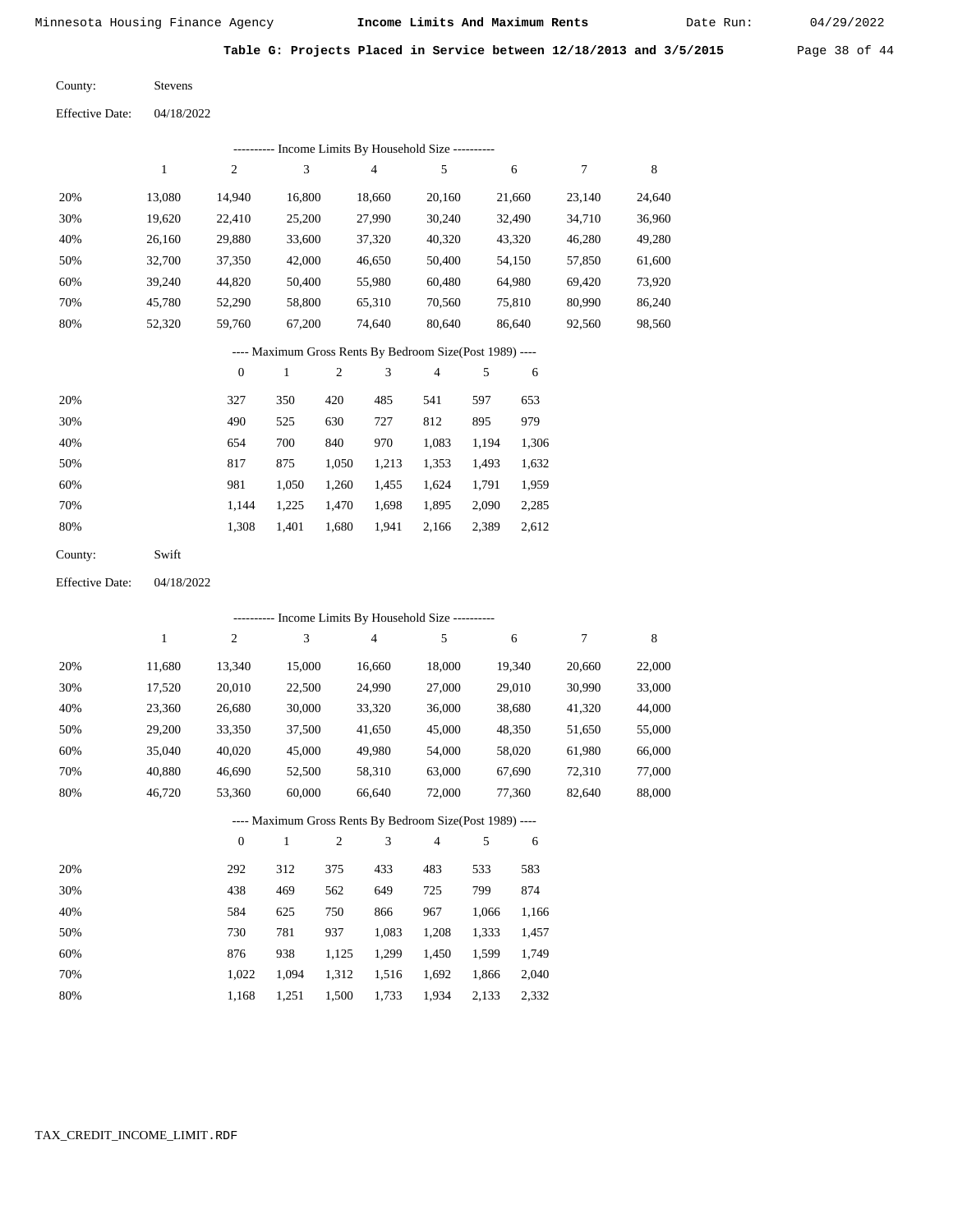Date Run:

**Table G: Projects Placed in Service between 12/18/2013 and 3/5/2015** Page 39 of 44

Todd County:

04/18/2022 Effective Date:

|                 |              |                  | ---------- Income Limits By Household Size ----------    |              |                |                |        |        |        |        |
|-----------------|--------------|------------------|----------------------------------------------------------|--------------|----------------|----------------|--------|--------|--------|--------|
|                 | $\mathbf{1}$ | $\sqrt{2}$       | 3                                                        |              | $\overline{4}$ | $\sqrt{5}$     |        | 6      | 7      | 8      |
| 20%             | 11,680       | 13,340           | 15,000                                                   |              | 16,660         | 18,000         |        | 19,340 | 20,660 | 22,000 |
| 30%             | 17,520       | 20,010           | 22,500                                                   |              | 24,990         | 27,000         |        | 29,010 | 30,990 | 33,000 |
| 40%             | 23,360       | 26,680           | 30,000                                                   |              | 33,320         | 36,000         |        | 38,680 | 41,320 | 44,000 |
| 50%             | 29,200       | 33,350           | 37,500                                                   |              | 41,650         | 45,000         |        | 48,350 | 51,650 | 55,000 |
| 60%             | 35,040       | 40,020           | 45,000                                                   |              | 49,980         | 54,000         |        | 58,020 | 61,980 | 66,000 |
| 70%             | 40,880       | 46,690           | 52,500                                                   |              | 58,310         | 63,000         |        | 67,690 | 72,310 | 77,000 |
| $80\%$          | 46,720       | 53,360           | 60,000                                                   |              | 66,640         | 72,000         | 77,360 |        | 82,640 | 88,000 |
|                 |              |                  | ---- Maximum Gross Rents By Bedroom Size(Post 1989) ---- |              |                |                |        |        |        |        |
|                 |              | $\boldsymbol{0}$ | $\mathbf{1}$                                             | $\mathbf{2}$ | 3              | $\overline{4}$ | 5      | 6      |        |        |
| 20%             |              | 292              | 312                                                      | 375          | 433            | 483            | 533    | 583    |        |        |
| 30%             |              | 438              | 469                                                      | 562          | 649            | 725            | 799    | 874    |        |        |
| 40%             |              | 584              | 625                                                      | 750          | 866            | 967            | 1,066  | 1,166  |        |        |
| 50%             |              | 730              | 781                                                      | 937          | 1,083          | 1,208          | 1,333  | 1,457  |        |        |
| 60%             |              | 876              | 938                                                      | 1,125        | 1,299          | 1,450          | 1,599  | 1,749  |        |        |
| 70%             |              | 1,022            | 1,094                                                    | 1,312        | 1,516          | 1,692          | 1,866  | 2,040  |        |        |
| 80%             |              | 1,168            | 1,251                                                    | 1,500        | 1,733          | 1,934          | 2,133  | 2,332  |        |        |
| County:         | Traverse     |                  |                                                          |              |                |                |        |        |        |        |
| Effective Date: | 04/18/2022   |                  |                                                          |              |                |                |        |        |        |        |
|                 |              |                  | --------- Income Limits By Household Size ---------      |              |                |                |        |        |        |        |
|                 | $\mathbf{1}$ | $\boldsymbol{2}$ | 3                                                        |              | $\overline{4}$ | 5              |        | 6      | 7      | 8      |
|                 |              |                  |                                                          |              |                |                |        |        |        |        |
| 20%             | 11,680       | 13,340           | 15,000                                                   |              | 16,660         | 18,000         |        | 19,340 | 20,660 | 22,000 |
| 30%             | 17,520       | 20,010           | 22,500                                                   |              | 24,990         | 27,000         |        | 29,010 | 30,990 | 33,000 |
| 40%             | 23,360       | 26,680           | 30,000                                                   |              | 33,320         | 36,000         |        | 38,680 | 41,320 | 44,000 |
| 50%             | 29,200       | 33,350           | 37,500                                                   |              | 41,650         | 45,000         |        | 48,350 | 51,650 | 55,000 |
| 60%             | 35,040       | 40,020           | 45,000                                                   |              | 49,980         | 54,000         |        | 58,020 | 61,980 | 66,000 |
| 70%             | 40,880       | 46,690           | 52,500                                                   |              | 58,310         | 63,000         |        | 67,690 | 72,310 | 77,000 |
| 80%             | 46,720       | 53,360           | 60,000                                                   |              | 66,640         | 72,000         |        | 77,360 | 82,640 | 88,000 |

---- Maximum Gross Rents By Bedroom Size(Post 1989) ----

|     | $\mathbf{0}$ |       | $\overline{c}$ | 3     | 4     | 5     | 6     |
|-----|--------------|-------|----------------|-------|-------|-------|-------|
| 20% | 292          | 312   | 375            | 433   | 483   | 533   | 583   |
| 30% | 438          | 469   | 562            | 649   | 725   | 799   | 874   |
| 40% | 584          | 625   | 750            | 866   | 967   | 1,066 | 1,166 |
| 50% | 730          | 781   | 937            | 1,083 | 1,208 | 1,333 | 1,457 |
| 60% | 876          | 938   | 1,125          | 1,299 | 1,450 | 1,599 | 1,749 |
| 70% | 1.022        | 1.094 | 1,312          | 1,516 | 1,692 | 1,866 | 2,040 |
| 80% | 1,168        | 1,251 | 1,500          | 1,733 | 1,934 | 2,133 | 2,332 |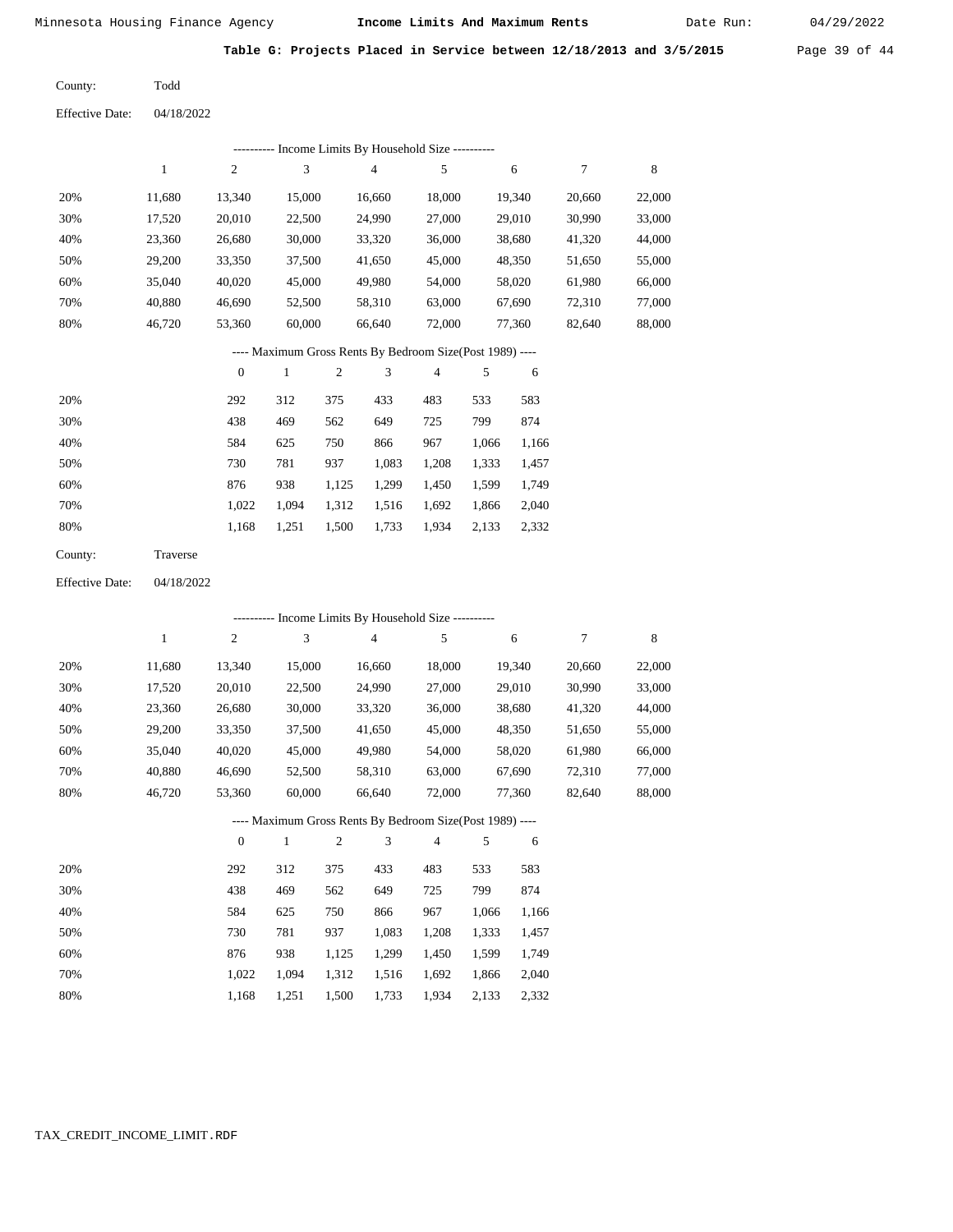Date Run:

**Table G: Projects Placed in Service between 12/18/2013 and 3/5/2015** Page 40 of 44

Wabasha County:

| <b>Effective Date:</b> | 04/18/2022 |
|------------------------|------------|
|                        |            |

|     | Income Limits By Household Size ---------- |                |        |        |        |        |        |        |  |
|-----|--------------------------------------------|----------------|--------|--------|--------|--------|--------|--------|--|
|     |                                            | $\overline{c}$ | 3      | 4      | 5      | 6      |        | 8      |  |
| 20% | 12,520                                     | 14,320         | 16,100 | 17,880 | 19,320 | 20,760 | 22,180 | 23,620 |  |
| 30% | 18.780                                     | 21,480         | 24,150 | 26,820 | 28,980 | 31,140 | 33,270 | 35,430 |  |
| 40% | 25,040                                     | 28,640         | 32,200 | 35,760 | 38,640 | 41,520 | 44,360 | 47,240 |  |
| 50% | 31,300                                     | 35,800         | 40,250 | 44,700 | 48,300 | 51,900 | 55,450 | 59,050 |  |
| 60% | 37,560                                     | 42,960         | 48,300 | 53,640 | 57,960 | 62,280 | 66,540 | 70,860 |  |
| 70% | 43,820                                     | 50,120         | 56,350 | 62,580 | 67,620 | 72,660 | 77,630 | 82,670 |  |
| 80% | 50,080                                     | 57,280         | 64,400 | 71,520 | 77,280 | 83,040 | 88,720 | 94,480 |  |

### ---- Maximum Gross Rents By Bedroom Size(Post 1989) ----

|     | 0     |       | 2     | 3     | 4     | 5     | 6     |
|-----|-------|-------|-------|-------|-------|-------|-------|
| 20% | 313   | 335   | 402   | 465   | 519   | 572   | 625   |
| 30% | 469   | 503   | 603   | 697   | 778   | 858   | 938   |
| 40% | 626   | 671   | 805   | 930   | 1,038 | 1,145 | 1,251 |
| 50% | 782   | 838   | 1,006 | 1,162 | 1,297 | 1,431 | 1,564 |
| 60% | 939   | 1,006 | 1,207 | 1,395 | 1,557 | 1,717 | 1,877 |
| 70% | 1.095 | 1.174 | 1,408 | 1,627 | 1,816 | 2,003 | 2,190 |
| 80% | 1,252 | 1,342 | 1,610 | 1,860 | 2,076 | 2,290 | 2,503 |
|     |       |       |       |       |       |       |       |

| County: | Wadena |
|---------|--------|
|---------|--------|

04/18/2022 Effective Date:

|     |        |                  |              |                |        | ---------- Income Limits By Household Size ----------    |       |        |        |             |
|-----|--------|------------------|--------------|----------------|--------|----------------------------------------------------------|-------|--------|--------|-------------|
|     | 1      | $\boldsymbol{2}$ | 3            |                | 4      | 5                                                        |       | 6      | 7      | $\,$ 8 $\,$ |
| 20% | 11,680 | 13,340           | 15,000       |                | 16,660 | 18,000                                                   |       | 19,340 | 20,660 | 22,000      |
| 30% | 17,520 | 20,010           | 22,500       |                | 24,990 | 27,000                                                   |       | 29,010 | 30,990 | 33,000      |
| 40% | 23,360 | 26,680           | 30,000       |                | 33,320 | 36,000                                                   |       | 38,680 | 41,320 | 44,000      |
| 50% | 29,200 | 33,350           | 37,500       |                | 41,650 | 45,000                                                   |       | 48,350 | 51,650 | 55,000      |
| 60% | 35,040 | 40,020           | 45,000       |                | 49,980 | 54,000                                                   |       | 58,020 | 61,980 | 66,000      |
| 70% | 40,880 | 46,690           | 52,500       |                | 58,310 | 63,000                                                   |       | 67,690 | 72,310 | 77,000      |
| 80% | 46,720 | 53,360           | 60,000       |                | 66,640 | 72,000                                                   |       | 77,360 | 82,640 | 88,000      |
|     |        |                  |              |                |        | ---- Maximum Gross Rents By Bedroom Size(Post 1989) ---- |       |        |        |             |
|     |        | $\theta$         | $\mathbf{1}$ | $\overline{2}$ | 3      | $\overline{4}$                                           | 5     | 6      |        |             |
| 20% |        | 292              | 312          | 375            | 433    | 483                                                      | 533   | 583    |        |             |
| 30% |        | 438              | 469          | 562            | 649    | 725                                                      | 799   | 874    |        |             |
| 40% |        | 584              | 625          | 750            | 866    | 967                                                      | 1,066 | 1,166  |        |             |
| 50% |        | 730              | 781          | 937            | 1,083  | 1,208                                                    | 1,333 | 1,457  |        |             |
| 60% |        | 876              | 938          | 1,125          | 1,299  | 1,450                                                    | 1,599 | 1,749  |        |             |
| 70% |        | 1,022            | 1,094        | 1,312          | 1,516  | 1,692                                                    | 1,866 | 2,040  |        |             |

1,168

1,251

1,500

1,733

1,934

2,133

2,332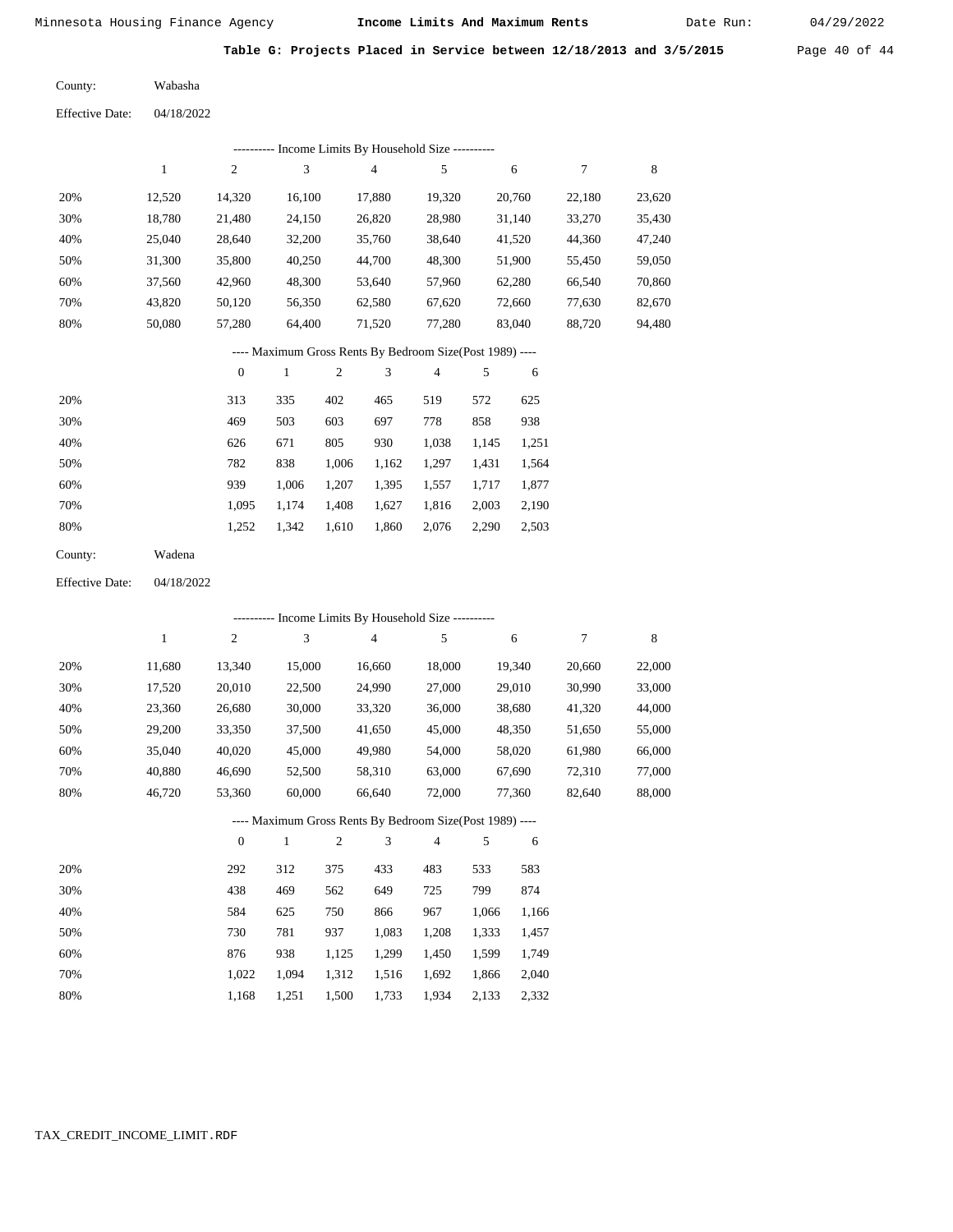Date Run:

**Table G: Projects Placed in Service between 12/18/2013 and 3/5/2015** Page 41 of 44

Waseca County:

04/18/2022 Effective Date:

|     |        |                |        | Income Limits By Household Size ---------- |        |        |        |        |
|-----|--------|----------------|--------|--------------------------------------------|--------|--------|--------|--------|
|     |        | $\overline{c}$ | 3      | 4                                          | 5      | 6      |        | 8      |
| 20% | 11.720 | 13,380         | 15,060 | 16,720                                     | 18,060 | 19.400 | 20,740 | 22,080 |
| 30% | 17,580 | 20,070         | 22,590 | 25,080                                     | 27,090 | 29,100 | 31,110 | 33,120 |
| 40% | 23.440 | 26,760         | 30,120 | 33,440                                     | 36,120 | 38,800 | 41,480 | 44,160 |
| 50% | 29,300 | 33,450         | 37,650 | 41,800                                     | 45,150 | 48,500 | 51,850 | 55,200 |
| 60% | 35,160 | 40,140         | 45,180 | 50,160                                     | 54,180 | 58,200 | 62,220 | 66,240 |
| 70% | 41.020 | 46,830         | 52,710 | 58,520                                     | 63,210 | 67,900 | 72,590 | 77,280 |
| 80% | 46,880 | 53,520         | 60,240 | 66,880                                     | 72,240 | 77,600 | 82,960 | 88,320 |

# ---- Maximum Gross Rents By Bedroom Size(Post 1989) ----

|     | $\mathbf{0}$ |       | $\overline{c}$ | 3     | 4     | 5     | 6     |
|-----|--------------|-------|----------------|-------|-------|-------|-------|
| 20% | 293          | 313   | 376            | 434   | 485   | 535   | 585   |
| 30% | 439          | 470   | 564            | 652   | 727   | 802   | 877   |
| 40% | 586          | 627   | 753            | 869   | 970   | 1,070 | 1,170 |
| 50% | 732          | 784   | 941            | 1,086 | 1,212 | 1,338 | 1,463 |
| 60% | 879          | 941   | 1,129          | 1,304 | 1,455 | 1,605 | 1,755 |
| 70% | 1.025        | 1,098 | 1,317          | 1,521 | 1,697 | 1,873 | 2,048 |
| 80% | 1,172        | 1,255 | 1,506          | 1,739 | 1,940 | 2,141 | 2,340 |

| County: | Washington |
|---------|------------|
|         |            |

04/18/2022 Effective Date:

|     |                                                          |              |        | ---------- Income Limits By Household Size ---------- |                |         |         |         |  |
|-----|----------------------------------------------------------|--------------|--------|-------------------------------------------------------|----------------|---------|---------|---------|--|
|     | 1                                                        | 2            | 3      | 4                                                     | 5              | 6       | 7       | 8       |  |
| 20% | 16.440                                                   | 18,780       | 21,120 | 23,460                                                | 25,340         | 27,220  | 29,100  | 30,980  |  |
| 30% | 24,660                                                   | 28,170       | 31,680 | 35,190                                                | 38,010         | 40,830  | 43,650  | 46,470  |  |
| 40% | 32,880                                                   | 37,560       | 42,240 | 46,920                                                | 50,680         | 54,440  | 58,200  | 61,960  |  |
| 50% | 41,100                                                   | 46,950       | 52,800 | 58,650                                                | 63,350         | 68,050  | 72,750  | 77,450  |  |
| 60% | 49,320                                                   | 56,340       | 63,360 | 70,380                                                | 76,020         | 81,660  | 87,300  | 92,940  |  |
| 70% | 57,540                                                   | 65,730       | 73,920 | 82,110                                                | 88,690         | 95,270  | 101,850 | 108,430 |  |
| 80% | 65,760                                                   | 75,120       | 84,480 | 93,840                                                | 101,360        | 108,880 | 116.400 | 123,920 |  |
|     | ---- Maximum Gross Rents By Bedroom Size(Post 1989) ---- |              |        |                                                       |                |         |         |         |  |
|     |                                                          | $\mathbf{0}$ | 1      | 3<br>2                                                | $\overline{4}$ | 5<br>6  |         |         |  |
|     |                                                          |              |        |                                                       |                |         |         |         |  |

| 20% | 411   | 440   | 528   | 610   | 680   | 751   | 821   |
|-----|-------|-------|-------|-------|-------|-------|-------|
| 30% | 616   | 660   | 792   | 915   | 1.020 | 1.126 | 1,231 |
| 40% | 822   | 880   | 1.056 | 1,220 | 1,361 | 1,502 | 1,642 |
| 50% | 1.027 | 1.100 | 1.320 | 1,525 | 1.701 | 1.877 | 2,052 |
| 60% | 1.233 | 1.320 | 1.584 | 1,830 | 2.041 | 2.253 | 2,463 |
| 70% | 1.438 | 1.540 | 1.848 | 2,135 | 2,381 | 2.628 | 2,873 |
| 80% | 1.644 | 1.761 | 2,112 | 2.440 | 2,722 | 3,004 | 3.284 |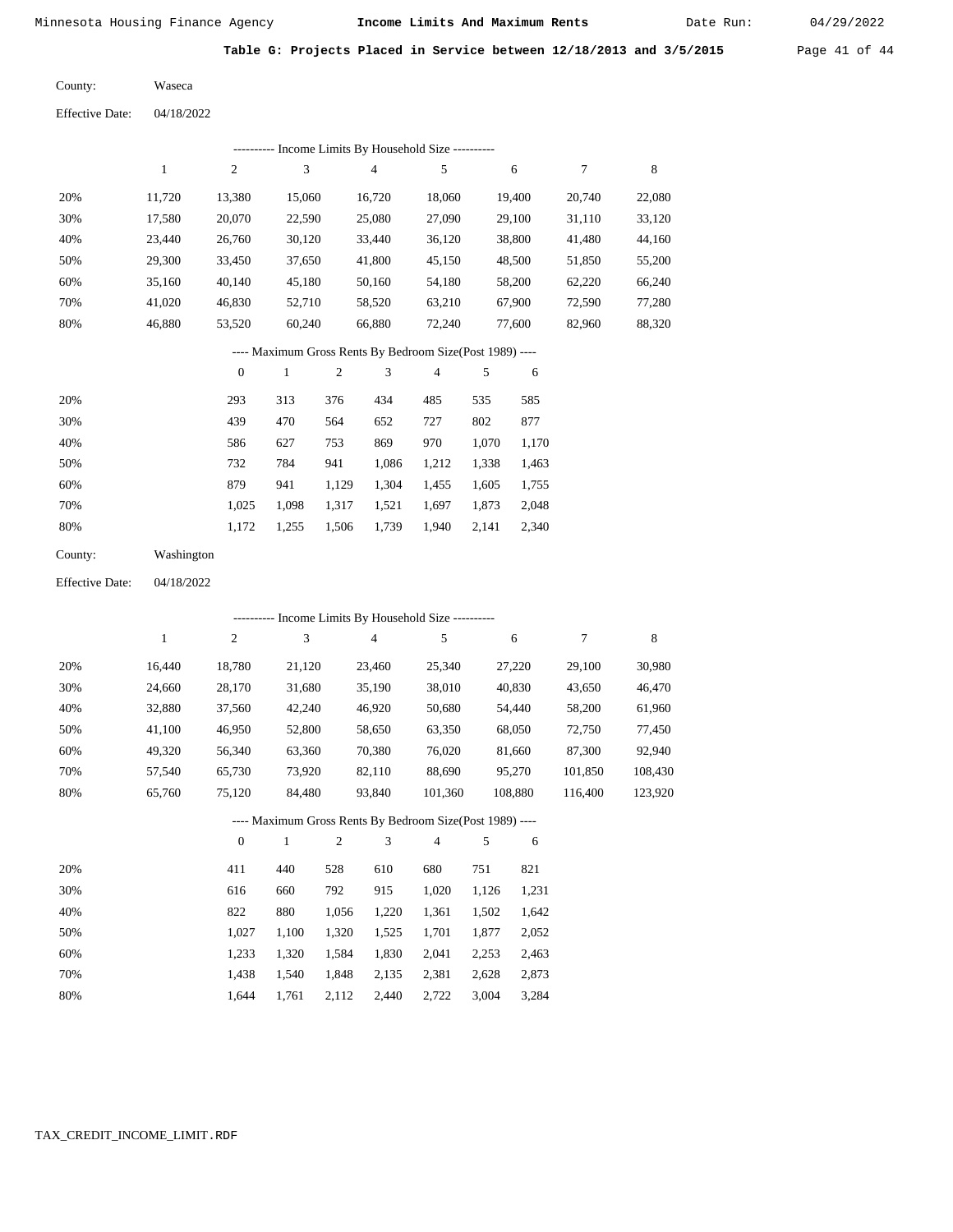Date Run:

|  | Table G: Projects Placed in Service between 12/18/2013 and 3/5/2015 | Page $42$ of $44$ |
|--|---------------------------------------------------------------------|-------------------|
|  |                                                                     |                   |

Watonwan County:

04/18/2022 Effective Date:

|                        |              |                  | --------- Income Limits By Household Size ----------     |                |                |                |       |        |                  |             |
|------------------------|--------------|------------------|----------------------------------------------------------|----------------|----------------|----------------|-------|--------|------------------|-------------|
|                        | $\mathbf{1}$ | $\mathfrak{2}$   | 3                                                        |                | $\overline{4}$ | 5              |       | 6      | $\boldsymbol{7}$ | $\,$ 8 $\,$ |
| 20%                    | 11,680       | 13,340           | 15,000                                                   |                | 16,660         | 18,000         |       | 19,340 | 20,660           | 22,000      |
| 30%                    | 17,520       | 20,010           | 22,500                                                   |                | 24.990         | 27,000         |       | 29,010 | 30,990           | 33,000      |
| 40%                    | 23,360       | 26,680           | 30,000                                                   |                | 33,320         | 36,000         |       | 38,680 | 41,320           | 44,000      |
| 50%                    | 29,200       | 33,350           | 37,500                                                   |                | 41,650         | 45,000         |       | 48,350 | 51,650           | 55,000      |
| 60%                    | 35,040       | 40,020           | 45,000                                                   |                | 49,980         | 54,000         |       | 58,020 | 61,980           | 66,000      |
| 70%                    | 40,880       | 46,690           | 52,500                                                   |                | 58,310         | 63,000         |       | 67,690 | 72,310           | 77,000      |
| 80%                    | 46,720       | 53,360           | 60,000                                                   |                | 66,640         | 72,000         |       | 77,360 | 82,640           | 88,000      |
|                        |              |                  | ---- Maximum Gross Rents By Bedroom Size(Post 1989) ---- |                |                |                |       |        |                  |             |
|                        |              | $\boldsymbol{0}$ | $\mathbf{1}$                                             | $\mathfrak{2}$ | 3              | $\overline{4}$ | 5     | 6      |                  |             |
| 20%                    |              | 292              | 312                                                      | 375            | 433            | 483            | 533   | 583    |                  |             |
| 30%                    |              | 438              | 469                                                      | 562            | 649            | 725            | 799   | 874    |                  |             |
| 40%                    |              | 584              | 625                                                      | 750            | 866            | 967            | 1,066 | 1,166  |                  |             |
| 50%                    |              | 730              | 781                                                      | 937            | 1,083          | 1,208          | 1,333 | 1,457  |                  |             |
| 60%                    |              | 876              | 938                                                      | 1,125          | 1,299          | 1,450          | 1,599 | 1,749  |                  |             |
| 70%                    |              | 1,022            | 1,094                                                    | 1,312          | 1,516          | 1,692          | 1,866 | 2,040  |                  |             |
| 80%                    |              | 1,168            | 1,251                                                    | 1,500          | 1,733          | 1,934          | 2,133 | 2,332  |                  |             |
| County:                | Wilkin       |                  |                                                          |                |                |                |       |        |                  |             |
| <b>Effective Date:</b> | 04/18/2022   |                  |                                                          |                |                |                |       |        |                  |             |
|                        |              |                  | --------- Income Limits By Household Size ----------     |                |                |                |       |        |                  |             |
|                        | $\mathbf{1}$ | $\mathfrak{2}$   | 3                                                        |                | 4              | 5              |       | 6      | 7                | $\,$ 8 $\,$ |
| 20%                    | 11,680       | 13,340           | 15,000                                                   |                | 16,660         | 18,000         |       | 19,340 | 20,660           | 22,000      |
| 30%                    | 17,520       | 20,010           | 22,500                                                   |                | 24,990         | 27,000         |       | 29,010 | 30.990           | 33,000      |

| 30% | 17.520 | 20,010 | 22,500 | 24.990 | 27,000 | 29,010 | 30,990 | 33,000 |
|-----|--------|--------|--------|--------|--------|--------|--------|--------|
| 40% | 23.360 | 26.680 | 30,000 | 33.320 | 36,000 | 38,680 | 41.320 | 44,000 |
| 50% | 29,200 | 33.350 | 37,500 | 41.650 | 45,000 | 48.350 | 51.650 | 55,000 |
| 60% | 35,040 | 40,020 | 45,000 | 49.980 | 54,000 | 58,020 | 61.980 | 66,000 |
| 70% | 40.880 | 46.690 | 52,500 | 58.310 | 63,000 | 67.690 | 72.310 | 77.000 |
| 80% | 46.720 | 53.360 | 60,000 | 66.640 | 72.000 | 77.360 | 82.640 | 88,000 |

# ---- Maximum Gross Rents By Bedroom Size(Post 1989) ----

|     | $\mathbf{0}$ |       | $\overline{c}$ | 3     | 4     | 5     | 6     |
|-----|--------------|-------|----------------|-------|-------|-------|-------|
| 20% | 292          | 312   | 375            | 433   | 483   | 533   | 583   |
| 30% | 438          | 469   | 562            | 649   | 725   | 799   | 874   |
| 40% | 584          | 625   | 750            | 866   | 967   | 1,066 | 1,166 |
| 50% | 730          | 781   | 937            | 1,083 | 1,208 | 1,333 | 1,457 |
| 60% | 876          | 938   | 1,125          | 1,299 | 1,450 | 1,599 | 1,749 |
| 70% | 1.022        | 1.094 | 1,312          | 1,516 | 1,692 | 1,866 | 2,040 |
| 80% | 1,168        | 1,251 | 1,500          | 1,733 | 1,934 | 2,133 | 2,332 |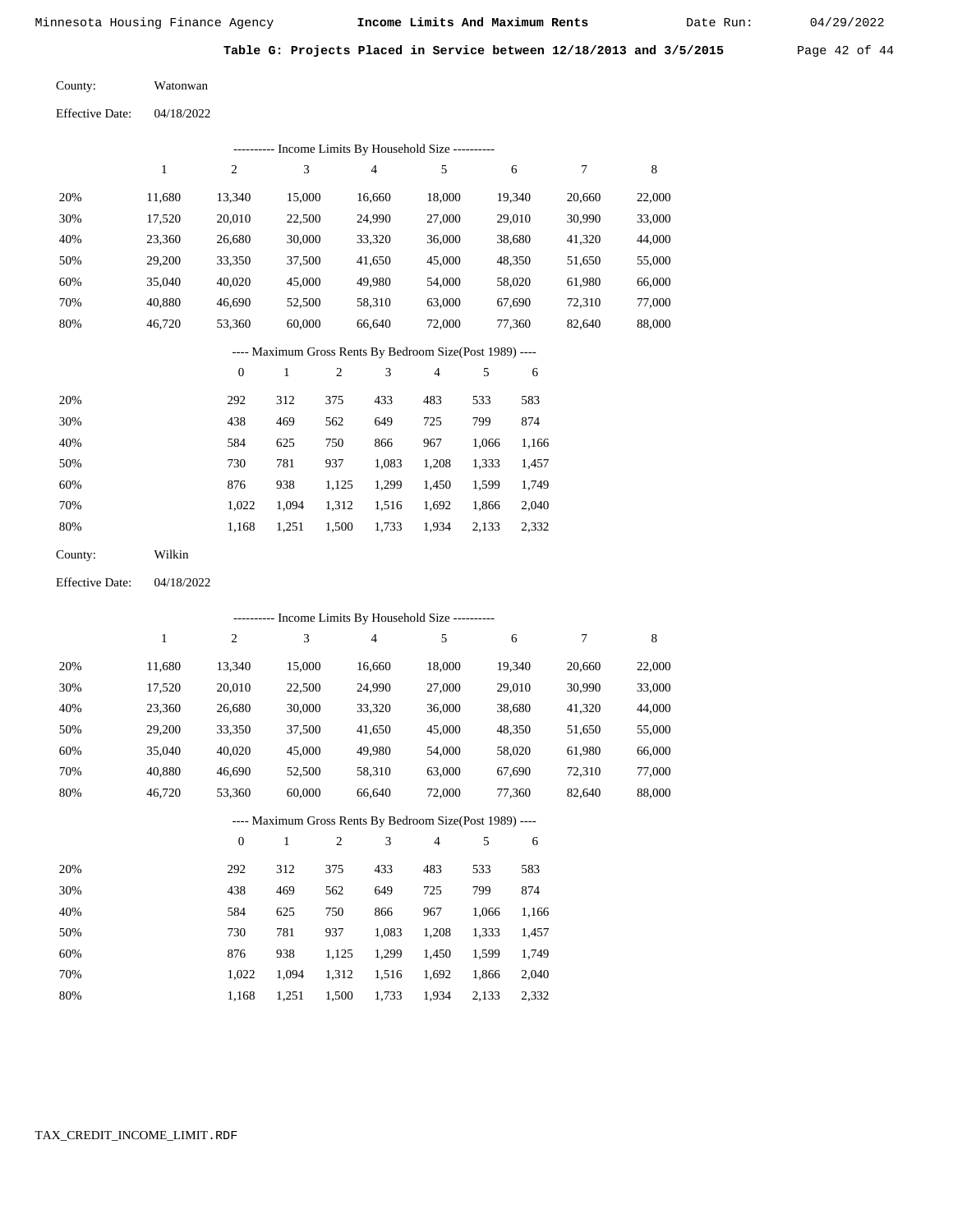2,028 2,238 2,447

Date Run:

**Table G: Projects Placed in Service between 12/18/2013 and 3/5/2015** Page 43 of 44

Winona County:

04/18/2022 Effective Date:

|     |              |                  |        |       |        | ---------- Income Limits By Household Size ----------    |       |        |        |        |
|-----|--------------|------------------|--------|-------|--------|----------------------------------------------------------|-------|--------|--------|--------|
|     | $\mathbf{1}$ | $\overline{c}$   | 3      |       | 4      | 5                                                        |       | 6      | 7      | 8      |
| 20% | 12,240       | 14,000           | 15,740 |       | 17,480 | 18,880                                                   |       | 20,280 | 21,680 | 23,080 |
| 30% | 18,360       | 21,000           | 23,610 |       | 26,220 | 28,320                                                   |       | 30,420 | 32,520 | 34,620 |
| 40% | 24,480       | 28,000           | 31,480 |       | 34,960 | 37,760                                                   |       | 40,560 | 43,360 | 46,160 |
| 50% | 30,600       | 35,000           | 39,350 |       | 43,700 | 47,200                                                   |       | 50,700 | 54,200 | 57,700 |
| 60% | 36,720       | 42,000           | 47,220 |       | 52,440 | 56,640                                                   |       | 60,840 | 65,040 | 69,240 |
| 70% | 42,840       | 49,000           | 55,090 |       | 61,180 | 66,080                                                   |       | 70,980 | 75,880 | 80,780 |
| 80% | 48,960       | 56,000           | 62,960 |       | 69,920 | 75,520                                                   |       | 81,120 | 86,720 | 92,320 |
|     |              |                  |        |       |        | ---- Maximum Gross Rents By Bedroom Size(Post 1989) ---- |       |        |        |        |
|     |              | $\boldsymbol{0}$ | 1      | 2     | 3      | $\overline{4}$                                           | 5     | 6      |        |        |
| 20% |              | 306              | 328    | 393   | 454    | 507                                                      | 559   | 611    |        |        |
| 30% |              | 459              | 492    | 590   | 681    | 760                                                      | 839   | 917    |        |        |
| 40% |              | 612              | 656    | 787   | 909    | 1,014                                                    | 1,119 | 1,223  |        |        |
| 50% |              | 765              | 820    | 983   | 1,136  | 1,267                                                    | 1,398 | 1,529  |        |        |
| 60% |              | 918              | 984    | 1,180 | 1,363  | 1,521                                                    | 1,678 | 1,835  |        |        |
| 70% |              | 1,071            | 1,148  | 1,377 | 1,590  | 1,774                                                    | 1,958 | 2,141  |        |        |

1,224

Wright County:

80%

04/18/2022 Effective Date:

|     |        |          |        |     |        | ---------- Income Limits By Household Size ----------    |       |         |         |         |
|-----|--------|----------|--------|-----|--------|----------------------------------------------------------|-------|---------|---------|---------|
|     | 1      | 2        | 3      |     | 4      | 5                                                        |       | 6       | 7       | 8       |
| 20% | 16,440 | 18,780   | 21,120 |     | 23,460 | 25,340                                                   |       | 27,220  | 29,100  | 30,980  |
| 30% | 24,660 | 28,170   | 31,680 |     | 35,190 | 38,010                                                   |       | 40,830  | 43,650  | 46,470  |
| 40% | 32,880 | 37,560   | 42,240 |     | 46,920 | 50,680                                                   |       | 54,440  | 58,200  | 61,960  |
| 50% | 41,100 | 46,950   | 52,800 |     | 58,650 | 63,350                                                   |       | 68,050  | 72,750  | 77,450  |
| 60% | 49,320 | 56,340   | 63,360 |     | 70,380 | 76,020                                                   |       | 81,660  | 87,300  | 92,940  |
| 70% | 57,540 | 65,730   | 73,920 |     | 82,110 | 88,690                                                   |       | 95,270  | 101,850 | 108,430 |
| 80% | 65,760 | 75,120   | 84,480 |     | 93,840 | 101,360                                                  |       | 108,880 | 116,400 | 123,920 |
|     |        |          |        |     |        | ---- Maximum Gross Rents By Bedroom Size(Post 1989) ---- |       |         |         |         |
|     |        | $\theta$ | 1      | 2   | 3      | $\overline{4}$                                           | 5     | 6       |         |         |
| 20% |        | 411      | 440    | 528 | 610    | 680                                                      | 751   | 821     |         |         |
| 30% |        | 616      | 660    | 792 | 915    | 1,020                                                    | 1,126 | 1,231   |         |         |

1,312 1,574 1,818

| 40% | 822   | 880                                 | 1,056 1,220 1,361 1,502 1,642 |  |  |
|-----|-------|-------------------------------------|-------------------------------|--|--|
| 50% | 1.027 | 1,100 1,320 1,525 1,701 1,877 2,052 |                               |  |  |
| 60% | 1.233 | 1,320 1,584 1,830 2,041 2,253 2,463 |                               |  |  |
| 70% | 1.438 | 1,540 1,848 2,135 2,381 2,628 2,873 |                               |  |  |
| 80% | 1.644 | 1,761 2,112 2,440 2,722 3,004 3,284 |                               |  |  |